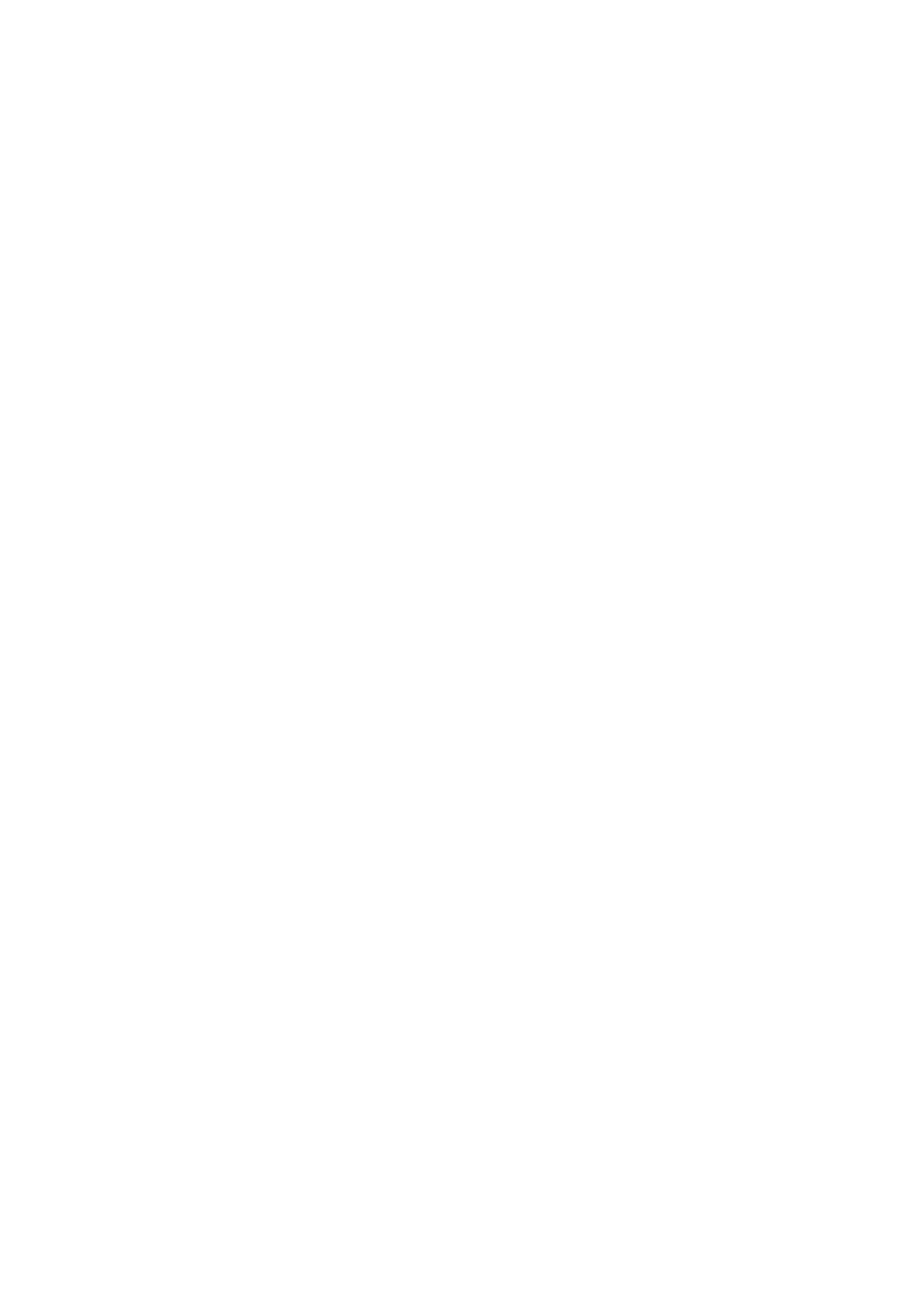



EXPORTED THE TABLE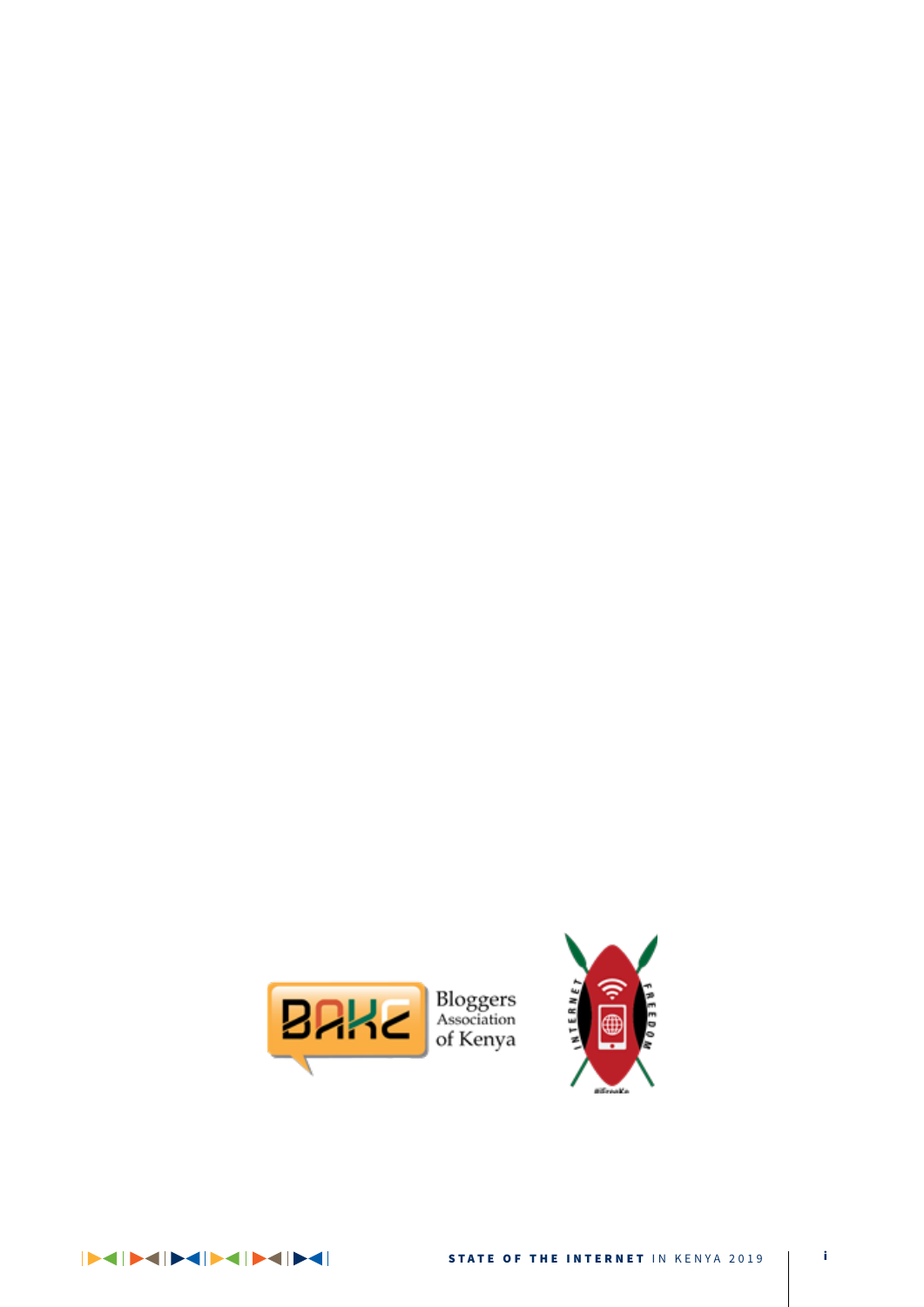### **Credits**

This research was carried out by the Bloggers Association of Kenya (BAKE) with the support of Internews in Kenya. This study was produced under United States Agency for International Development (USAID) Cooperative Agreement No. 72068518CA00007. The contents of this publication do not necessarily reflect the views or policies of FHI 360 or USAID, nor does any mention of trade names, commercial products, or organizations imply endorsement by FHI 360 or USAID.

This research documents trends in digital rights in Kenya, legislation affecting digital rights, online human rights violations, legislation, court cases, the state of blogging in Kenya and emerging technologies. This report was produced as part of BAKE's iFreedoms Kenya program.

#### **Researcher**

Renee Kamau

### **State of the Internet in Kenya 2019 Report**

Published by the Bloggers Association of Kenya (BAKE). November 2020



Creative Commons Attribution 4.0 Licence ‹creativecommons. org/licenses/by-nc-nd/4.0› Some rights reserved.





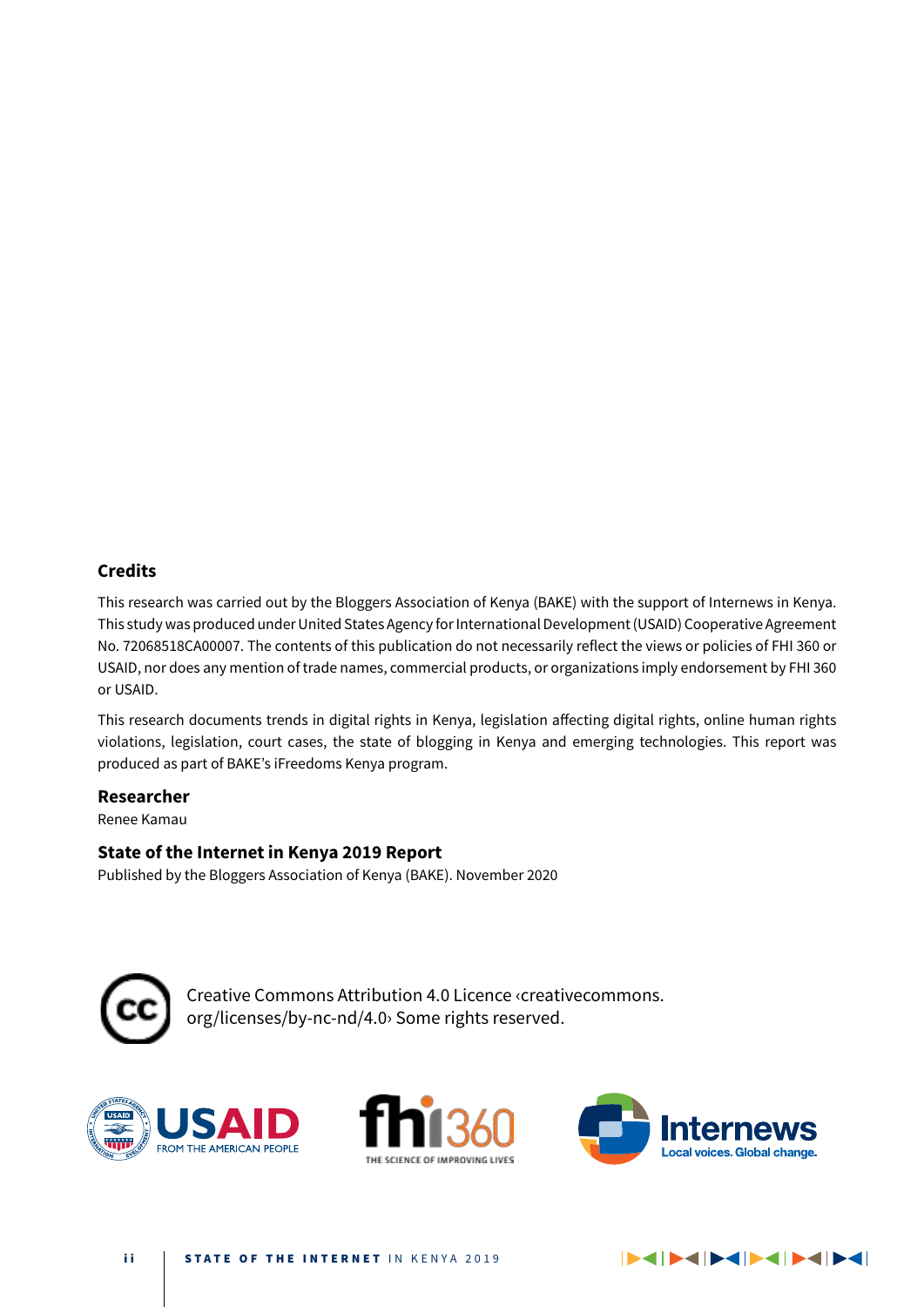# INTERNET **STATE OF THE** IN KENYA 2019

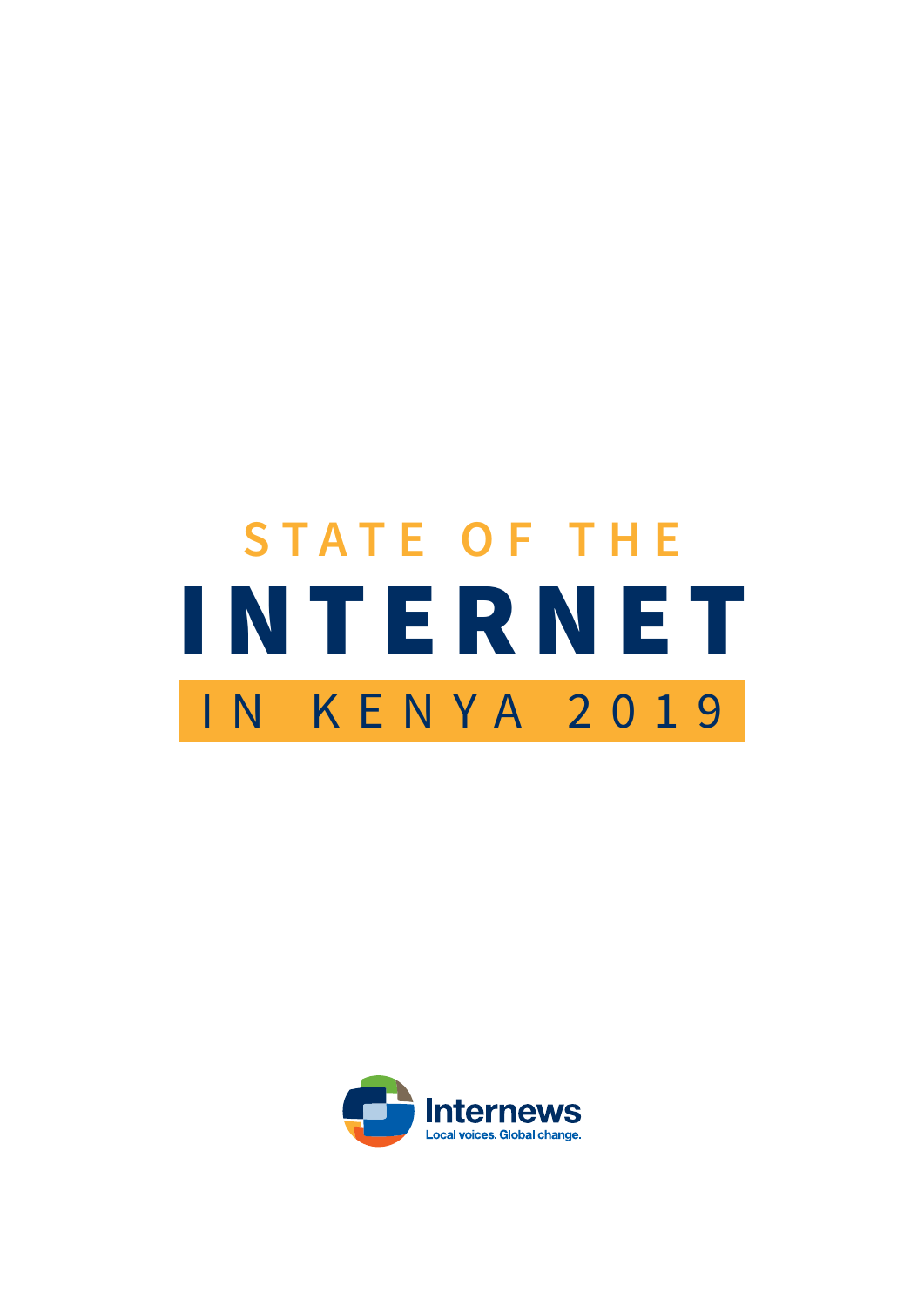### **TABLE OF CONTENTS**

ENDEPENDENCE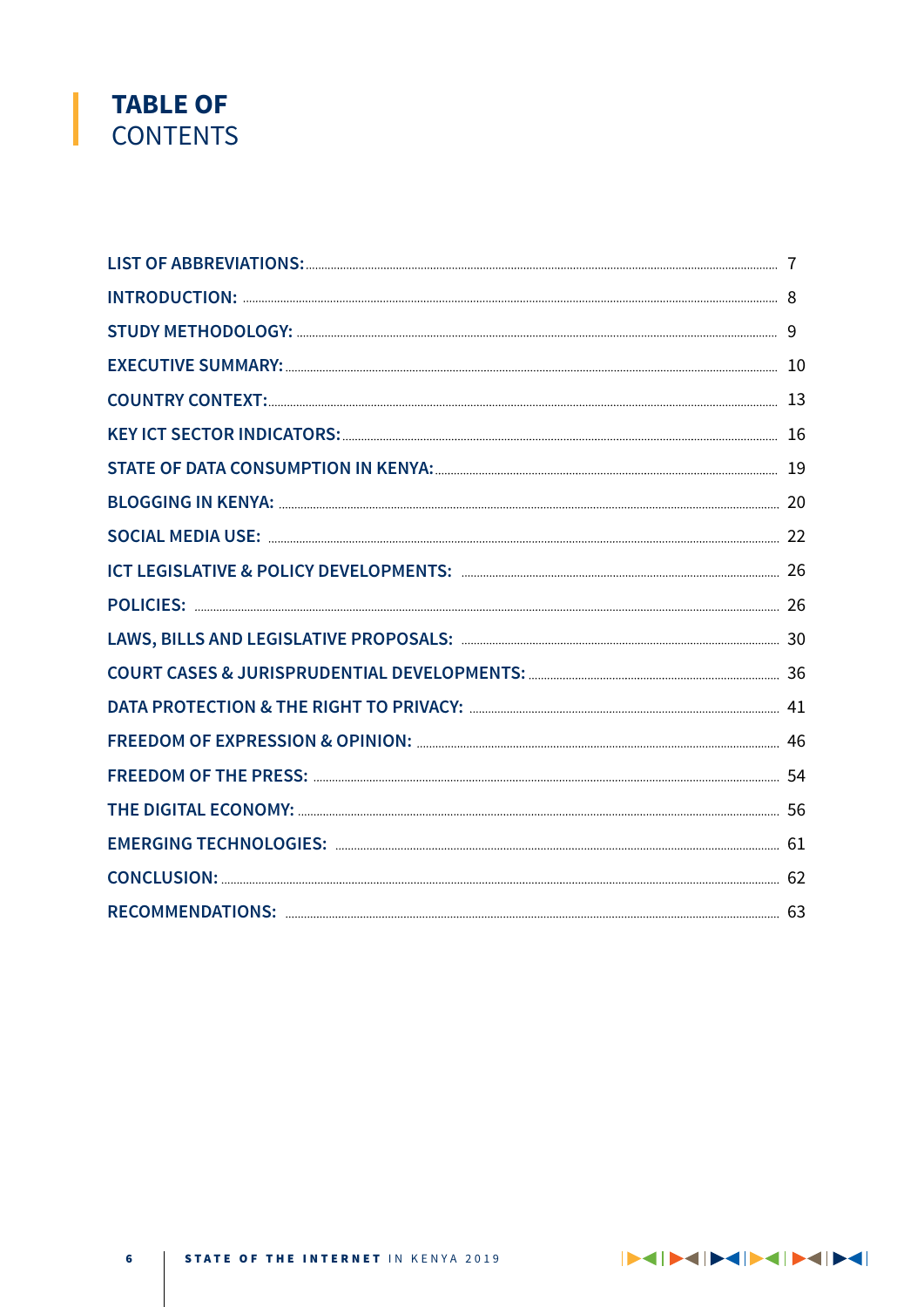### **LIST OF**  ABBREVIATIONS

| <b>BAKE</b>  | The Bloggers Association of Kenya              |
|--------------|------------------------------------------------|
| <b>CA</b>    | The Communications Authority of Kenya          |
| <b>ICT</b>   | Information and Communications Technology      |
| <b>KFCB</b>  | The Kenya Film Classification Board            |
| <b>KNBS</b>  | The Kenya National Bureau of Statistics        |
| <b>LGBTQ</b> | Lesbian, Gay, Bisexual and Transgender         |
| <b>NIIMS</b> | National Integrated Identity Management System |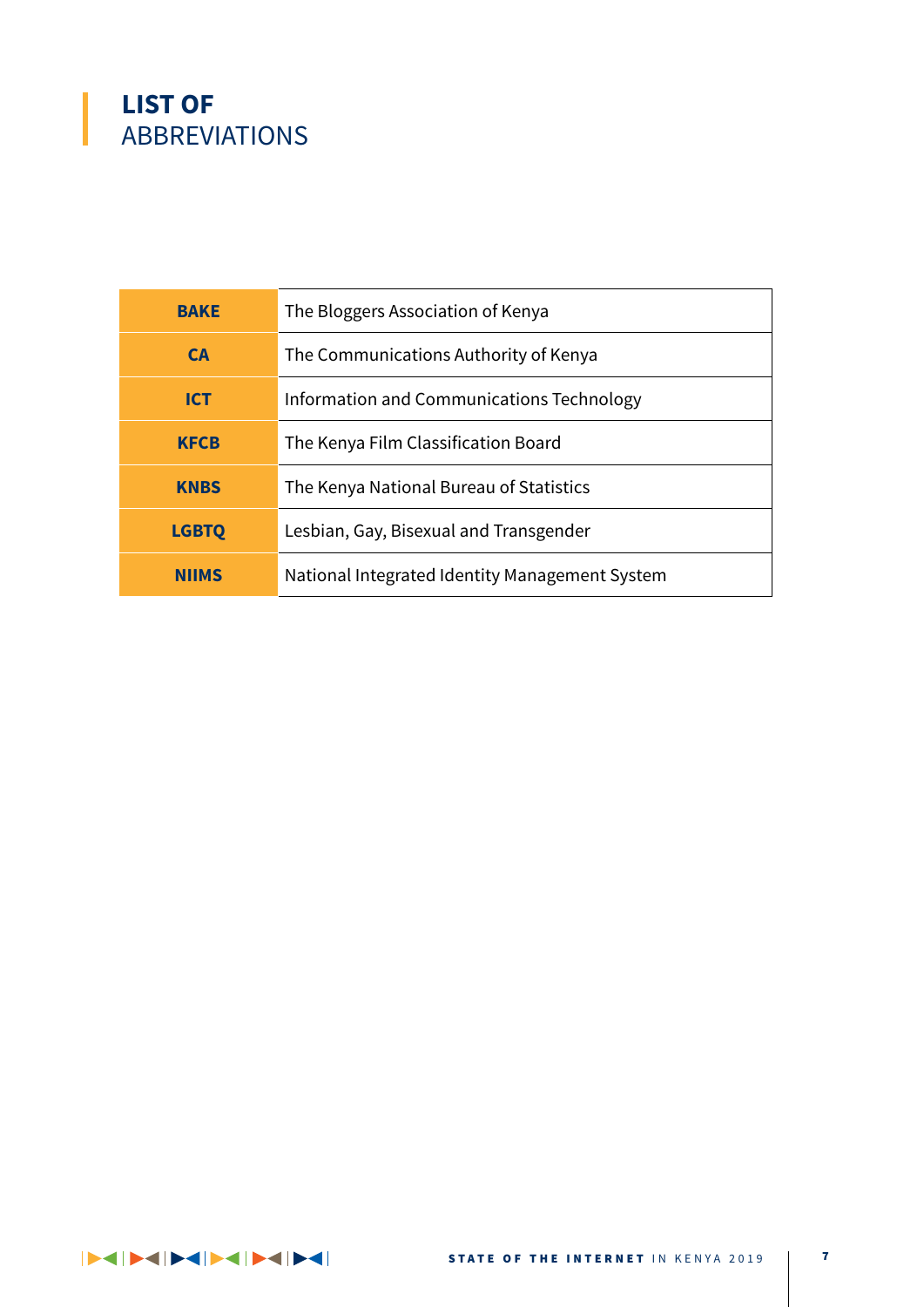### **INTRODUCTION**

The purpose of this project was to research, analyze, and compile a report on digital rights, digital journalism, digital publishing and the digital economy in Kenya. The main research goals were to document:

- • new policies, laws, and proposed laws;
- court cases that touch on digital rights including strategic litigation on laws that may affect digital rights; and
- digital rights abuses by state actors and other non-state actors;
- media rights, digital journalism and digital publishing; and the digital economy.

By taking stock of these developments – both positive and negative – this report enables the reader to gauge what progress and/or declines have been made in the area of digital rights and freedoms. It will act as a benchmark against which civil society, government, citizens and the ICT community at large can assess and reposition themselves within the ecosystem to effectively respond to changing contextual realities. Further, the study will act as a learning document to promote understanding of the legal, regulatory and socio-political operating environment as pertains to the digital arena.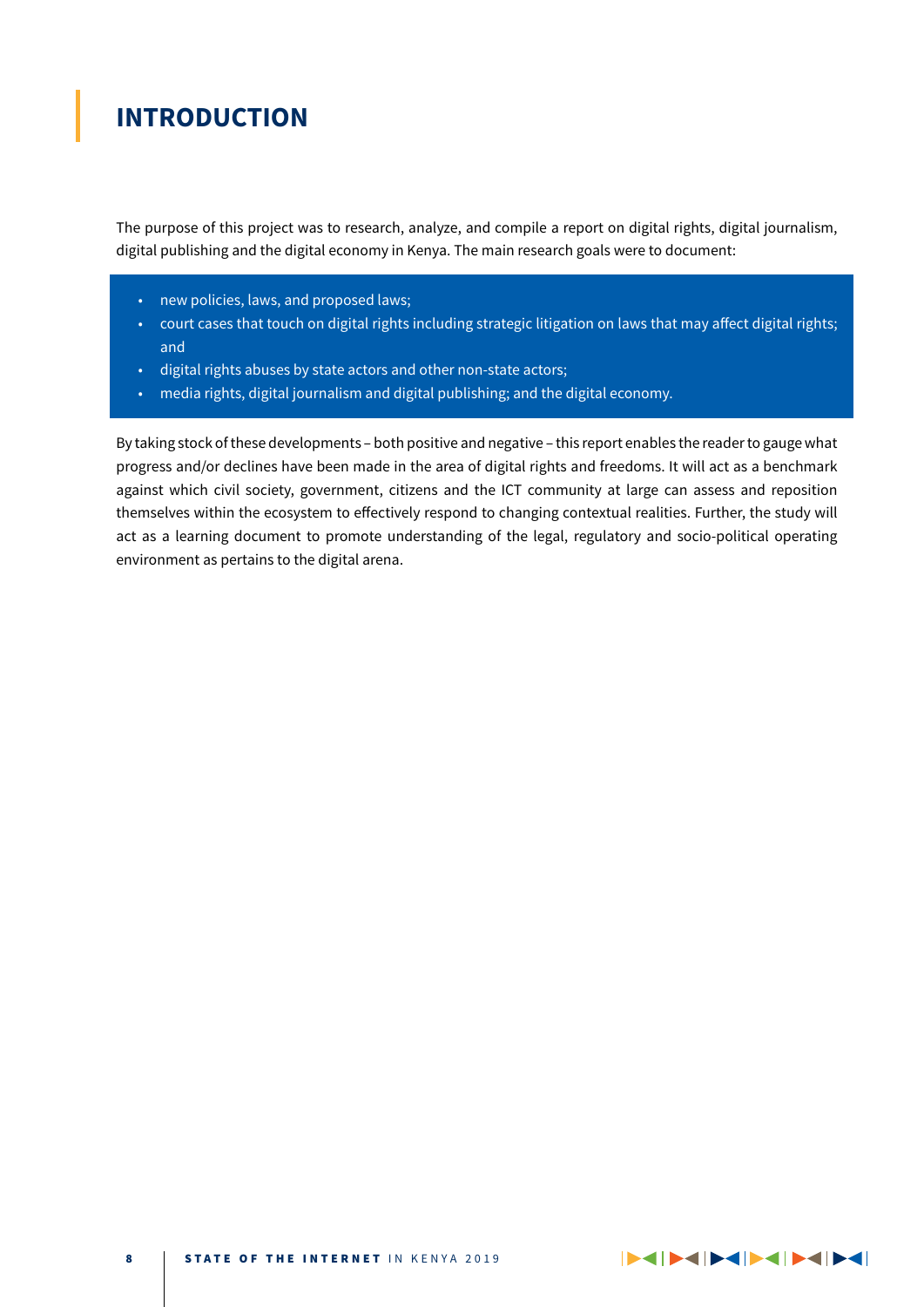### **STUDY** METHODOLOGY

The study methodology was entirely by literature review and was qualitative in nature. This entailed a review and analysis of relevant literature, including news articles and blog posts. The study was therefore limited by the availability of data on the subjects covered herein.

In addition, developments in the legal/regulatory environmental framework were included. This was useful in chronicling the state of blogging, social media and the internet writ large during 2019. Commentary was added to provide context on the status of the online sphere during the period under review.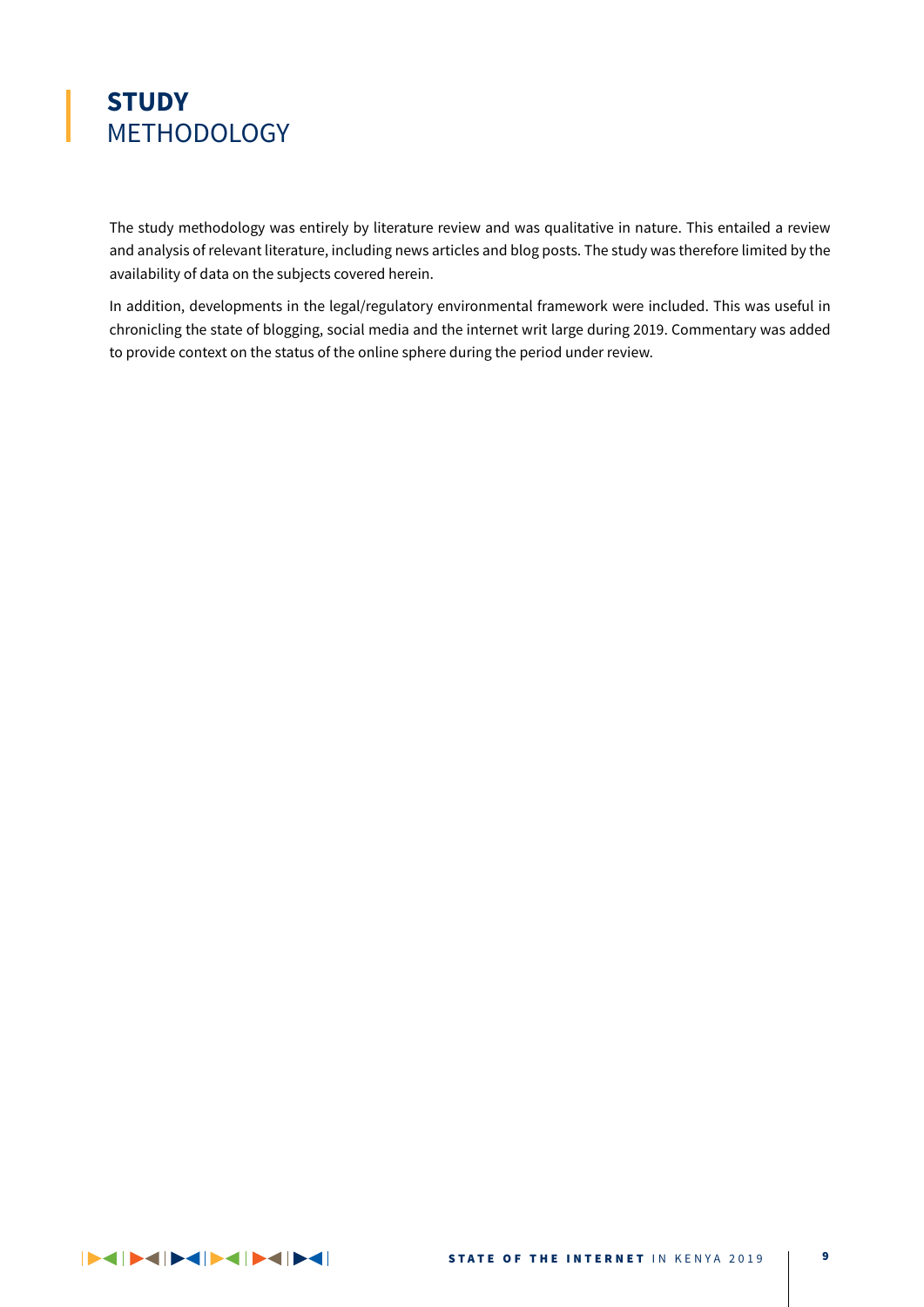### **EXECUTIVE SUMMARY**

The year 2019 saw further decline in internet freedoms globally. Digital authoritarianism continued to rise with more countries adopting tools and measures for censorship and surveillance of internet users within their borders. While nations deployed these technologies, the adverse influence of top social media and news platforms also increased: propaganda as well as mis- and dis- information continued to proliferate, and the issues of data collection, protection and privacy remained a major concern. More critical was the damaging effect that the unregulated platforms had on electoral processes specifically and democracy in general. These spaces, while key vehicles for open discourse and free speech, were also exploited, "converting them into instruments for political distortion and societal control", according to Freedom House  $^{\text{1}}$ .

Even with these events taking place on the global stage, 2019 was a relatively good year for the online space in Kenya. This can be attributed to the fact that there were markedly fewer arrests and constitutional challenges to laws which may demonstrate a deceleration in the momentum witnessed in previous years of the onslaught on internet rights and freedoms. There were but two arrests and detentions relating to content posted online. One such incidence was the arrest of Robert Alai for disclosure of information relating to terrorist activities contrary to Section 27 of the Prevention of Terrorism Act. There were also instances of censorship of local songs by the Kenya Film and Classification Board. KFCB banned the public performance (outside of clubs and bars) of two songs which were deemed "dirty and unsuitable for public consumption, especially children".

However, we did see attempts to re-introduce retrogressive Bills that had been resisted and criticized in the past. These included the Kenya Information and Communication (Amendment) Bill also known as the social media Bill which sought to regulate the use of social platforms and messaging applications; as well as the ICT Practitioners Bill which attempted to introduce broad registration and licensing requirements. It would be manifestly impractical to require that every social media user or IT professional in the country be registered. It would result in a number of absurdities and a waste of resources. Furthermore, it functions as a (not so) veiled attempt at muzzling freedom of expression which necessarily includes the freedom to seek, receive or impart information or ideas.

The year saw key developments in the sphere of digital identification. First was the Huduma Namba Registration which took place between April and May 2019. Huduma Namba or NIIMS would allow the government to collect a range of biometric data of all Kenyan citizens and foreign nationals within the country's borders. However, a court case was brought by human rights organizations and other interested parties, challenging the constitutionality of the exercise and seeking a halt to the operationalization of the NIIMS system. The court<sup>2</sup> did suspend core aspects of the registration process, but not before over 39 million persons had been registered. In addition, Kenya conducted its 8th Kenya Population and Housing Census, and it was the first paperless, where mobile technology was used during mapping and enumeration.

*1 See Freedom of the Net, 2019 report available at https://freedomhouse.org/report/freedom-net/2019/crisis-socialmedia*

*2 Nubian Rights Forum & 2 others v Attorney General & 6 others; Child Welfare Society & 9 others (Interested Parties) available at http://kenyalaw.org/caselaw/cases/view/189189/*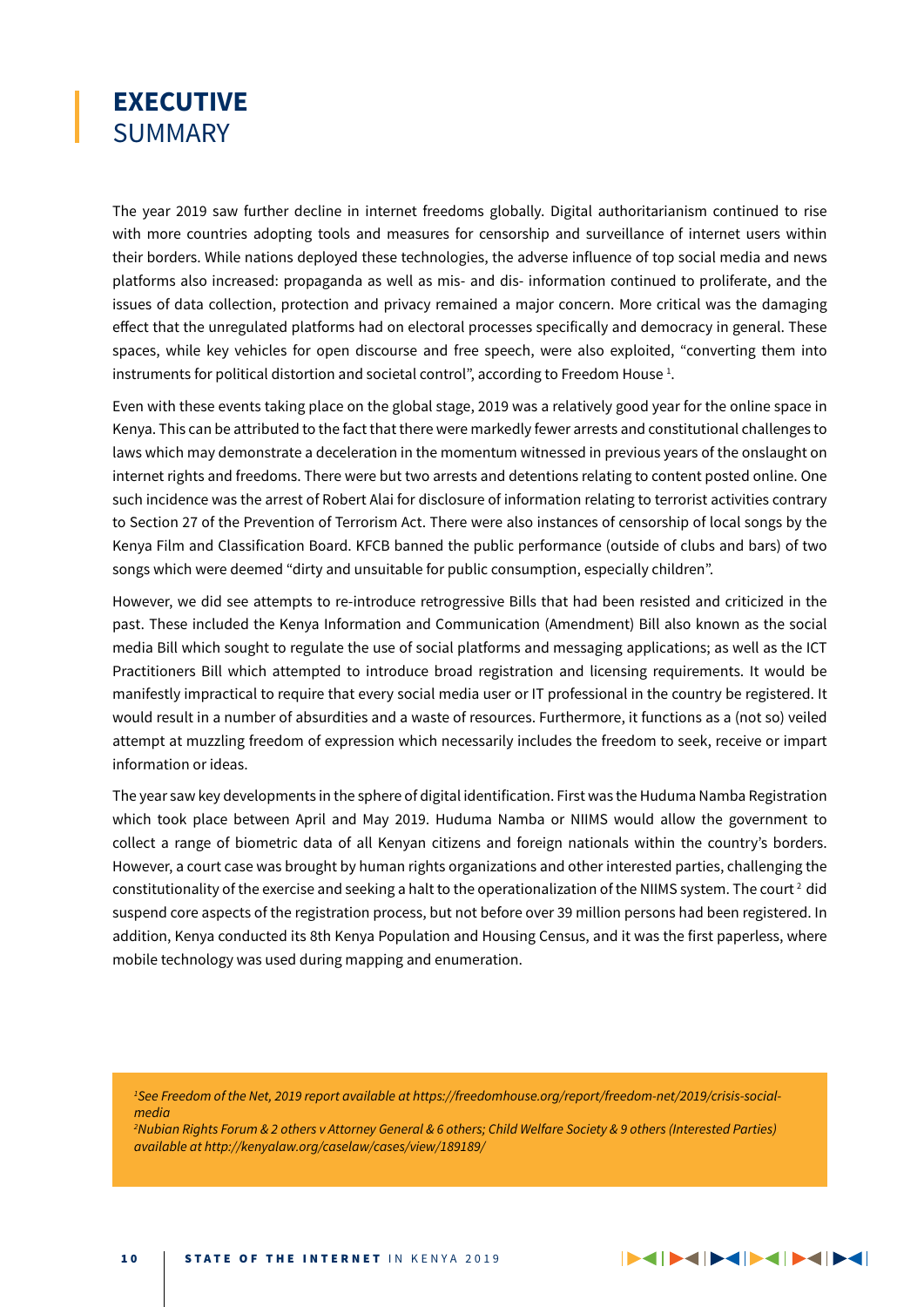Great strides were made in the policy environment with the passing of key guiding documents such as the ICT Policy, the Digital Economy Blueprint, the National Broadband Strategy, and the 'Blockchain and AI' Taskforce Report. Such policies and frameworks are necessary where a country seeks to transform its overall digital economic outlook. They identify digital ecosystem enablers that are necessary to leapfrog and transform a country's digital economy. A thriving digital marketplace can accelerate economic growth, reduce poverty and ensure all her citizens have the basic needs as well as offering new job opportunities and trade platforms  $3$ .

The state of the digital or online space was positively influenced by the enactment of two critical laws, namely the Data Protection Act and the Copyright (Amendment) Act in November and September respectively. The former was enacted to give effect to Article 31(c) and (d) of the Constitution; to establish the Office of the Data Protection Commissioner; to make provision for the regulation of the processing of personal data; to provide for the rights of data subjects and obligations of data controllers and processors, and other purposes. The later amended the principal act to introduce new relevant provisions.

As expected, the total data/Internet subscriptions increased and at the end of the year, stood at 39.6 million, of which 22.0 million subscriptions were on broadband <sup>4</sup>. This increase can be attributed to the availability of both reasonably priced smartphones and data plans by telecoms. Similarly, the figure of active mobile subscriptions (SIM Cards) in the country increased, and at the end of the year 2019 stood at 54.5 million according to the Communications Authority. On the other hand, the census data  $5$  from the Kenya National Bureau of Standards showed that the number of mobile users over 3 years stood at 20.6 million (at the time of the report's release). This disparity in reported numbers of mobile subscribers begs for mainstreaming and regularization of the methodology used to make these calculations.

Social media use and adoption continued to rise: it was reported that there were over eight million social media users in the country. The most common platforms in use in Kenya in 2019 were WhatsApp, Facebook and YouTube. In addition, the number of blogs increased as well as more content creators came onto the scene. The year was punctuated by a number of fake news posts and news stories which were primarily spread through social media, especially WhatsApp, Facebook, and Twitter. The spotlight was also shone on the importance of child protection in the digital age when a viral video of a young boy caused concern about children's internet safety and cyberbullying.

Other notable developments included the 'Cybercrimes Act Case'. The Bloggers Association of Kenya (BAKE) (along with other interested parties) filed Constitutional Petition No. 206 of 2018 <sup>6</sup>challenging the constitutionality of the Computer Misuse and Cyber Crimes Act, 2018. The petitioners' counsel argued that it violated, infringed and threatened fundamental freedoms protected in the Bill of Rights in the Constitution of Kenya. By way of update, the case had an unfortunate judgment outside of the reporting period: the suspension of 26 provisions lapsed when the case was dismissed in early 2020. An appeal has since been lodged by the Bloggers Association of Kenya and the other interested parties. Yet another was the 'Huduma Namba Case' judgment which halted the mandatory registration of persons into the NIIMs system for want of an adequate legal framework for data protection and privacy by the date of commencement. A third welcome development for the preservation of freedom of expression online was the declaration that section 84D of Kenya Information and Communication Act (KICA), which criminalized sharing vulgar information in electronic form, is unconstitutional <sup>7</sup> by the High Court sitting in Nairobi.

*<sup>3</sup> Kenya Digital Economy Blueprint available at https://www.ict.go.ke/wp-content/uploads/2019/05/Kenya-Digital-Economy-2019.pdf*

*<sup>4</sup> https://ca.go.ke/wp-content/uploads/2020/03/Sector-Statistics-Report-Q2-2019-2020-1.pdf* 

*<sup>5</sup> https://www.knbs.or.ke/?wpdmpro=2019-kenya-population-and-housing-census-volume-i-population-by-countyand-sub-county*

*<sup>6</sup> http://kenyalaw.org/caselaw/cases/view/159286*

*<sup>7</sup> https://www.ifree.co.ke/2019/07/justice-winfrida-okwany-rules-that-section-84d-of-the-kica-act-is-unconstitutional/*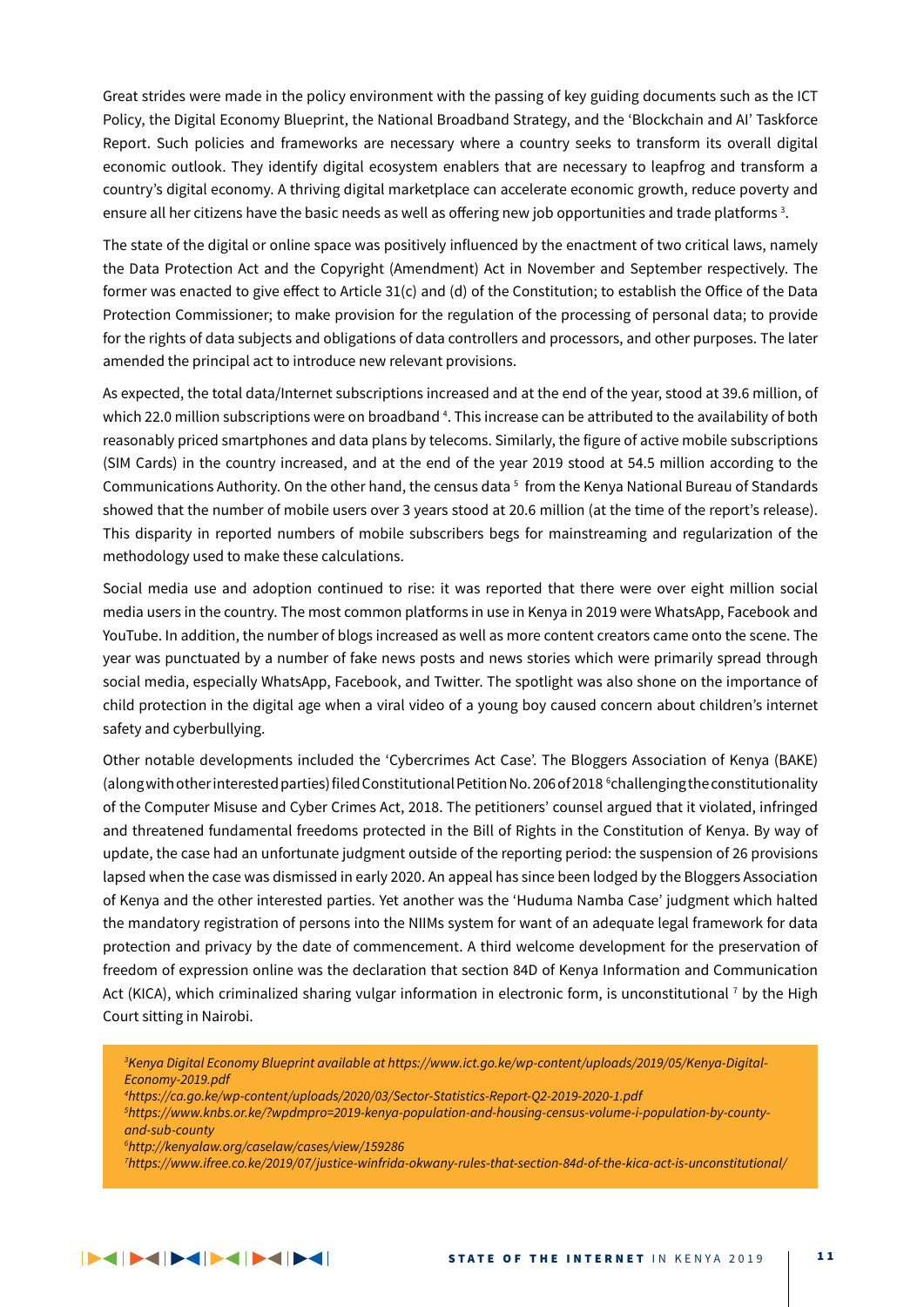With regards to the digital economy, it was reported that 82.9% of the adult population has access to at least one financial product, according to the 2019 FinAccess Household Survey 8 . In addition, digital lending applications and services continued to boom, with approximately 49 digital lenders in Kenya in 2019. It is also worth noting the advent of Fuliza, a service which offers users an overdraft to MPESA users, by Safaricom in January 2019. The government also announced plans to tax digital market services by subjecting them to VAT. It also proposed a framework to tax over-the-top services. The government also made moves towards regulating two key industries – bus and taxi hailing apps, and online betting companies.

On the whole, the year saw less government interference than previous years, and it is hoped that decisionmakers and sector players will continue to respect the rights of expression, opinion, the media, and privacy in the coming year(s).

*8 Document available at https://fsdkenya.org/publication/finaccess2019/*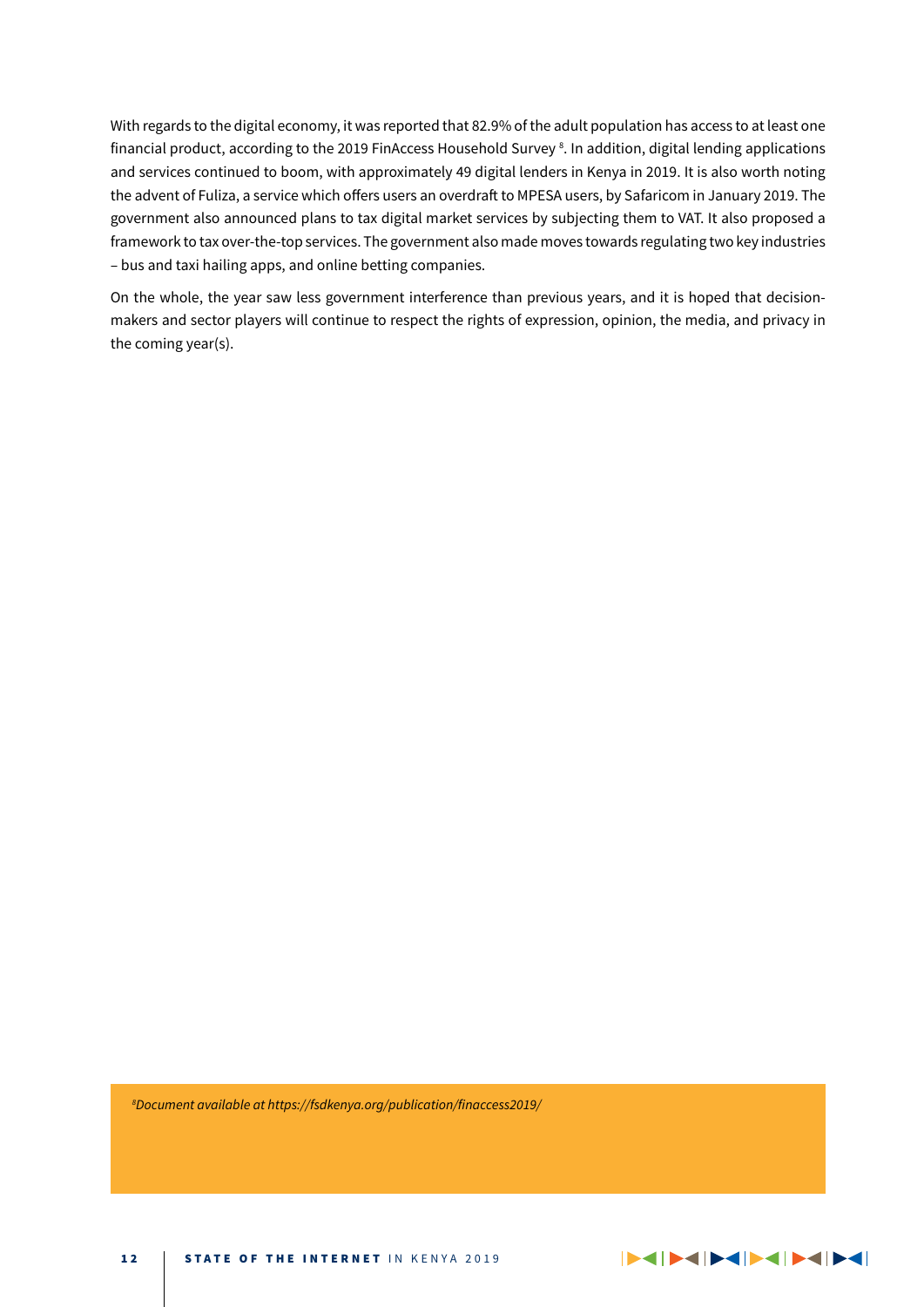

The eighth decennial Kenya Population and Housing Census was conducted in 2019 by the Kenya National Bureau of Statistics<sup>9</sup>. KNBS revealed that the total enumerated population was 47,564,296, of which 23,548,056 were males, 24,014,716 were females and 1,524 were intersex. Females accounted for 50.5% of the total population. Further, it was reported to have grown to 47.6 Million in 2019 from 37.7 Million in 2009, while the intercensal growth rate has declined to 2.2% in 2019, from 2.9% in 2009. The average Household Size declined to 3.9 in 2019 from 4.2 in 2009.

According to the KNBS National Economic Survey10 for 2019, the real Gross Domestic Product (GDP) was estimated to have expanded by 5.4 per cent in 2019 compared to a growth of 6.3 per cent in 2018. The growth was spread across all sectors of the economy but was more pronounced in service-oriented sectors. The value of Information and Communication Technology sector expanded by 10.3 per cent from Ksh 387.2 billion in 2018 to Ksh 427.0 billion in 2019.

In July, the Betting Control and Licensing Board (BCLB) refused to renew operating permits for 19 gambling firms in a shake-up of the Sh200 billion industry, while the renewal of licenses for eight other betting firms as well as 13 casinos and six lotteries was deferred $^{11}$ .

Outside of national statistics, other monumental events included the unfortunate Dusit D2 Al-Shabaab militant terrorist attack in which 20 people were killed<sup>12</sup>; the roll out of the new Competency Based Curriculum which is to replace the 8-4-4 system<sup>13</sup>; the introduction of new banknotes by the Central Bank of Kenya<sup>14</sup>; and the sporting event that made history when our Eliud Kipchoge broke the two-hour-marathon barrier (in 1:59:40)<sup>1516</sup>.

*9 Document available at https://www.knbs.or.ke/?p=5621*

*10Available at https://s3-eu-west-1.amazonaws.com/s3.sourceafrica.net/documents/119905/KNBS-Economic-Survey-2020.pdf*

*11https://www.businessdailyafrica.com/news/Job-cuts-loom-as-19-betting-firms/539546-5179532-m0sbo8z/index. html*

*12https://www.bbc.com/news/world-africa-46902564*

*13https://www.businessdailyafrica.com/datahub/What-2-6-3-3-3-new-curriculum-offers-learners/3815418-4939604- 7qclt8z/index.html*

*14https://www.centralbank.go.ke/2019/06/01/launch-of-the-new-generation-banknotes/#:~:text=The%20Central%20 Bank%20of%20Kenya,cease%20to%20be%20legal%20tender.*

*15https://www.nytimes.com/2019/10/12/sports/eliud-kipchoge-marathon-record.html*

<sup>16</sup>To celebrate this successful feat, Safaricom changed their M-Pesa logo for seven days to show their loyalty and *support for World marathon record holder Eliud Kipchoge. The new logo featured five letters spelling Kipchoge's first name, "Eliud" and the numbers "1:59" to denote the challenge. See https://kenyanwallstreet.com/safaricomrebrands-mpesa-logo-in-celebration-of-eliud-kipchoge/*

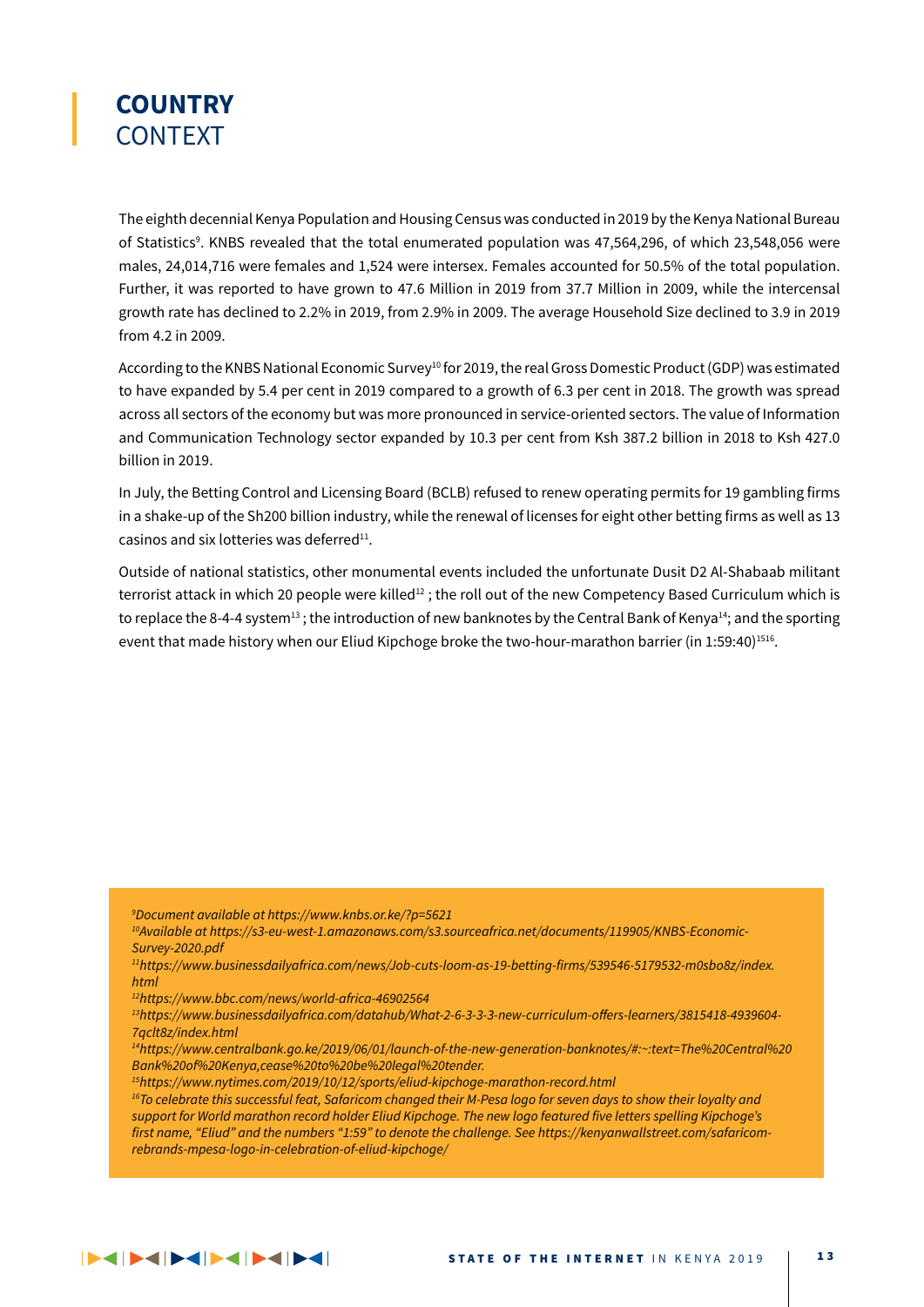### **GLOBAL & REGIONAL** CONTEXT

Outside the country, other developments took place that were relevant to our own digital space. In April 2019, Google announced<sup>17</sup> that it officially began the process of shutting down and deleting all consumer accounts on its Google+ social network platform. This shut down would be the end of the tech giant's bid to compete with Facebook and Twitter. The phase out of Google+ was reportedly due to "low usage" and its failure to meet the company's expectations for user growth and mainstream pickup $18$ . Additionally, the social network was said to be turning into a security liability for Google - the company disclosed two significant data leaks that could have exposed information for tens of millions of Google+ users to outside developers<sup>19</sup>.

In 2019, Facebook owned WhatsApp made changes with the goal of maintaining the image of a 'private messaging app' rather than one infamous for the spreading of fake news. The changes included a restriction that when one forwards a message, they can choose to share it with up to five chats at one time. The company added that when a message is forwarded through a chain of five or more chats, meaning it's at least five forwards away from its original sender, the message is labeled with a double arrow icon . These messages can only be forwarded to one chat at a time, as a way to help keep conversations on WhatsApp intimate and personal. This also helps slow down the spread of rumors, viral messages, and fake news<sup>20</sup>.

The moves made by Facebook are a welcome change as the country does indeed have a hate speech as well as mis- and dis-information problem, especially around the electioneering period. In the past, Facebook has been reluctant to self-regulate or moderate content posted on its own platform as well as that of its subsidiaries Instagram and WhatsApp. The platforms owned by the global tech giant have been used to spam users with 'forwarded as received' messages, spread propaganda and fake news about prominent individuals including influencers, entrepreneurs and politicians in Kenya.

*14https://www.centralbank.go.ke/2019/06/01/launch-of-the-new-generation-banknotes/#:~:text=The%20Central%20 Bank%20of%20Kenya,cease%20to%20be%20legal%20tender.*

*16To celebrate this successful feat, Safaricom changed their M-Pesa logo for seven days to show their loyalty and support for World marathon record holder Eliud Kipchoge. The new logo featured five letters spelling Kipchoge's first name, "Eliud" and the numbers "1:59" to denote the challenge. See https://kenyanwallstreet.com/safaricomrebrands-mpesa-logo-in-celebration-of-eliud-kipchoge/*

*18https://www.theverge.com/2019/4/2/18290637/google-plus-shutdown-consumer-personal-account-delete 19https://www.fastcompany.com/90299903/google-is-shutting-down-in-phases-before-its-gone-for-good-on-april-2 20https://faq.whatsapp.com/general/coronavirus-product-changes/about-forwarding-limits/?lang=en*

*<sup>15</sup>https://www.nytimes.com/2019/10/12/sports/eliud-kipchoge-marathon-record.html*

*<sup>17</sup>https://support.google.com/googlecurrents/answer/9195133?hl=*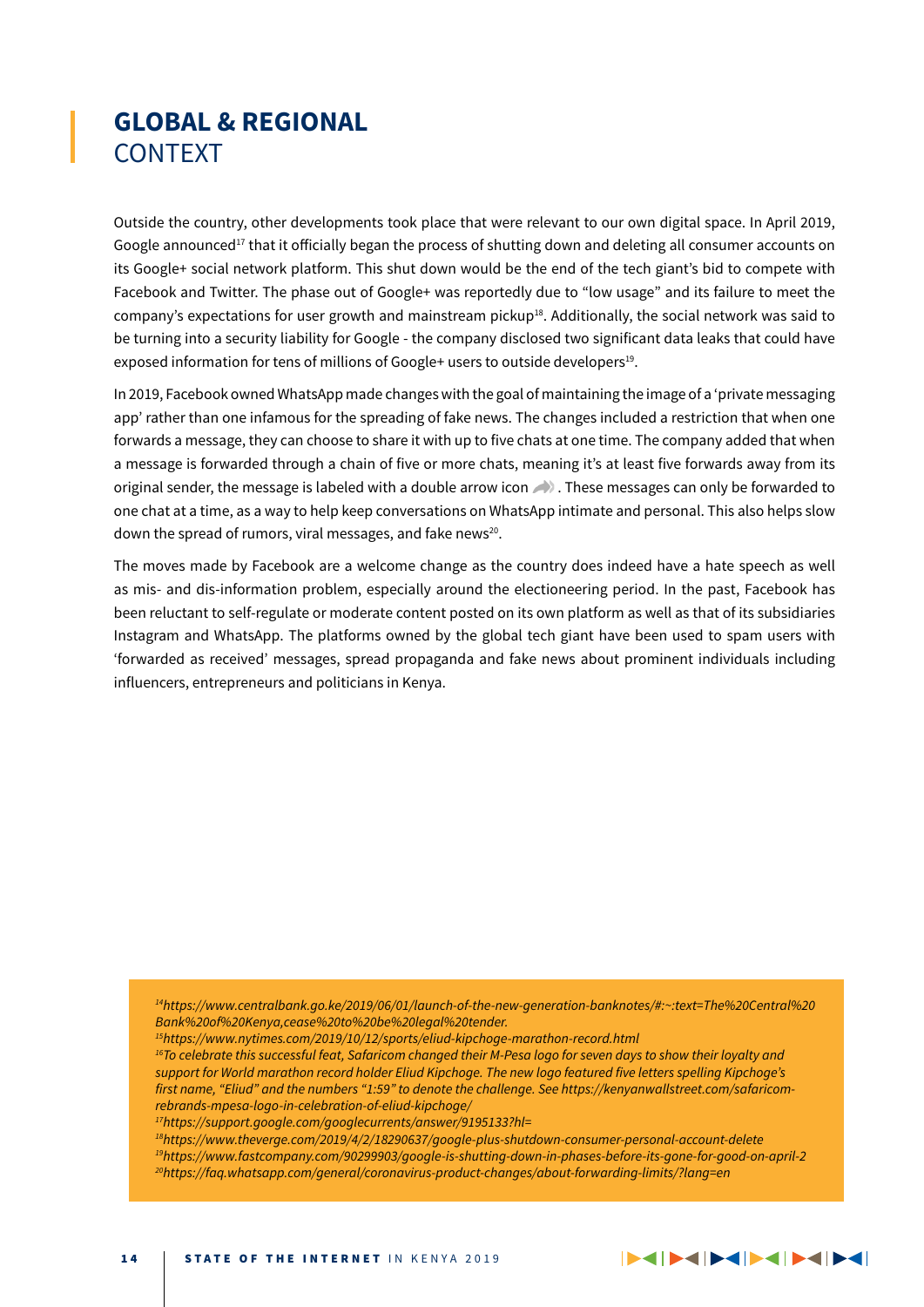One trend in internet control in Africa in 2019 included social media blockage and internet throttling. In particular, governments in the Democratic Republic of Congo<sup>21</sup>, Egypt<sup>22</sup>, Sudan<sup>23</sup>, and Zimbabwe<sup>24</sup> shut down the internet in all or some parts of their countries to silent critics and protesters. Internet shutdowns are becoming a popular tactic in times of crisis, arguing they are necessary for public safety or curbing the spread of misinformation<sup>25</sup>.

Another trend was the continued use of surveillance and spyware. Chinese tech giant Huawei was implicated in an August 15, 2019 exposé<sup>26</sup> by The Wall Street Journal. The dossier described how the company's technicians assisted the Uganda Police to hack into the encrypted communications of an opposition figure. The investigative piece also detailed how Huawei staff helped Zambian authorities to access the phones and social media pages of a group of opposition bloggers who were tracked and arrested<sup>27</sup>. In addition, the Financial Times reported <sup>28</sup>that Rwanda paid up to USD 10 million to the NSO Group to spy on government critics and dissidents through WhatsApp. When denying the accusation Rwanda president Paul Kagame stated that they only spy on "our enemies" using "human intelligence". He added, "I wouldn't spend my money over a nobody [Rwandan exiles] yet we have sectors like education to spend such money"29 .

 *21https://www.ohchr.org/EN/NewsEvents/Pages/DisplayNews.aspx?NewsID=24057&LangID=E*

 *22https://www.hrw.org/news/2019/09/27/egypt-hundreds-arrested-nationwide-crackdown*

 *23https://www.hrw.org/news/2019/06/12/sudan-end-network-shutdown-immediately*

 *24https://www.accessnow.org/zimbabwe-orders-a-three-day-country-wide-internet-shutdown/*

 *25https://www.hrw.org/news/2019/12/19/shutting-down-internet-shut-critics*

 *26https://www.wsj.com/articles/huawei-technicians-helped-african-governments-spy-on-political-opponents-11565793017?mod=e2tw*

 *27https://cipesa.org/2019/12/africa-in-the-crosshairs-of-new-disinformation-and-surveillance-schemes-that-undermine-democracy/ 26https://www.ft.com/content/d9127eae-f99d-11e9-98fd-4d6c20050229*

 *29https://cipesa.org/2019/12/africa-in-the-crosshairs-of-new-disinformation-and-surveillance-schemes-that-undermine-democracy/*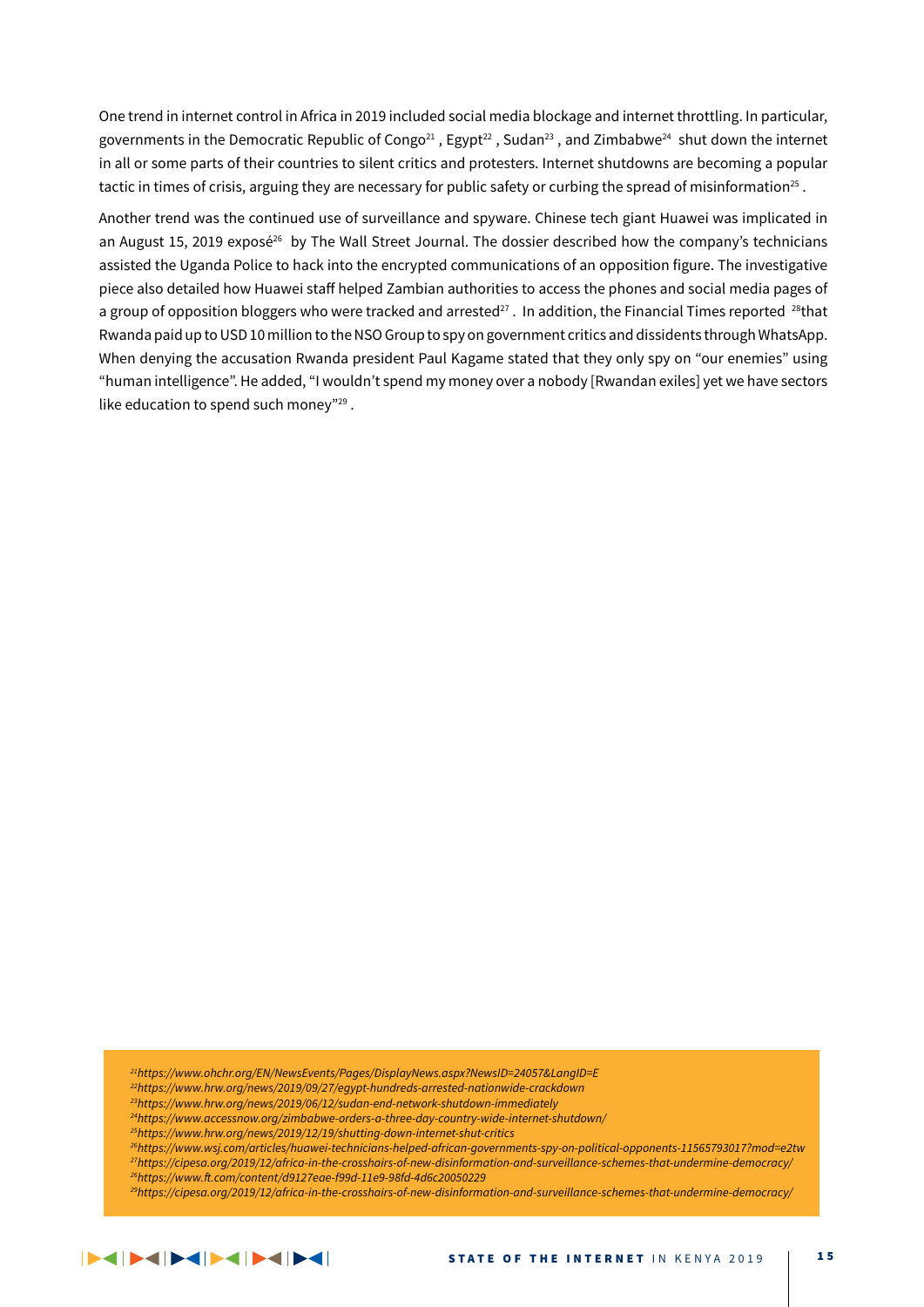### **KEY ICT SECTOR** INDICATORS

### **Mobile Subscriptions:**

At the beginning of the year (January to March 2019), the number of active mobile subscriptions in the country stood at 51.0 million up from 49.5 million registered at the end of 2018 by the Communication Authority (CA). Subsequently, mobile penetration rose to 106.8 per cent at the end of the period. Mobile penetration level of above 100 per cent is attributed to multiple SIM ownership by consumers whose aim is to take advantage of the competing voice and/or data plans offered by the various service providers $^{30}$ . As of 31st December 2019, the number of active mobile subscriptions (SIM Cards) in the country stood at 54.5 million translating to mobile (SIM) penetration of 114.8 percent. It is said that mobile (SIM) penetration in the country is high partly due to multiple SIM ownership by consumers. This indicator is different from that on mobile phone use penetration that is determined through national surveys $31$ , according to the regulator.

Other studies present a similar picture with regards to the high use of mobile phones. The two main factors which have been attributed to this rise in mobile subscriptions are the affordability of smartphones and reasonably priced cell phone data plans. Jumia, a popular e-commerce platform in Kenya reported a continuous decrease in the average price of smartphones. In its Kenya Mobile Report of 2019<sup>32</sup>, it announced that average amount spent to purchase a smartphone on the platform in 2014 stood at 186 USD, which reduced to 97 USD in 2016 and 86 USD in 2018 respectively. "The rise of affordable entry-level devices from brands continues to remain a key driver of smartphone adoption", the report<sup>33</sup> stated.

It should be remembered when consuming these statistics that CA's own access gap study report<sup>34</sup> showed that there are close to 200 administrative locations without access to even 2G networks and others where 3G networks are only available to 50% of the population.<sup>35</sup> Certainly, this has been highlighted by the World Bank in its Kenya Economic Update<sup>36</sup>for 2019. The report which focused on "accelerating Kenya's digital economy" recorded that Kenya faces a significant digital divide, with 44% of the urban population having access to the internet compared to 17% in rural areas. In its report the previous year<sup>37</sup>, and in keeping with similar studies, it noted that glaring gaps in basic digital skills are an obstacle to wider usage and application of digital tools and services.

However, even while addressing the digital divide, one must be wary of the statistics as presented as many have questioned the methodology being employed to arrive at these numbers. The KNBS Census paints a different picture than what the CA quarterly reports tell us. The census results<sup>38</sup>.

- *30Available at https://ca.go.ke/wp-content/uploads/2019/06/Sector-Statistics-Report-Q3-2018-19.pdf*
- *31Available at https://ca.go.ke/wp-content/uploads/2020/03/Sector-Statistics-Report-Q2-2019-2020-1.pdf*
- *32https://www.jumia.co.ke/sp-mobile-report/*
- *33https://www.jumia.co.ke/sp-mobile-report/*

*and-sub-county*

- *34https://ca.go.ke/industry/universal-access/ict-access-gap-study/*
- *35https://www.kictanet.or.ke/kenya-much-more-is-required-to-achieve-digital-rights/?utm\_source=rss&utm\_*
- *medium=rss&utm\_campaign=kenya-much-more-is-required-to-achieve-digital-rights*
- *36https://www.worldbank.org/en/country/kenya/publication/kenya-economic-update-accelerating-kenyas-digitaleconomy*

*37https://documents.worldbank.org/en/publication/documents-reports/documentdetail/968481572468094731/kenyaeconomic-update-securing-future-growth-policies-to-support-kenya-s-digital-transformation 38https://www.knbs.or.ke/?wpdmpro=2019-kenya-population-and-housing-census-volume-i-population-by-county-*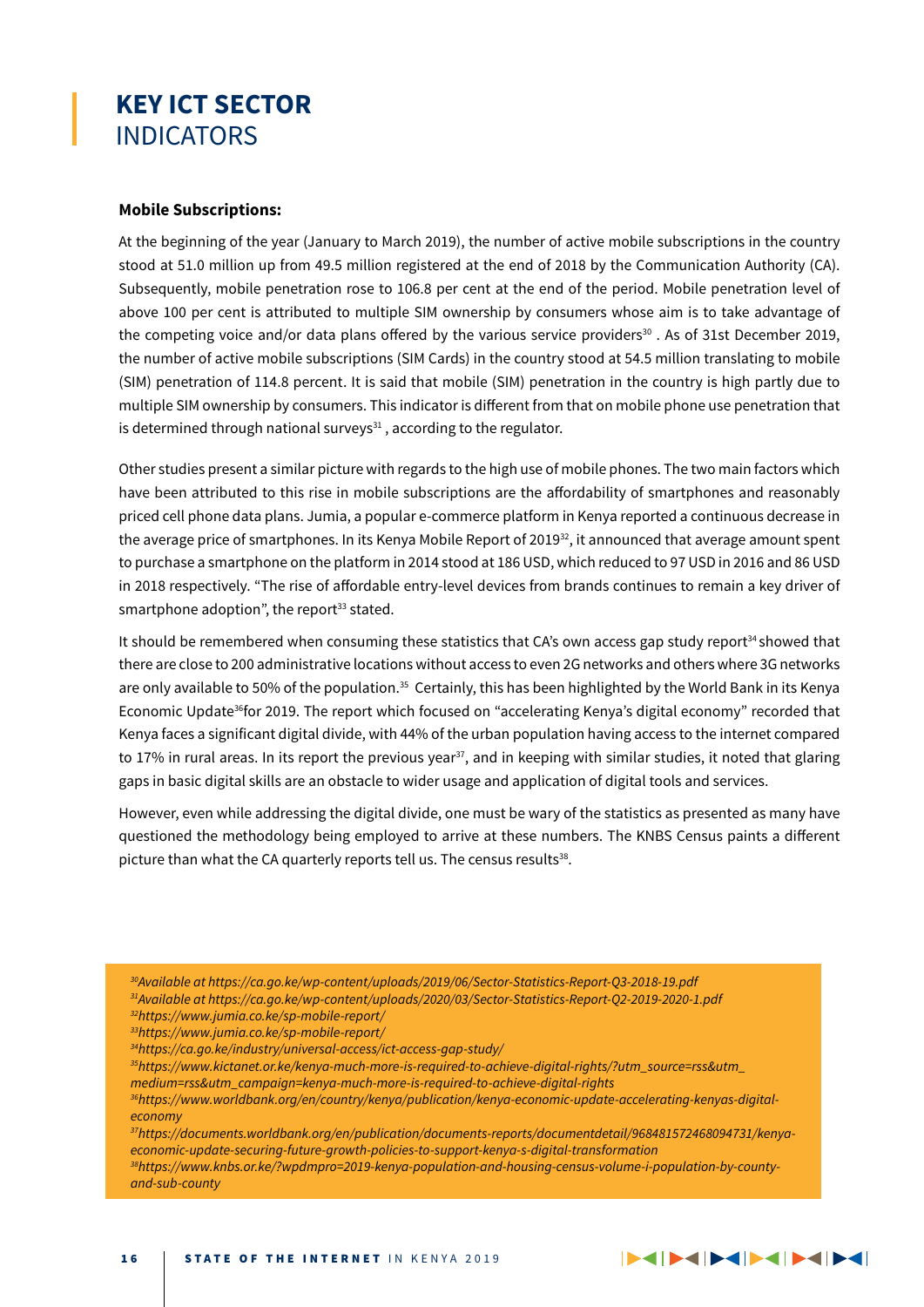revealed that the number of mobile users over 3 years stood at 20.6 million when the report was released. Out of this, 10.4 million are women while 10.2 million are men. The data also showed that 22.6 per cent of individuals aged 3 years and above used the internet while 10.4 per cent used a computer. Another astounding statistic from the data released by KNBS was that mobile phone ownership is highest in rural areas (12 million) compared to urban areas (eight million) with Nairobi County leading in the number of mobile phone owners at four million<sup>39</sup>.

In response to clamour by sector professionals, the CA released its Guiding Manual For The Collection Of Supply Side Data On Telecommunications/ICT 2019<sup>40</sup>. In this Manual the regulator revised a number of indicators and their respective definitions with an intention of meeting regional and local data needs and for purposes of common understanding of ICT indicators.

For instance, the definition of mobile subscriptions in the guiding document now reads: "only active subscriptions should be included (those used at least once in the last three months for making or receiving a call or carrying out a non-voice activity such as sending or reading an SMS or accessing the Internet)." That of active mobilebroadband subscriptions now refers to "the sum of standard and dedicated mobile data subscriptions to the public Internet. It covers actual subscribers, not potential subscribers, even though the latter may have broadband enabled-handsets. It means the total number of SIM cards that have accessed the internet in the last three months regardless of data speeds"

#### **Mobile Money Services:**

Over the same time period, active mobile money transfer subscriptions and agents stood at 32.0 million and 223,084 respectively. A total of 784.4 million transactions were made valued at 2.122 trillion Kenya shillings.

During this time, consumers spent 1.84 trillion Kenya Shillings to purchase goods and services, which involved 571.5 million transactions. The person-to-person transfers were valued at 737.0 billion Kenya shillings<sup>41</sup>. By the end of the year, the number of active registered mobile money subscriptions stood at 28.9 million and the number of active mobile money agents stood at 205,328. M-Pesa recorded the highest market share of 98.8 percent, whereas T-Kash recorded the lowest market share of 0.07 percent<sup>42</sup>.

This rise in mobile money transactions bodes well not only for the unbanked but also has ripple effects on the socio-political economy of the country. Research<sup>43</sup> shows that increasing access to formal financial tools reduces poverty, stimulates investment, and creates growth, particularly in rural areas. More interestingly, this inclusion increases lower income populations' ability to save securely thereby improving the resilience of the poor to income shocks and may eventually allow them to invest in business ventures.

*39https://www.standardmedia.co.ke/business/article/2001361388/report-says-one-in-five-kenyans-has-internetaccess*

- *40https://ca.go.ke/wp-content/uploads/2020/03/ICT-Indicators-Manual-2019-.pdf*
- *41Available at https://ca.go.ke/wp-content/uploads/2019/06/Sector-Statistics-Report-Q3-2018-19.pdf*
- *42Available at https://ca.go.ke/wp-content/uploads/2020/03/Sector-Statistics-Report-Q2-2019-2020-1.pdf*
- *43https://www.mdpi.com/2071-1050/11/3/568/pdf*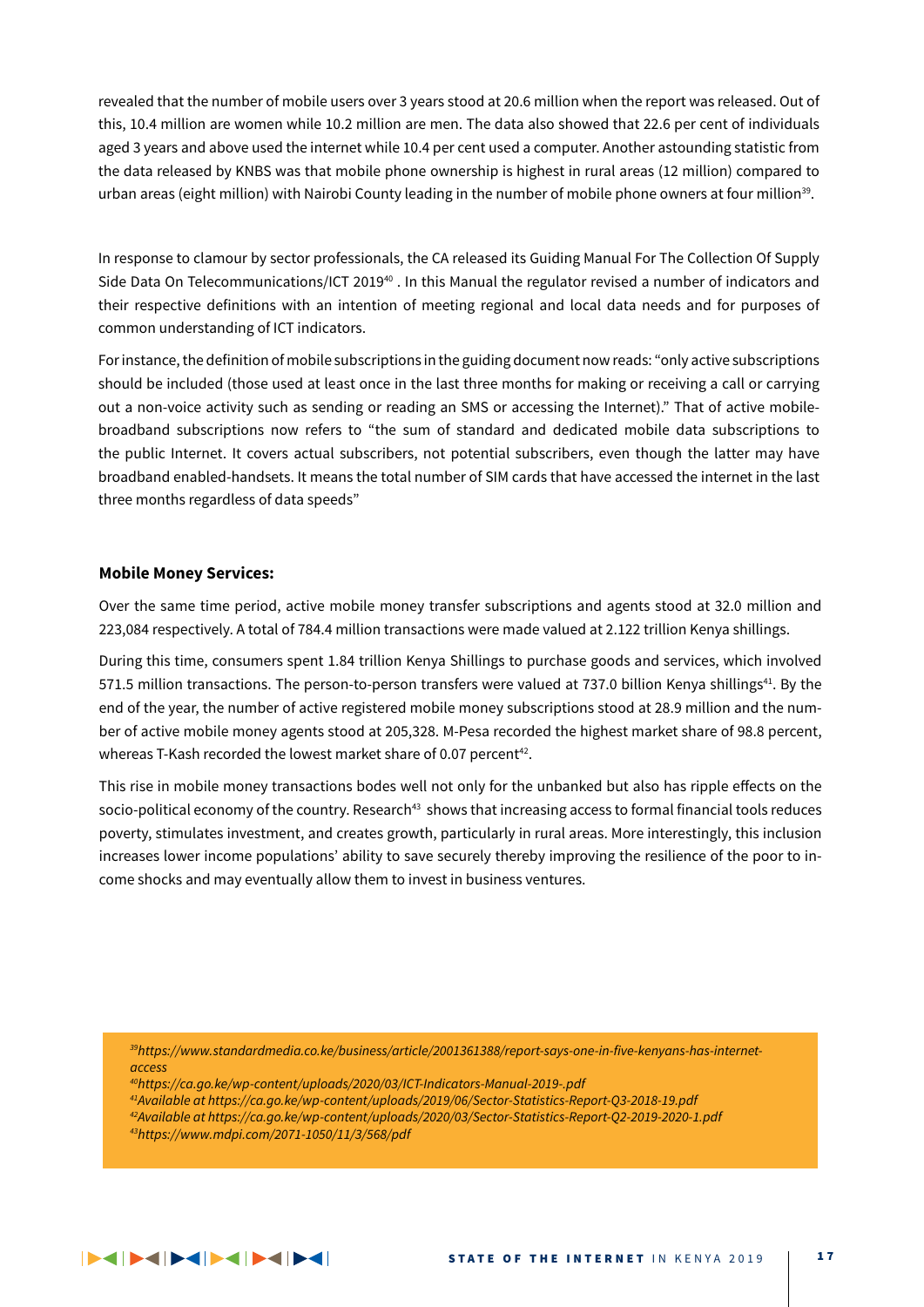### **Data and Broadband Services:**

Smartphones are an important feature of the mobile Internet landscape around the world. Access to the Internet by Kenyans is mostly through mobile phones and especially smartphones which have become widely available and relatively affordable.

As at the end of the year under review, the total data/Internet subscriptions stood at 39.6 million, of which 22.0 million subscriptions were on broadband<sup>44</sup>.

Below are the trends in mobile subscriptions and mobile penetration levels per the Communications Authority's Sector Statistics Report 2019<sup>45</sup>.



Source: CA, Operators' Returns, \* Mobile Pay Ltd data not available due to non-compliance by the operator

For the last three months of the year 2019, due to development and publishing of a guiding manual on the definitions and methodologies of collecting and reporting telecommunications/ICT indicators, as well as revision of the data collection template during the quarter under review, some mobile network operators revised data initially submitted especially that on mobile data subscriptions, which account for 99 percent of data/internet subscriptions. In this respect, the total data/internet subscriptions declined to stand at 39.6 million, of which 22.0 million subscriptions were on broadband<sup>46</sup>.

*44 https://ca.go.ke/wp-content/uploads/2020/03/Sector-Statistics-Report-Q2-2019-2020-1.pdf 45https://ca.go.ke/wp-content/uploads/2020/03/Sector-Statistics-Report-Q2-2019-2020-1.pdf*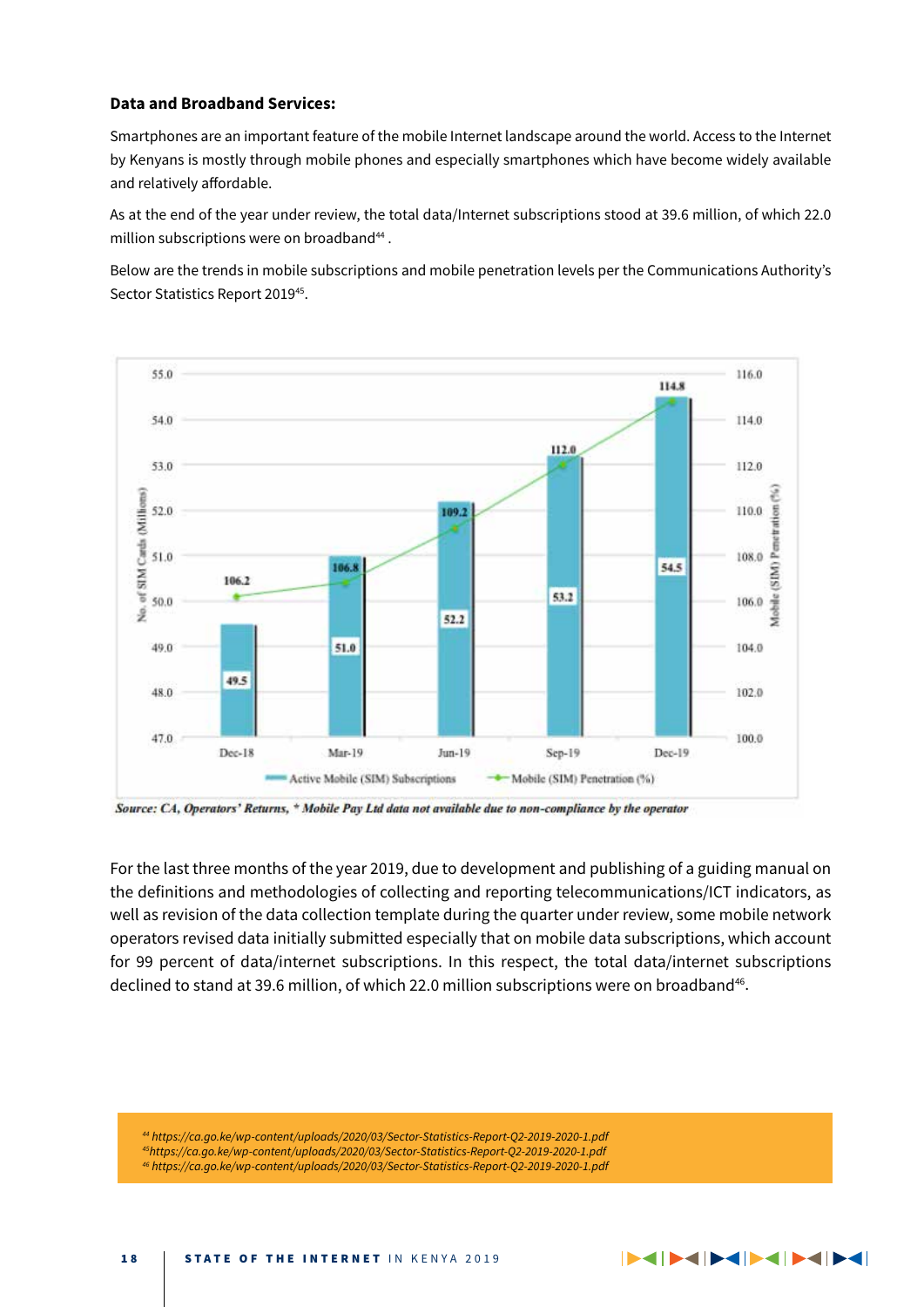### **STATE OF DATA** CONSUMPTION IN KENYA

Kenya's internet bandwidth consumption has expanded annually since The East Africa Marine System (TEAMS), the country's first undersea fibre-optic cable, went live in April 2009. Kenya now has four undersea fibre-optic cables and increased penetration of 4G and 3G mobile network connectivity across the country.

According to Nendo47, in the year 2014, Kenya had a maximum capacity of 848 Gbps (billions of bits per second) and utilised 467 Gbps. By 2019, the maximum capacity had increased by 458% to 4,623 Gbps owing to increased investment in infrastructure. Usage grew by 109% to 977.04 Gbps which demonstrates that the available capacity is greater than the capacity utilised.

Kenyans continue to consume content, news and search for information using the internet. In 2018, Kenyans were estimated to have used over 269 million gigabytes of data across video, web browsing, music, communications, social networking, and other digital content. The growth in content creation and sharing (especially photos and videos) is excellent news for telecommunication companies as well as Kenyans who seek out local content, however, there is rising concern about the amount of time spent online from mobile phones and tablets, absorbing the sheer abundance of information at our fingertips. Deloitte's Global Mobile Consumer Survey for the country dubbed "The Kenyan Cut"<sup>48</sup> reported that over two-thirds of respondents confessed that they use their smartphone more than they would like to. Those surveyed also admitted to having trouble ensuring the daily amount of money spent on data bundles in their budget.

By 2022, as predicted by the Nendo publication<sup>49</sup>, data consumption for Kenya is expected to cross 1 billion gigabytes per year. According to the same report, 2018 total internet market revenues for Kenya were estimated to be \$1.1 billion, expected to double to \$2 billion by 2022.

*<sup>46</sup> https://ca.go.ke/wp-content/uploads/2020/03/Sector-Statistics-Report-Q2-2019-2020-1.pdf*

*<sup>47</sup>The State of Mobile Data 2019 (context, consumption, control) A Nendo Publication*

*<sup>48</sup>https://www2.deloitte.com/content/dam/Deloitte/ke/Documents/technology-media-telecommunications/Deloitte\_GMCS\_Report\_ The\_Kenyan\_Cut\_August\_2019.pdf*

*<sup>49</sup>The State of Mobile Data 2019 (context, consumption, control) A Nendo Publication*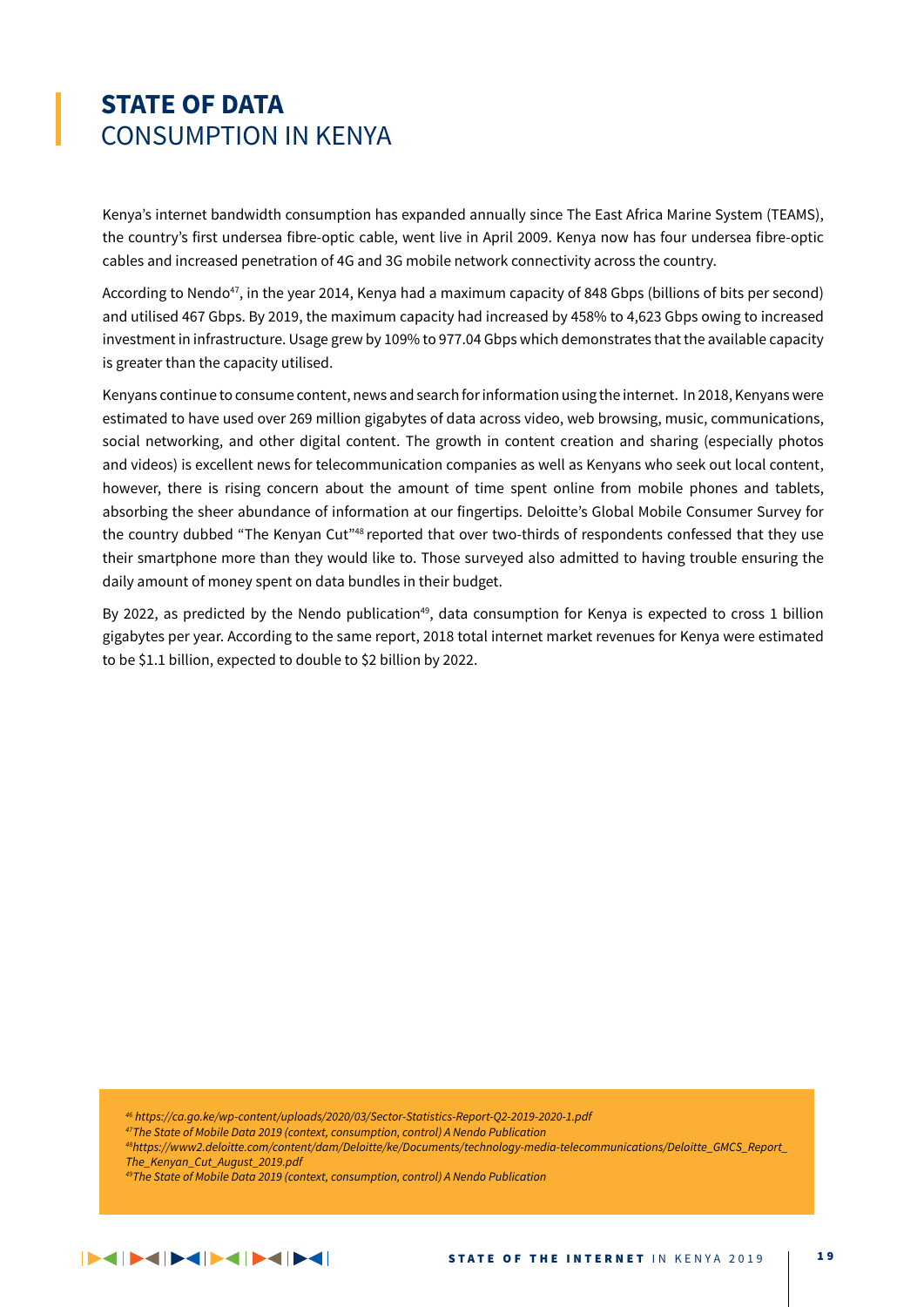### **BLOGGING**  IN KENYA

It is impossible to ignore the increase in the popularity of blogs for consuming varied content, news and entertainment. Bloggers have found a lucrative means of earning an income online – it was reported<sup>50</sup> that as of 2019 the average monthly income of bloggers in Kenya is Ksh 30, 000.

However, there are individuals or companies which earn more or less based on traffic and monetization strategies. Their popularity continues to grow despite the changes in the Google Algorithm which, once updated, caused many sites that depended on AdSense to experience a reduction in their earnings <sup>51</sup>.

A survey 52 on Kenya's engagement with the blogosphere was conducted by United States International University (USIU)'s SIMELab between December 2018 and March 2019. The survey sampled 3,269 respondents aged between 14 and 55 from eight counties. The research revealed that a majority of Kenyans (nearly three-quarters) do read online blogs, the most popular being those whose content centered on entertainment and education.



The same research also showed that most men in Kenya read the sports online blogs, while most women read food and fashion online content.

Bloggers account for a large majority of local content produced in the country. More specifically, there were approximately 35,000 bloggers in 2019 according to BAKE.

The BAKE Awards, organized by the Bloggers Association of Kenya (BAKE) since 2012, has recognized and awarded the best in Kenyan blogging every year. The BAKE Awards 2019 winners<sup>54</sup> were announced at a gala event that was held at the Utalii Hotel on 22nd June 2019.

- *50https://www.fixusjobs.com/kenyan-bloggers-income-reports-2019/*
- *51https://www.fixusjobs.com/kenyan-bloggers-income-reports-2019/*
- *52https://www.usiu.ac.ke/assets/file/SIMElab\_Social\_Media\_Consumption\_in\_Kenya\_report.pdf*
- *53Source https://www.usiu.ac.ke/assets/file/SIMElab\_Social\_Media\_Consumption\_in\_Kenya\_report.pdf*

*<sup>54</sup>https://www.bakeawards.co.ke/2019/06/23/here-are-the-bake-awards-2019-winners/*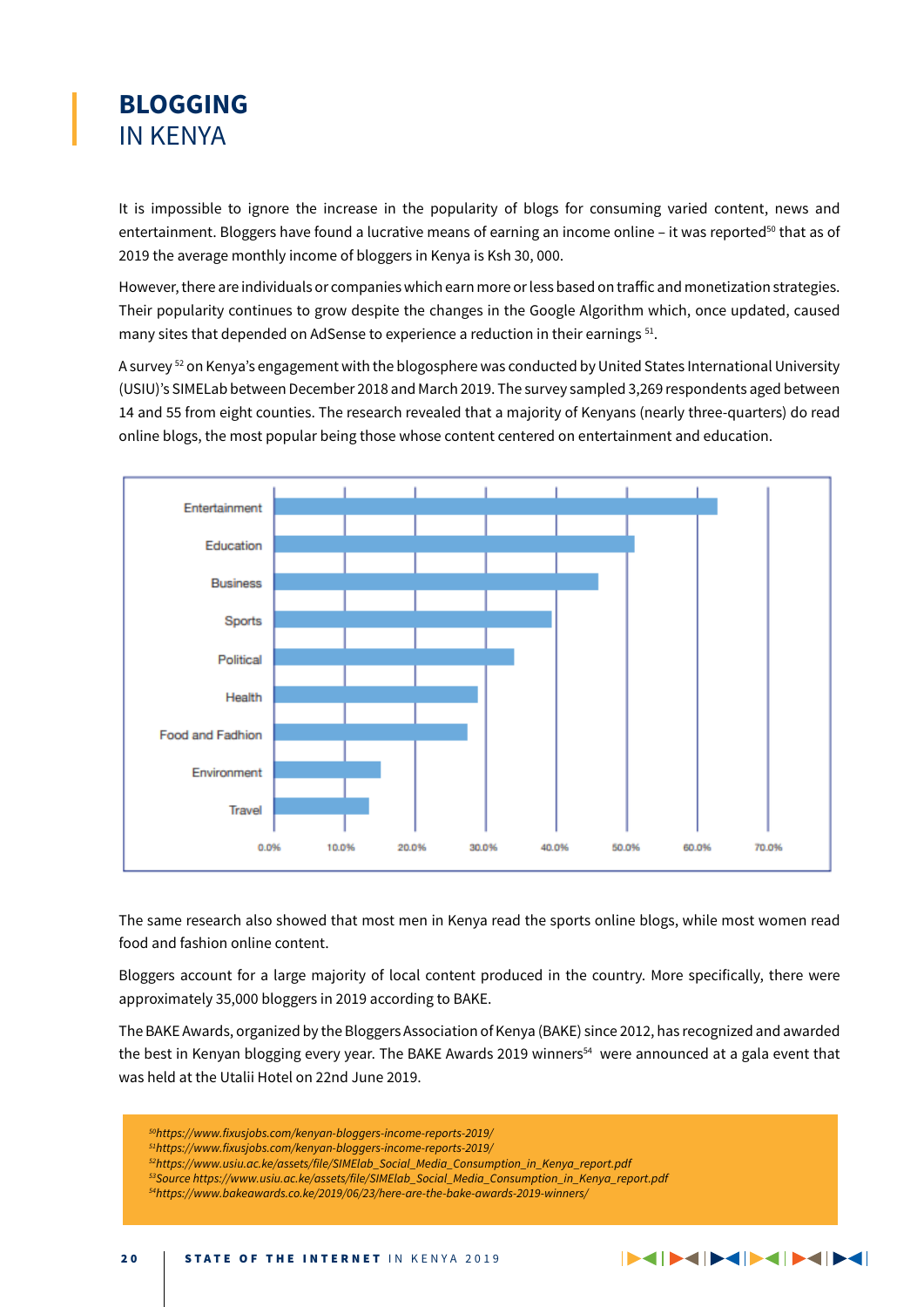Women dominated the awards, winning in 15 out of 23 categories<sup>55</sup>. Categories range from technology, sports and entertainment, to fashion, food and the environment, and everything in between. The competition has grown year on year and in 2019, over 15,000 blogs were entered into the competition and over 1 million votes were recorded<sup>56</sup>.

*55https://www.bakeawards.co.ke/2019/06/23/bake-awards-2019-total-vote-tally/ 56https://www.bakeawards.co.ke/about/*

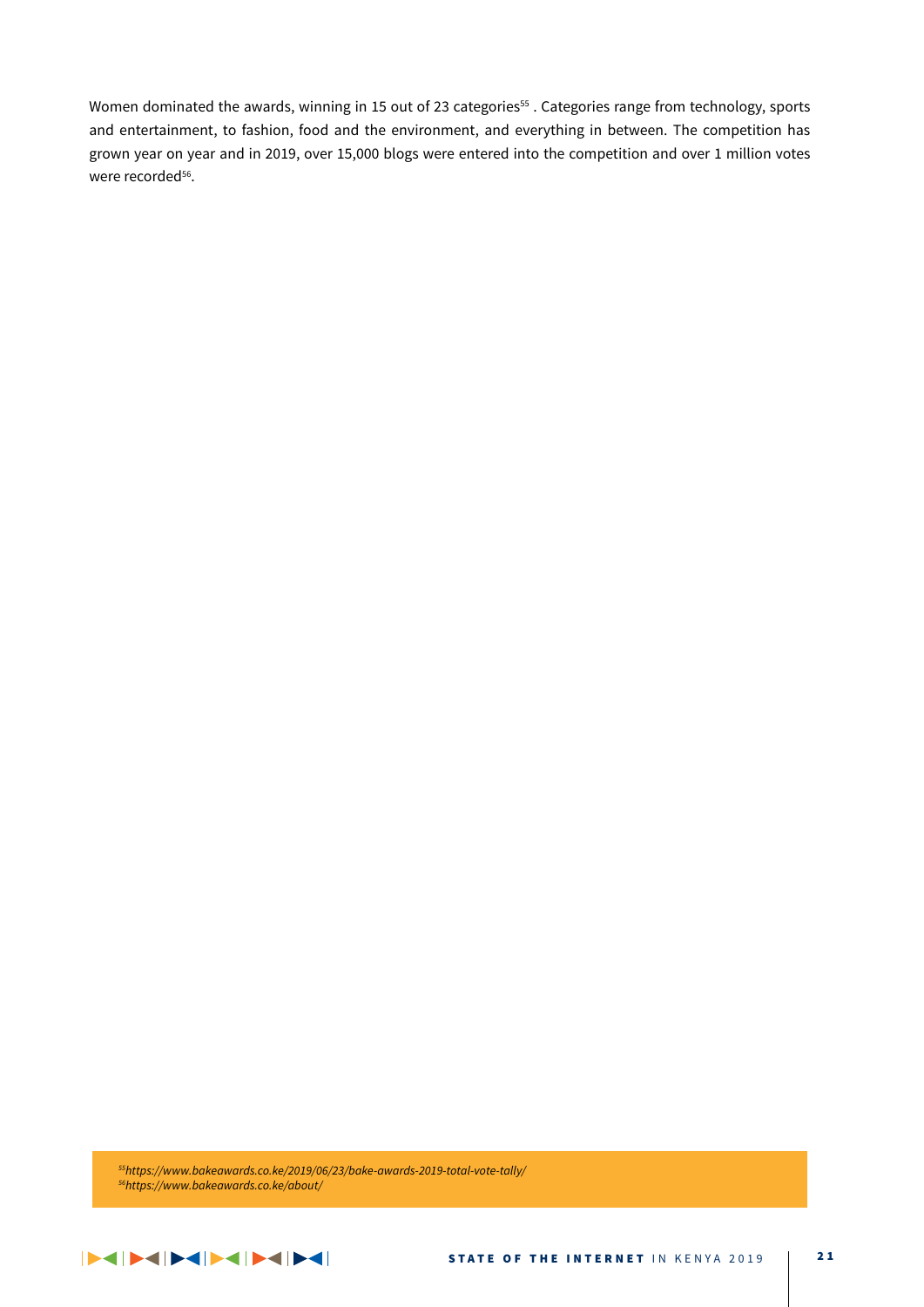### **SOCIAL** MEDIA USE

According to research<sup>57</sup> on social media use and consumption in Kenya, there were 8.80 million social media users in Kenya in January 2020. This represented an increase in the number of social media users by 1.0 million (+13%) between April 2019 and January 2020. Social media penetration in Kenya stood at 17% in January 2020. This could be attributed to the cost of mobile data plans as well as the high number of social media users being concentration in urban and peri-urban areas.

A survey was conducted in 2019 to ascertain how Kenyans use the top nine social media platforms. The study done by USIU58 in Nairobi revealed that, the vast majority of Kenyans almost equally use WhatsApp (88.6%) and Facebook (88.5%). The third most used social media is YouTube (51.2%) followed by Google+ (41.3%). Both LinkedIn and Snapchat are the least popular in Kenya at 9.3% and 9.0% respectively. Further analysis showed that the most active age group on social media is 26-35 years, while the least active are those aged above 46 years<sup>59</sup>.



*60*

*57Research by Datareportal Available at https://datareportal.com/reports/digital-2020-kenya 58https://www.usiu.ac.ke/assets/file/SIMElab\_Social\_Media\_Consumption\_in\_Kenya\_report.pdf 59Facebook is mostly used by 26-35 years (34.6%) and least used by 46 years and above (4.6%). Twitter is mostly used by those of 26-35 years (39.3%) and least used by 46 years and above (4.8%). When it comes to WhatsApp, it is also commonly used by Kenyans aged 26-35 years. Instagram is most used by 21-25 years at 38.7% and least used by those beyond 46 years (2.8%). Similarly, Snapchat is also mostly used by those aged 21-25 years (38.7%). YouTube is most used by 26-35 years (34.1%) and least used by 46 years and above. Source https://www.usiu.ac.ke/assets/file/SIMElab\_Social\_Media\_Consumption\_in\_Kenya\_report.pdf*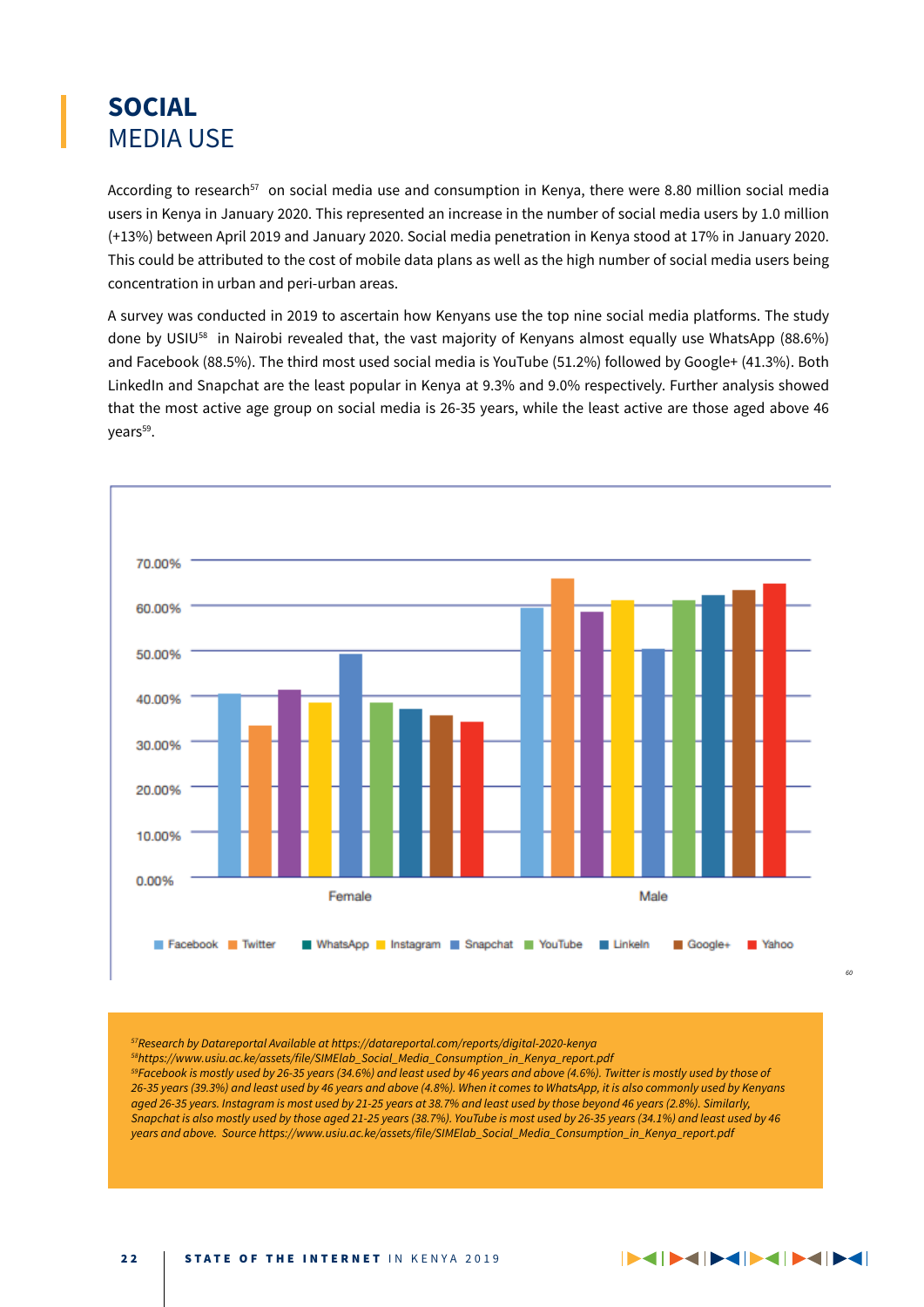### **TRENDING SOCIAL MEDIA** CAMPAIGNS IN 2019

#KOT or Kenyans on Twitter is a veritable force for light entertainment, social, cultural and political commentary, rallying around causes, and for pushing for change. It is an interesting indicator of what discourse is taking place in the country and has been seen to be an agenda setting forum. Some of the most prominent Twitter hashtags and digital campaigns during the period were:



#### **#ELIUD159:**

Safaricom began a campaign hashtag in preparation for Eliud Kipchoge's (successful) attempt to break the two hour marathon record. Twitter <sup>61</sup>provided a custom emoji that appeared when one used the hashtag. #ELIUD159 along with the ELIUD emoji overtook the sponsor hashtag and trended in Kenya for three days reaching over 12 Billion impressions according to Twitter<sup>62</sup>.

Additionally, the campaign reached celebrities and global brands who joined in the conversation generated by the campaign. The Safaricom brand sentiment picked up and hit an all-time high of 85.5%. This may be partly attributed to the fact that the telco provided its subscribers with a free YouTube bundle from 8am to 4pm to enable them to stream the Vienna race live on their phones at no cost <sup>63</sup>.

#### **#MyAlwaysExperience64:**

Kenyan women took to Twitter to express outrage over the Always brand of sanitary pads, which they alleged causes rashes, burns and discomfort.

Initially, Proctor and Gamble (P&G), the manufacturers of Always pads, denied that it distributes or sells sub-standard products in Kenya65, and instead mounted a counter campaign #FeelTheComfortAlways using influencers<sup>66</sup>. This failed to satisfy concerns, so P&G tried again as it realized demands for quality and accountability were increasing rather than fading.

It organized a meeting, ostensibly to listen to women's complaints, after which it went silent again even after demands for updates by and on behalf of Kenyan women<sup>67</sup>.



Until there was a thread about it. I thought I was the only one. I get a rash that looks like nappy rush. I just stopped using them and moved to tampons. 15/02/2019, 12:14

*61Image source https://kenyanwallstreet.com/safaricom-rebrands-mpesa-logo-in-celebration-of-eliud-kipchoge/ 62https://marketing.twitter.com/emea/en\_gb/success-stories/how-safaricom-used-twitter-to-unite-kenya-for-kipchoge-record-attempt 63https://citizentv.co.ke/business/how-to-get-free-safaricom-bundle-smss-for-kipchoge-ineos-challenge-285764/ 64https://twitter.com/hashtag/myalwaysexperience?lang=en*

*65On March 12th 2019 he brand tweeted from its official company Twitter account @Always\_Kenya the following statement: "The Always Ultra pads we have in Kenya are similar to the Always pads in other parts of the world including Germany, UK, US, South Africa. All our pads including the ones in Kenya are designed and developed in Europe and the US. The needs of our women and girls in Kenya are our number 1 priority, and we recognize that our consumers have evolving needs which is why we introduced our new product Always Soft which has a softer and more comfortable feel on skin. All our products go through very rigorous regulatory tests and are also tested with real women to ensure that they are safe for use."*

*66https://hapakenya.com/2019/03/12/pg-responds-to-always-complaints-with-tone-deaf-influencer-campaign/ 67https://africanarguments.org/2020/03/31/must-always-pads-always-be-low-quality-for-kenyans/*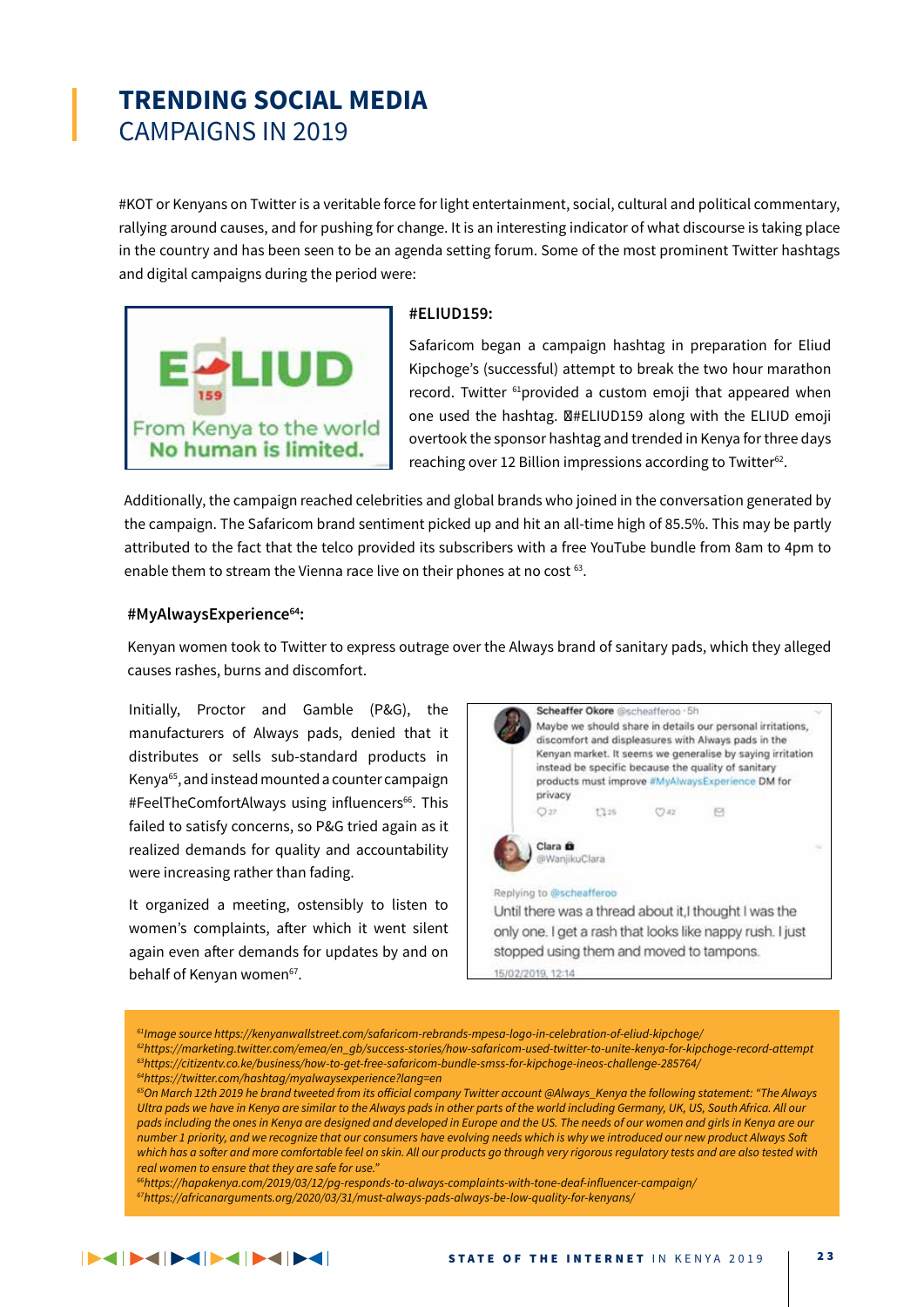

It seems like this country is beyond repair, the electricity is expensive and they still go ahead to inflate your bills #SwitchOffKPLC

9:20 PM · Dec 23, 2019 from Nyanza, Kenya

This online protest was mounted in 2018 and continued through to 2019. Consumers deployed the hashtag to complain against the company's alleged extortion of its customers through irregular billing and the public through alleged skewed procurement practices among other corrupt practices.



### **#TheFaceOfCorruption**<sup>69</sup>**:**

Kenyans on Twitter, dissatisfied with the state of public finance management and angered by the wanton corruption, carried out a multi-faceted campaign in which they blamed the Head of State Uhuru Kenyatta and the Vice President William Ruto for condoning the vice.

The campaign included the hashtag (also accompanied by #BeyondZeroCorruption), banners which were hung prominently on highways in the capital city, and the left picture which was circulated extensively on WhatsApp and Facebook.<sup>71</sup>

#### **#Repeal16272:**

This is the collective movement behind two petitions that sought to challenge sections of the Penal Code that outlaw 'carnal knowledge against the order of nature and indecent acts between males whether in public or private'. The petitions asked the court to declare Sections 162 (a) and (c) and 165 as unconstitutional due to their infringement of various constitutional rights as they discriminated against members of the LGBTQ community .

*68https://twitter.com/hashtag/switchoffkplc?lang=en 69https://twitter.com/hashtag/thefaceofcorruption?src=hash 70https://twitter.com/Syombuak/status/1104280379601633280 71Image source https://twitter.com/WanjikuRevolt/status/1104810143764672513?s=20 72https://twitter.com/hashtag/Repeal162?src=hashtag\_click*

G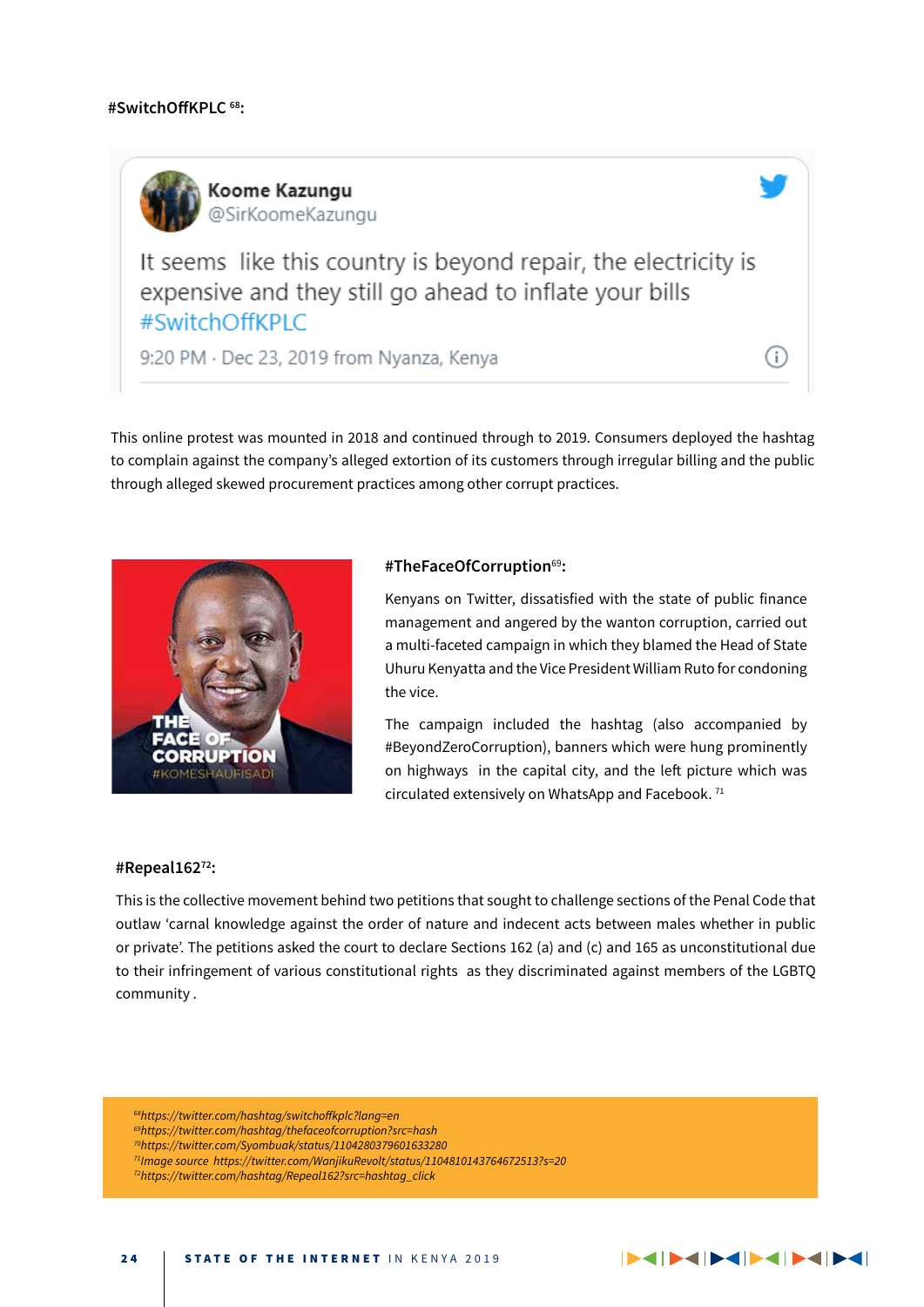162 (a) and (c) and 165 as unconstitutional due to their infringement of various constitutional rights  $73$  as they discriminated against members of the LGBTQ community  $74$ .

## WHAT YOU NEED TO KNOW ABOUT REPEALIS2

#### THE PETITIONS IS NOT ABOUT

The politician do NOT refer to rape or any form of non-communication.<br>Including second conduct with minor or sexual conduct in public.<br>The politicians hold the sizes that these sheald by panished as provided for in The Sexual Offenses Act (2004).

The Fetitions are NOT about legalizing gay merriage. Article 45 (2) of the<br>Constitution recognizes merriage between a max and a wempe.

THE PETITIONS IS ABOUT<br>The Fallfloor seeks to premote constitutionalism, equality and the rule of<br>Izer and to one for the protection of human rights for all an enchritect in the **Constitution of Kenya** 

This case species to the right to primary where adults should be able to engage in conserned sexual conduct in private without extend intrusion; the right to dignity providing for bancose traditional and personalized; the ditions the right to aquality and non-discrimination; and freedom and security of the person.

CONTACTS<br>Nymus, NH volley & Weden Kersis Network info@inystwee.org<br>0736.040.111

.<br>Coy and Lessian Continue of Kerya 1 menggalakan<br>Napi 242 nobo

is they und task on the new Argels Country. **AND DECK** 



## WHAT YOU NEED TO KNOW ABOUT REPEALISZ

#### **WHAT IS A PETITION?**

A polition in a respect to an estherity. A politica can be made to a .<br>A polition in a respect to an estherist, A politicary.

PETITIONS 150 OF 2016 & 234 OF 2016<br>is 2016, the National Ony and Leakine Human Eights Commission (MGUHC),<br>the Osy and Leakine Condition of Kergu (GALCK), and the Nyonsa, Kits Valley and Western Kerge Naturals (NYAGWEK) logather with partners filed patitions<br>190 % 234 of 2018 respectively, at the high court.

#### WHAT HAPPENS IF THE CASE IS WON?

We look forward in a vistory in the description of the description<br>linear series before the High Court on a major step for equality and one discrimination for<br>all in Kenya. Therefore series for some we we will sonliner working to ensure full compliment with the<br>sourt ruling and working with stakeholders to<br>aspend protections as grounds of sessed crientation, gender identity and expression (SOGIEL

#### WHAT HAPPENS IF THE CASE IS LOST?

WHAT HATE IN THE CASE IS LOST homeo rights and equality<br>the strongly balloon that the countil this are constant to the strongly<br>dense of a person's sense orientation, pender identity or<br>represented as a person's sense in l expression



*73Including, the right to privacy, the right to freedom of expression, the right to health, the right to human dignity and the right to freedom from non-discrimination.* 

*74On the 24th of May 2019, the High Court dismissed our petition. In their decision, the three judge bench -Lady Justice Roselyn Aburili, Justice Chacha Mwita and Justice J. Mativo-found that the petitioners failed to convince the court that the clauses were used to discriminate against the sexual and gender minorities. The bench insisted that the clauses did not, in fact, discriminate against sexual minorities or violate their constitutional rights to privacy and equality. 75Image source https://www.facebook.com/GALCK.org/photos/a.356437484700635/863023340708711/?type=3*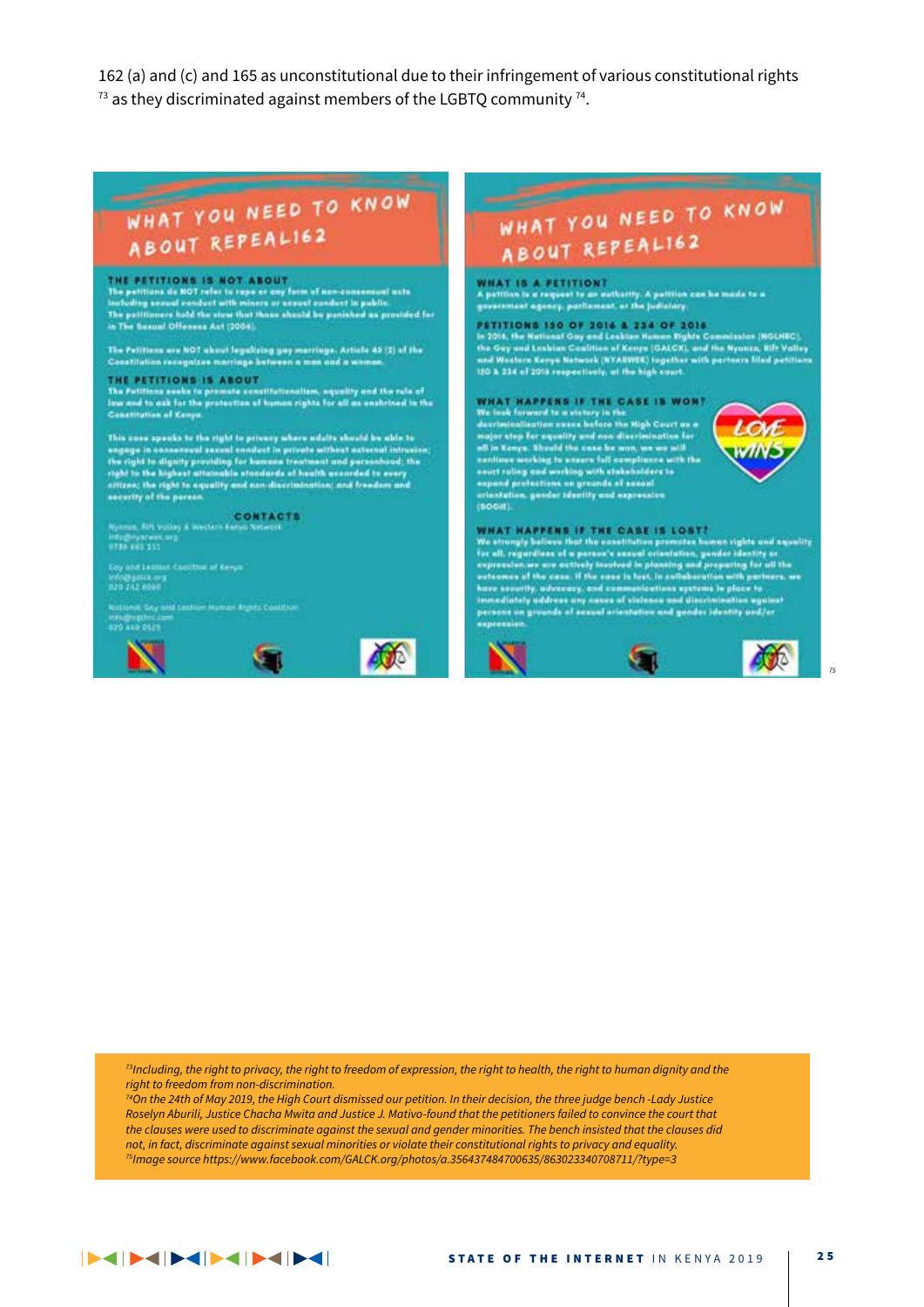### **ICT LEGISLATIVE &**  POLICY DEVELOPMENTS

### **POLICIES**

Four key policies were passed during the reporting period which may signal the government and ministries' commitment to ensuring there is a robust legislative and policy framework which will support the ICT sectors growth and expansion. Even so, the existence of numerous policy documents does not automatically equate to a comprehensive policy agenda – and may in fact be counterintuitive in the long run. It potentially creates an unnecessarily complex system which then affects the implementation and at times leads to complete or partial policy failure. For instance, most of these guiding instruments rely on strategies that straddle several thematic areas and build on other ICT related policies and laws. In the event that these edicts are not fully implemented, such as those related to access to information and data protection, the parent policies shall not be fully executed and actualized.

### **1. NATIONAL ICT POLICY**

After 3 years, the Ministry of ICT finally confirmed the Cabinet's passing of the ICT Policy<sup>76</sup> which seeks to realize Kenya as a globally competitive knowledge-based economy. The journey began when the policy was first presented to ICT CS Joe Mucheru in 2016 and featured key inclusions such as the need to review the National ICT Sector Policy, as well as the review of the National Information and Communications Technology (ICT) Sector Policy Guidelines of 2006.

The policy objectives are listed as follows:

1. To create the infrastructure conditions that enable the use of always-on, high speed, wireless, internet across the country.

2. To facilitate the creation of infrastructure and frameworks that support the growth of data centres, pervasive instrumentation (Internet of Things), machine learning, and local manufacturing while fostering a secure, innovation ecosystem.

3. To grow the contribution of ICT to increase the overall size of the digital and traditional economy to 10% of GDP by 2030, by using ICT as a foundation for the creation of a more robust economy, providing secure income and livelihoods to the citizenry. To leverage regional and international cooperation and engagements to ensure that Kenya can harness global opportunities.

4. To position the country to take advantage of emerging trends such as the shared and gig economy, by enhancing our education institutions and the skills of our people and by fostering an innovation and start-up ecosystem that is able to lead in the adoption of emerging trends on a global scale.

5. To gain global recognition for innovation, efficiency, and quality in public service delivery. Government services will be delivered in a manner that ensures we have a prosperous, free, open and stable society.

In light of the policy objectives outlined, the policy focuses on 4 key areas: increased investment in mobile connectivity (mobile first); creating an enabling business environment for the digital market to thrive (market); ensuring online access to government services (public service delivery); and to develop skills and encourage innovation.

*76Available at https://www.ict.go.ke/wp-content/uploads/2019/12/NATIONAL-ICT-POLICY-2019.pdf*

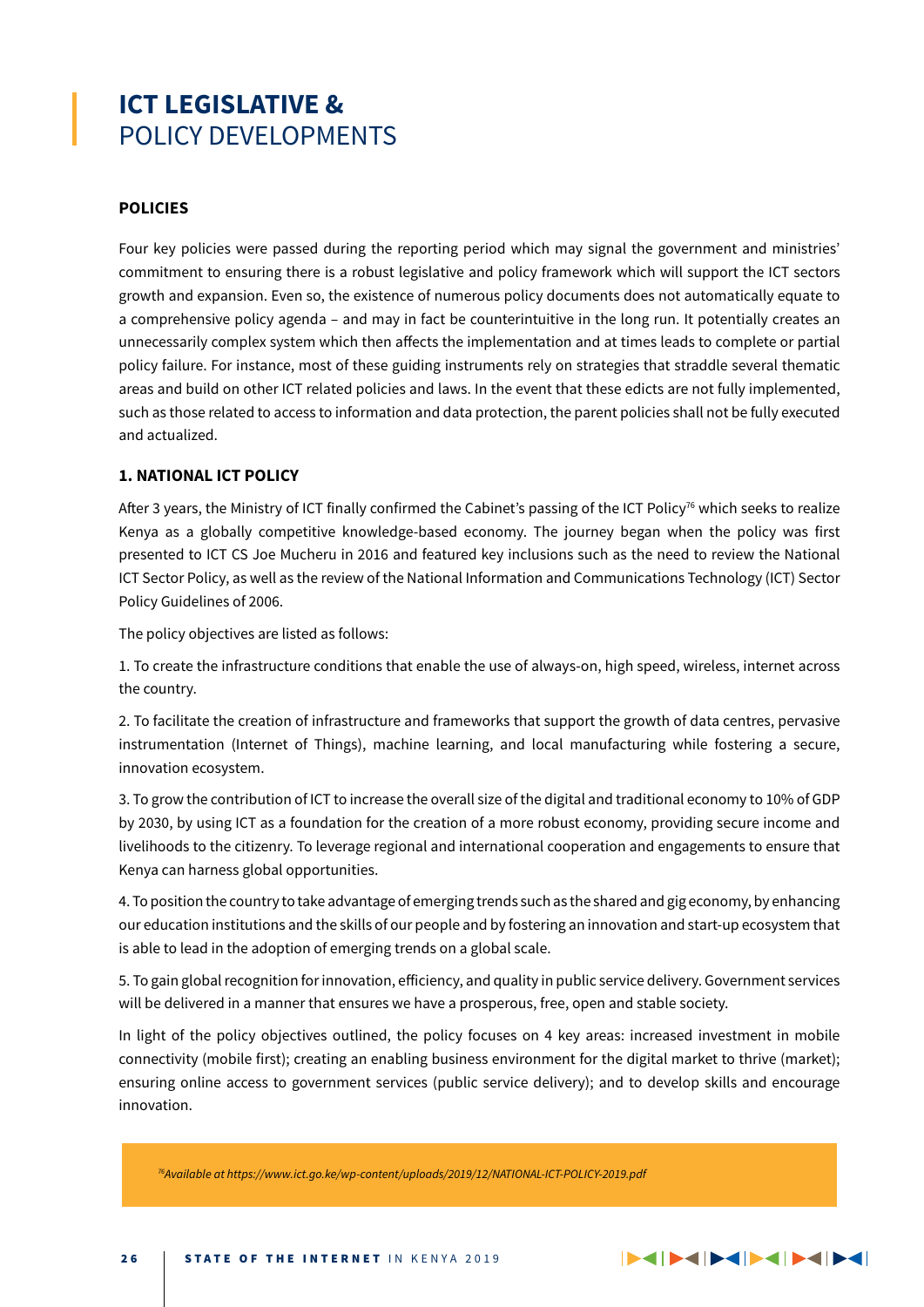### **2. KENYA DIGITAL ECONOMY BLUEPRINT:**

The Digital Economy Blueprint  $\eta$  was developed to provide a conceptual framework adopted by Kenya in its quest towards the realization of a successful and sustainable digital economy. The Blueprint identifies the five pillars of the digital economy, that are described under the headings, Digital Government, Digital Business, Infrastructure, Innovation-Driven Entrepreneurship and Digital Skills and Values. The Blueprint also highlights the cross-cutting issues that need to be considered for the success of a digital economy. The document sets out the opportunities and challenges in maximizing the benefits on offer in such a way as to sustainably and effectively grow and competitively participate in the global digital economy.

Sector experts  $78$  have rightly identified that this is not the first such policy document of this nature (see the ICT policy of 2006 and the national ICT Masterplan 2014-2017). The main variance is found in the proposal to establish a Digital Economy secretariat to monitor the targets identified within each of the five pillars and ensure that the goals are met  $79$ .

### **3. THE NATIONAL BROADBAND STRATEGY:**

The vision of the Broadband Strategy <sup>80</sup> is to transform Kenya into a knowledge-based society driven by a high capacity nationwide broadband network. The Strategy is critical to the achievement of Vision 2030 which recognizes the enabling role of ICTs and anchors some of its key aspirations upon the availability and adoption of broadband technologies. Kenya, therefore, needs a very clear roadmap towards the realization of a connected and knowledge-based economy that the strategy provides.

The Strategy focuses on five key thematic areas that have a direct impact on its implementation and success. These are:

- Infrastructure, Connectivity and Devices
- Content, Applications and Innovations
- Capacity Building and Awareness
- Policy, Legal and Regulatory Environment
- Financing and Investment.

The overall objective of this Strategy is to provide quality broadband services to all citizens. Quality broadband refers to connectivity that is always-on and that delivers a minimum of 5mbps to individuals, homes, and businesses for high-speed access to voice, data, video and applications for development. Access to broadband in Kenya for all citizens has the potential to generate enormous social and economic benefits.

*77Document available at https://www.ict.go.ke/wp-content/uploads/2019/05/Kenya-Digital-Economy-2019.pdf 78https://nation.africa/kenya/blogs-opinion/blogs/dot9/walubengo/digital-economy-blueprint-can-we-walk-thetalk--173930*

*79https://nation.africa/kenya/blogs-opinion/blogs/dot9/walubengo/digital-economy-blueprint-can-we-walk-thetalk--173930*

*80Document available at http://icta.go.ke/pdf/The\_National\_Broadband\_Strategy.pdf*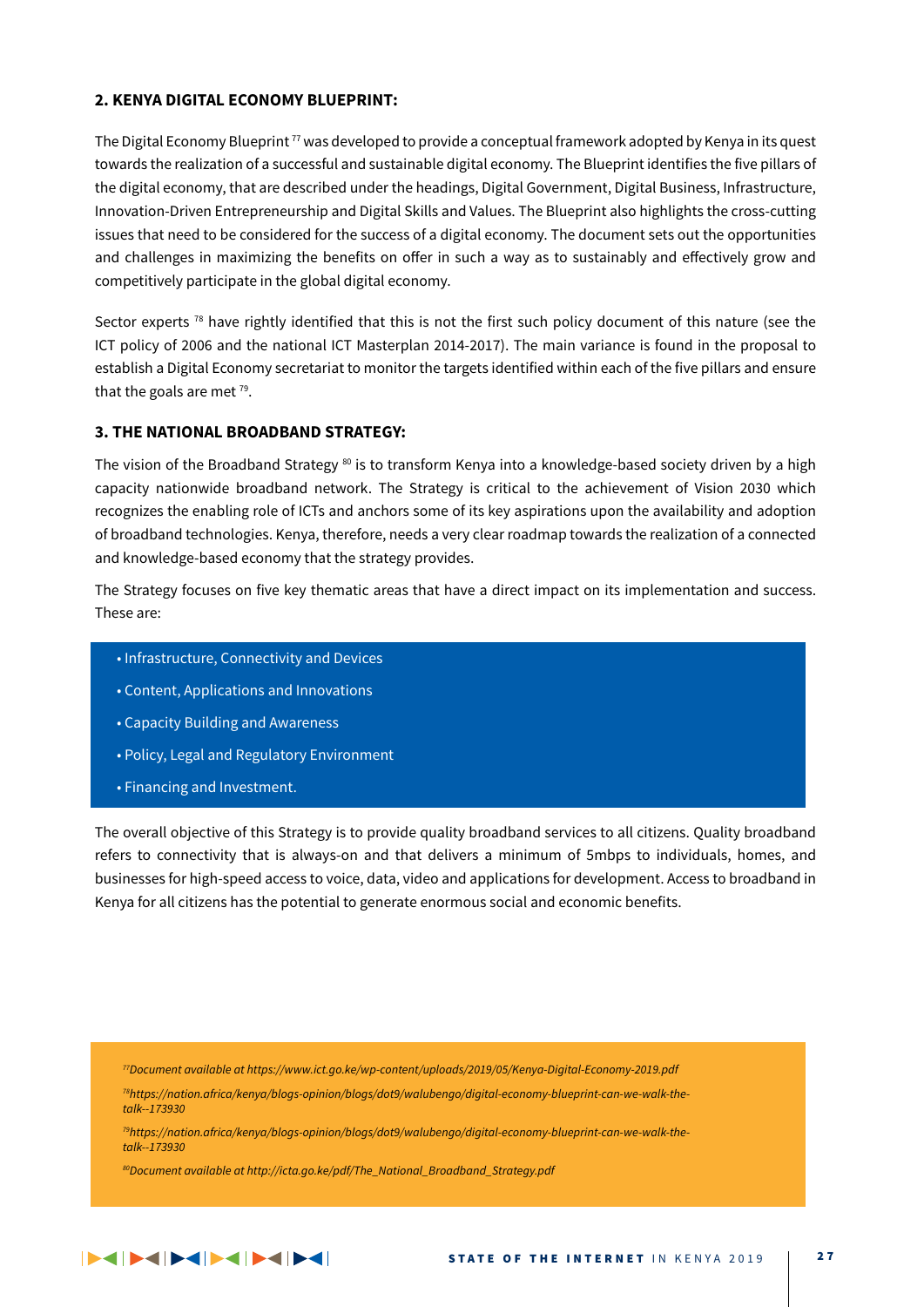#### **4. BLOCKCHAIN TASKFORCE REPORT:**

This report  $81$  assesses how the emerging technological revolution could be leveraged to enhance and support various agenda items, ranging from improving health coverage by employing the Internet of Things (IoT) and Artificial Intelligence (AI) to improve food sustainability using Blockchain technology to eradicate counterfeit seeds. The report argues that of all the emerging technologies, none exhibits the potential to be as disruptive and transformative as distributed ledgers with a focus on Blockchain and AI technologies. The use of Blockchain and AI technologies could be transformative across several key sectors in Kenya, including healthcare, agriculture, education, and government services. The improved efficiency, transparency, and accountability of Blockchain can considerably benefit government services in which several emerging markets struggle with inefficient legacy infrastructures and an inability to provide citizens with fast, accountable, and transparent service delivery.

The report was compiled by the Distributed Ledgers Technology (DTL) and Artificial Intelligence (AI) Taskforce, which was led by Prof Bitange Ndemo and a team of 14. The team of experts came up with 12 recommendations on how Blockchain and AI can be utilised to fight corruption, counterfeits and cybercrime. It also details how the technologies can be tapped to curtail misdiagnosis of diseases, attain food security and strengthen democratic processes<sup>82</sup>. 83 Further, the 123-page report covers policy and regulatory framework touching on Big Data, 5G and Internet of Things (IoT).

The recommendations were comprehensive and covered a sweeping array of multi-sectoral changes such as the elimination of corruption<sup>84</sup>, minimization of the national debt through a digital asset framework, improvement of cybersecurity protocols and a call to reduce transaction costs. More specifically, the task force made other suggestions such as the introduction of a digital fiat currency and investing in the development of solutions like blockchain-powered land registries.

Among several other recommendations, the task team called for the government to<sup>85</sup>:

- Draft a digital asset framework that will enable Kenyan citizens to raise funds through initial coin offerings (ICOs).
- Create a digital locker (complementing a digital ID) for every citizen to securely store official documents like credit reports and birth certificates 86.
- Use blockchain to track agricultural produce from end-to-end (from seeds to marketplace) and to use AI and analytics to detect fraud, trace unsafe products
- Distribute farming subsidies through a blockchain controlled agri-token
- Introduce blockchain technology to enable customers to trace the supply chain of medication
- Develop a health token incentive to reward citizens who maintain a healthy lifestyle.
- Use blockchain supply-chain networks to flag and report counterfeit goods.

*81Document is available at https://www.ict.go.ke/blockchain.pdf*

*82There have been suggestions made about using blockchain to reduce election anomalies by reducing voter fraud and manipulation of results through its secure, peer-to-peer, encrypted technology.* 

*83https://www.businessdailyafrica.com/corporate/tech/Charting-the-way-forward-in-Kenya-s-Blockchainadoption/4258474-5218320-uc538n/index.html*

*84Blockchain has been recommended as an anti-corruption tool due to its open public registries which can be monitored. Further, blockchain promises "tamper-proof records that corrupt clerks or bureaucrats cannot modify". See https:// www.u4.no/publications/are-blockchain-technologies-efficient-in-combatting-corruption*

*85https://ventureburn.com/2019/08/kenya-report-blockchain-ai/*

*86This would necessitate an amendment of the Huduma Act and a provision included to require all Huduma Namba data is captured on a government blockchain as proof of digital identity.*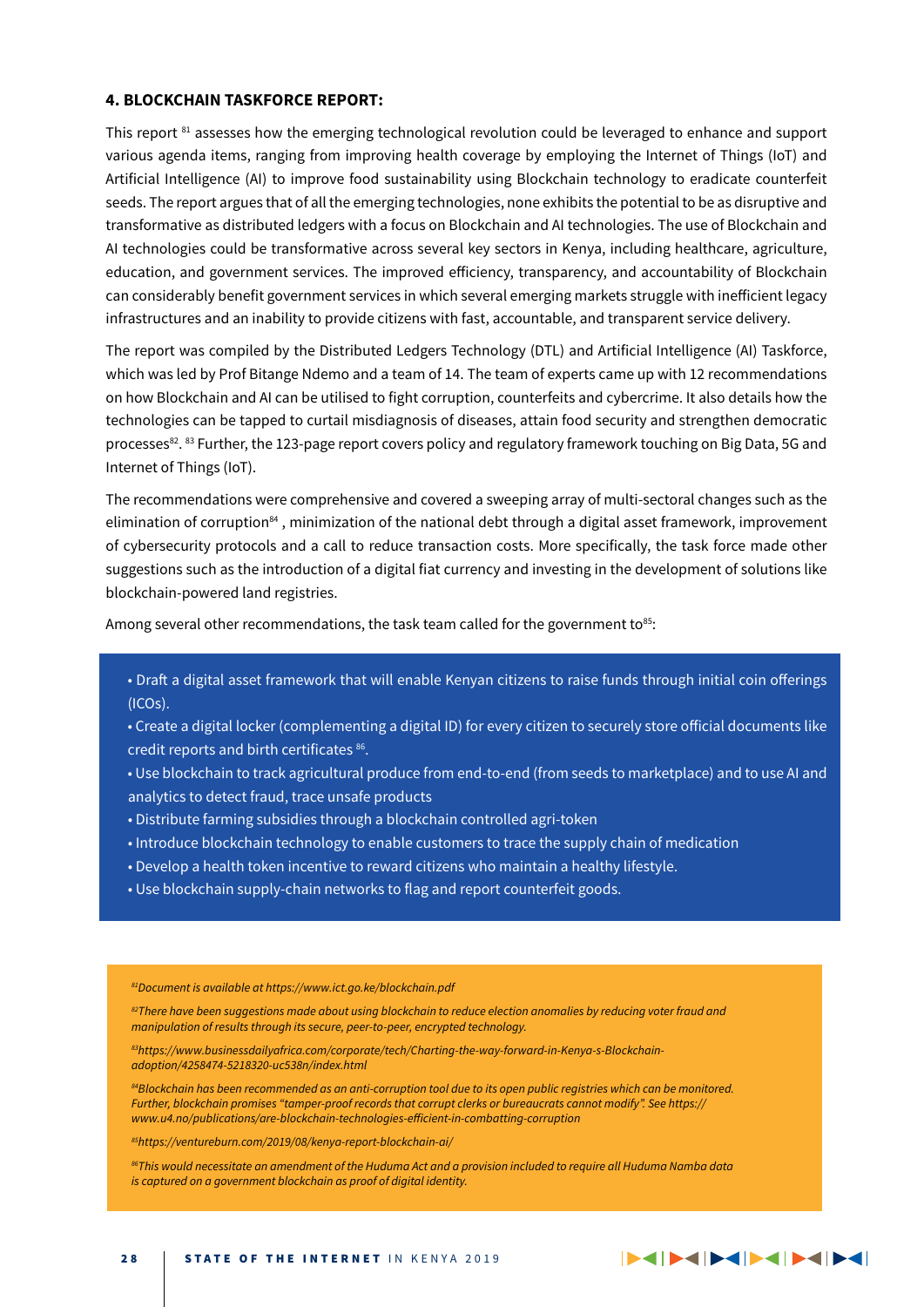The launch of the report received widespread media attention and has been hailed as a progressive policy document. However, some experts are not entirely convinced. One digital rights expert Mugambi Laibuta is of the opinion 87 that the document suffers from "fundamental, conceptual errors", specifically surrounding the definitions of the key concepts in the report. He noted that it failed to distinguish between distributed ledgers and blockchain and seemingly uses the two terminologies interchangeably 88. He added that the document did not recognize that the two are deployed in different sectors and for diverse purposes, from banking to digital identification. This is an ironic observation given that the report itself states that "Blockchain, as with any new and emerging technology, is little understood and has many definitions. Fundamental to any definition, however, is the concept of chain of transactions linked by cryptographical signatures that are unchangeable across networks and that are decentralized in terms of ownership and control"89.

*87Feedback received on 8th October 2020 via phone interview.* 

*88Blockchains are one form of distributed ledger technology. Not all distributed ledgers employ a chain of blocks to provide a secure and valid distributed consensus. A blockchain is distributed across and managed by peer-to-peer networks. See https:// towardsdatascience.com/the-difference-between-blockchains-distributed-ledger-technology-42715a0fa92*

*89https://www.ict.go.ke/blockchain.pdf*

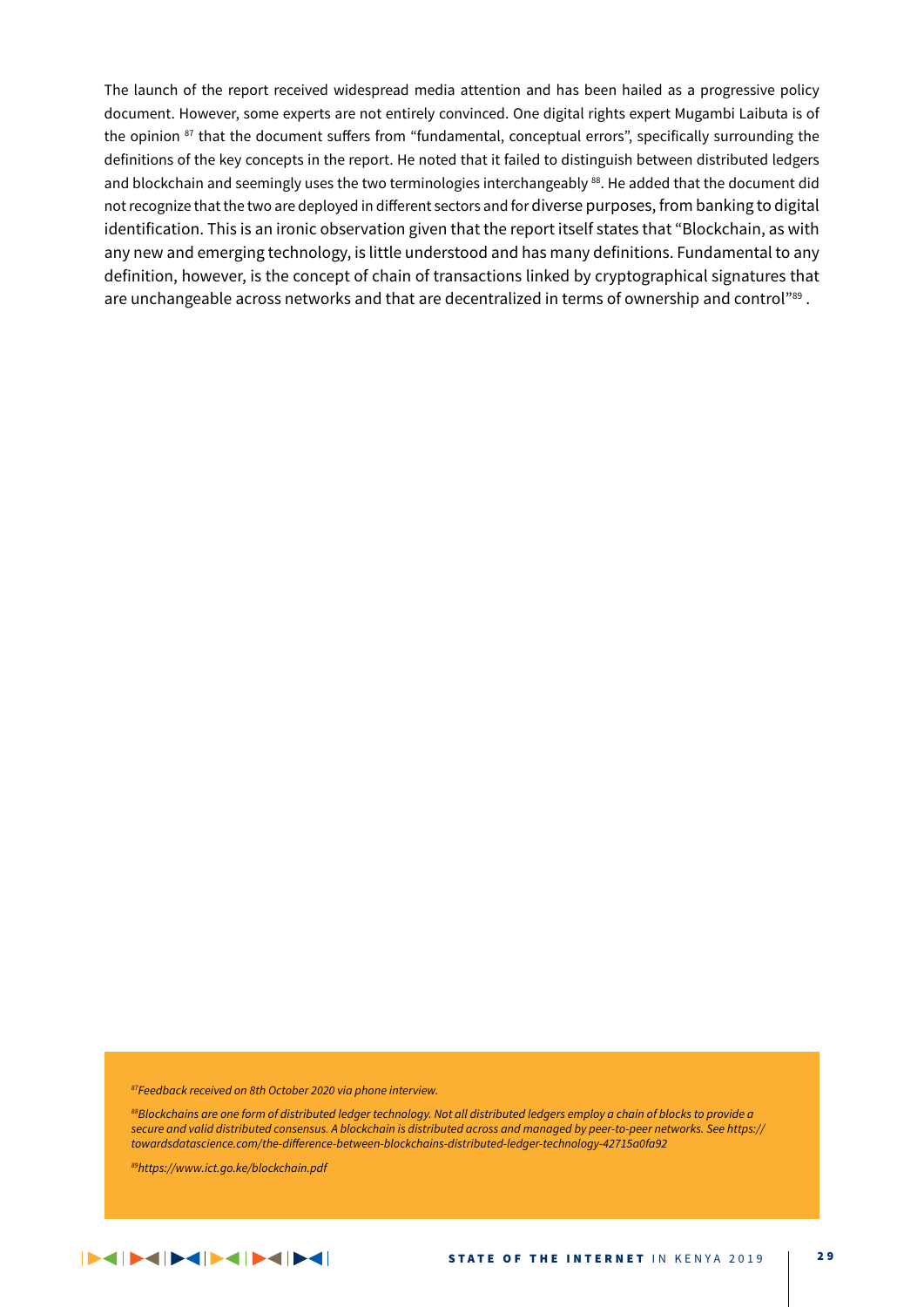### **LAWS, BILLS AND**  LEGISLATIVE PROPOSALS

### **5. DATA PROTECTION ACT**

November 2019 marked a great milestone in the history of Kenyan legislation with the enactment of the much anticipated Data Protection Act, 2019 (the Act)<sup>90</sup>. It was the culmination of months of work done by the multistakeholder taskforce <sup>91</sup> for the development of the privacy and data protection policy and bill. The taskforce worked towards ensuring that the final documents represented a robust and progressive framework to discharge the growth potential of the national digital ecosystem while providing a high level of protection to citizen and consumers for their personal data <sup>92</sup>.

The purpose of the Act is to, inter alia, regulate the collection and processing of data in Kenya. The Act introduced comprehensive obligations to persons who collect and process data. Any infringement of said obligations would result in a fine of up to KES 5 million or in case of an undertaking, up to 1% of its annual turnover of the preceding year, whichever is lower.

Section 3 enshrines key principles for data protection and privacy. However, s. 3 (b) fails to incorporate all of the internationally recognized data protection principles within this section of the Act even if they are provided for elsewhere in the law, including fairness and transparency, storage limitation, and accountability <sup>93</sup>. Section 25 is not complete and fails to outline all of the international recognized data protection principles. This section does not include principles provided elsewhere in the law, and this inconsistency is confusing. It fails to include integrity and confidentiality as well as accountability  $94$ .

The Act establishes the office of the Data Protection Commissioner which is to be headed by a Data Commissioner. The role of the office of the Data Protection Commissioner includes overseeing the implementation of the Act, establishing and maintaining a register of data controllers and data processors, exercising oversight on data processing operations, receiving and investigating any complaint by any person on infringement of the rights under the Act <sup>95</sup>. However, it should be noted that many stakeholders are of the opinion that the establishment of the office of the data commissioner as a body corporate does not grant this office with the necessary institutional and financial independence to execute its mandate effectively under the new law. In order to ensure the necessary independence and effectiveness of the Office, a Statutory Commission which would be preferable to a State Office <sup>96</sup>.

On a positive note, the Act has extraterritorial application as it applies to data controllers and processors established or resident in or outside Kenya in so far as they process personal data while in Kenya or of data subjects located in Kenya<sup>97</sup>.

- *90http://kenyalaw.org/kl/fileadmin/pdfdownloads/Acts/2019/TheDataProtectionAct\_\_No24of2019.pdf*
- *91The Taskforce was established through Gazette Notice Number 4367 of 11th May 2018 available at http://kenyalaw.org/kenya\_ gazette/gazette/volume/MTcwNg--/Vol.CXX-No.56/*
- *92https://ca.go.ke/wp-content/uploads/2018/10/GSMA.pdf*
- *93Analysis of Kenya's Data Protection Act, 2019 by Privacy International, available at https://privacyinternational.org/sites/default/ files/2020-02/Analysis%20of%20Kenya%20Data%20Protection%20Act%2C%202019\_Jan2020.pdf*
- *94Analysis of Kenya's Data Protection Act, 2019 by Privacy International, available at https://privacyinternational.org/sites/default/ files/2020-02/Analysis%20of%20Kenya%20Data%20Protection%20Act%2C%202019\_Jan2020.pdf*
- *95https://www.oraro.co.ke/2019/11/13/what-the-data-protection-act-2019-means-for-you/*
- *96Analysis of Kenya's Data Protection Act, 2019 by Privacy International, available at https://privacyinternational.org/sites/default/ files/2020-02/Analysis%20of%20Kenya%20Data%20Protection%20Act%2C%202019\_Jan2020.pdf*

*97https://www.oraro.co.ke/2019/11/13/what-the-data-protection-act-2019-means-for-you/*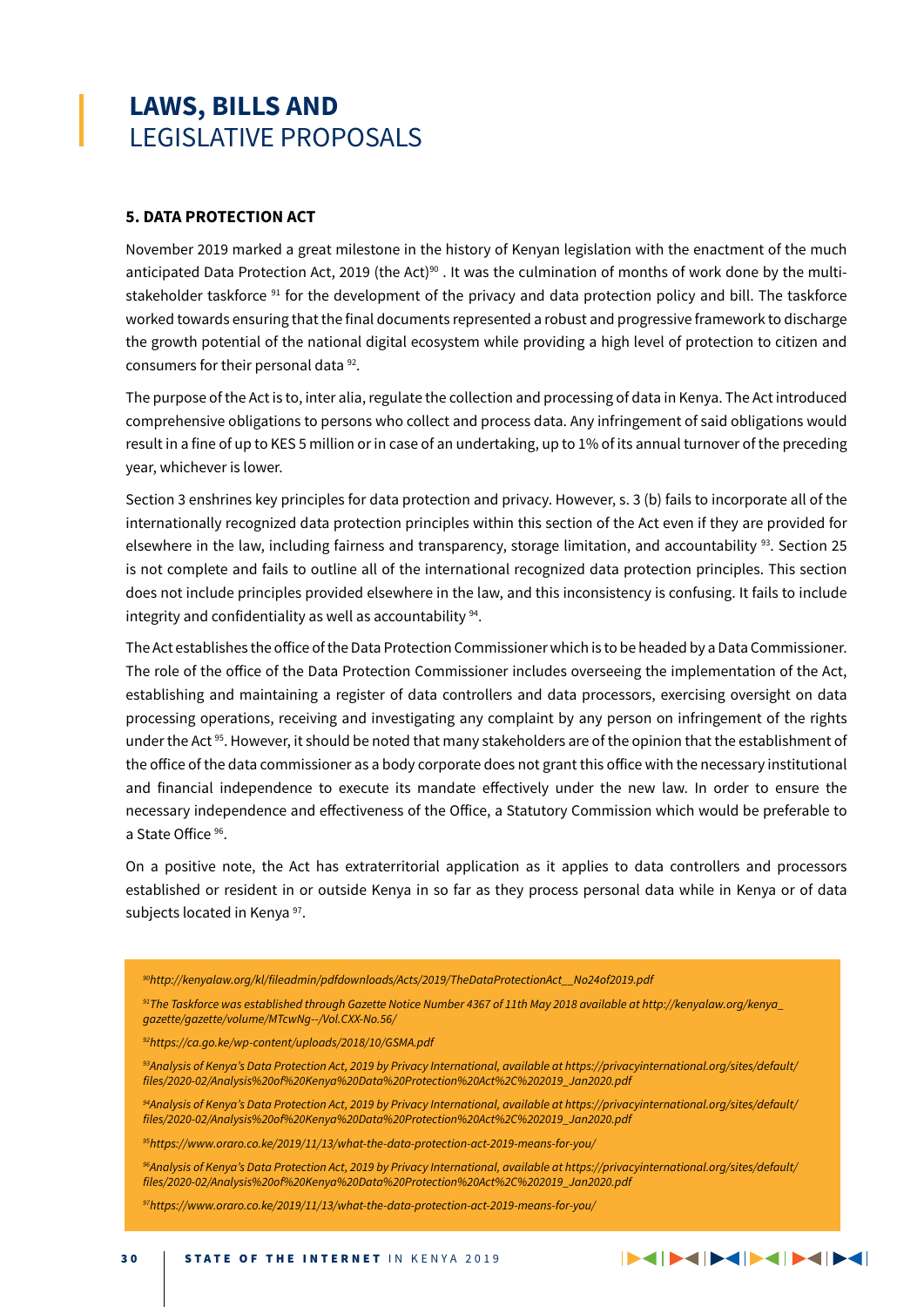Section 24 of the Act allows data controllers and data processors to appoint a data protection officer (DPO) who may be a staff member whose role includes advising on compliance with the Act. A group of entities is allowed to appoint a single data protection officer provided that the officer is accessible by each entity. However, it should be noted that the law fails to define what constitutes "regular and systematic monitoring of data subjects on a large scale" as provided for in Section 24(1) (b). The Data Commissioner, once appointed, should clarify this term to ensure that data controllers and data processors know when they are obliged to designate a DPO. Further, his section fails to outline details on the mandate and functions for the DPO.

The impact of this Act is that persons who collect, control, manage and store data will need to review their terms and conditions and operations to avoid the penalties of non-compliance. It is expected that the finer, more practical details will be set out in the regulations after sector consultations and public participation processes.

### **6. THE COPYRIGHT (AMENDMENT) ACT, NO 20 OF 2019**

In September, Kenya's President signed the Copyright (Amendment) Act 2019<sup>98</sup>. The Copyright (Amendment) Act 2019 amends Kenya's Copyright Act of 2001 (the Principal Act) and is aimed at addressing inter alia, concerns about illegal content handling, the role of ISPs, as well as the collection and disbursement of royalties to authors and copyright owners.

One of the notable changes is the wider range of protected subject matter: for instance, under section 2 (k), the definition of "work" is expanded to include translations, adaptations, new versions, or arrangements of preexisting works, and anthologies or collections of works (provided they are original by reason of the selection and arrangement of their content). Section 2 (m) defines "artwork" as an original work of visual art created by an artist or artists, or produced under their authority. Similarly with section 2  $(g)$ , "musical work" is stated to mean a work consisting of music, irrespective of musical quality, and includes a graphical notation of such work and works composed for musical accompaniment. This clarification is notable particularly with respect to the question of whether musical arrangements are protectable in the same manner as primary works <sup>99</sup>. Additionally, it deletes the definition of "folklore" from the Main Act.

Another key change is that it clarifies the role of Internet Service Providers and introduces certain protections 100. The Act provides that "an Internet Service Provider shall not be liable for infringement for providing access to or transmitting content, routing or storage of content in the ordinary course of business. The import of this is that ISPs are granted safe harbour and are exempted from liability for copyright infringement provided in any way to promote the content or material being transmitted". This raises the question of whether ISPs like YouTube that create automatic playlists may be considered as "promoting" the contents of such playlists<sup>101</sup>. Further, the Act includes a clause that would task ISPs to restrict or delete copyright-infringing content in a 48-hour window after reporting from a copyright holder. Failure to take down such material is an offense and punishable under the law (under subsection (c) (iii)). In any event, the amendment enables an aggrieved person to apply for an injunction with the High Court in Kenya against a person facilitating the infringement of copyright.

*98http://kenyalaw.org/kl/fileadmin/pdfdownloads/Acts/2019/TheDataProtectionAct\_\_No24of2019.pdf*

*99http://ipkitten.blogspot.com/2019/10/kenya-amends-its-copyright-act-to.html#:~:text=The%20Copyright%20(Amendment)%20 100Act%202019%20amends%20Kenya's%20Copyright%20Act%20of,to%20authors%20and%20copyright%20owners.&text=The%20 Amendment%20Act%20does%20not%20repeal%20the%20entirety%20of%20the%20Principal%20Act*

*101 http://ipkitten.blogspot.com/2019/10/kenya-amends-its-copyright-act-to.html#:~:text=The%20Copyright%20(Amendment)%20 Act%202019%20amends%20Kenya's%20Copyright%20Act%20of,to%20authors%20and%20copyright%20owners.&text=The%20 Amendment%20Act%20does%20not%20repeal%20the%20entirety%20of%20the%20Principal%20Act*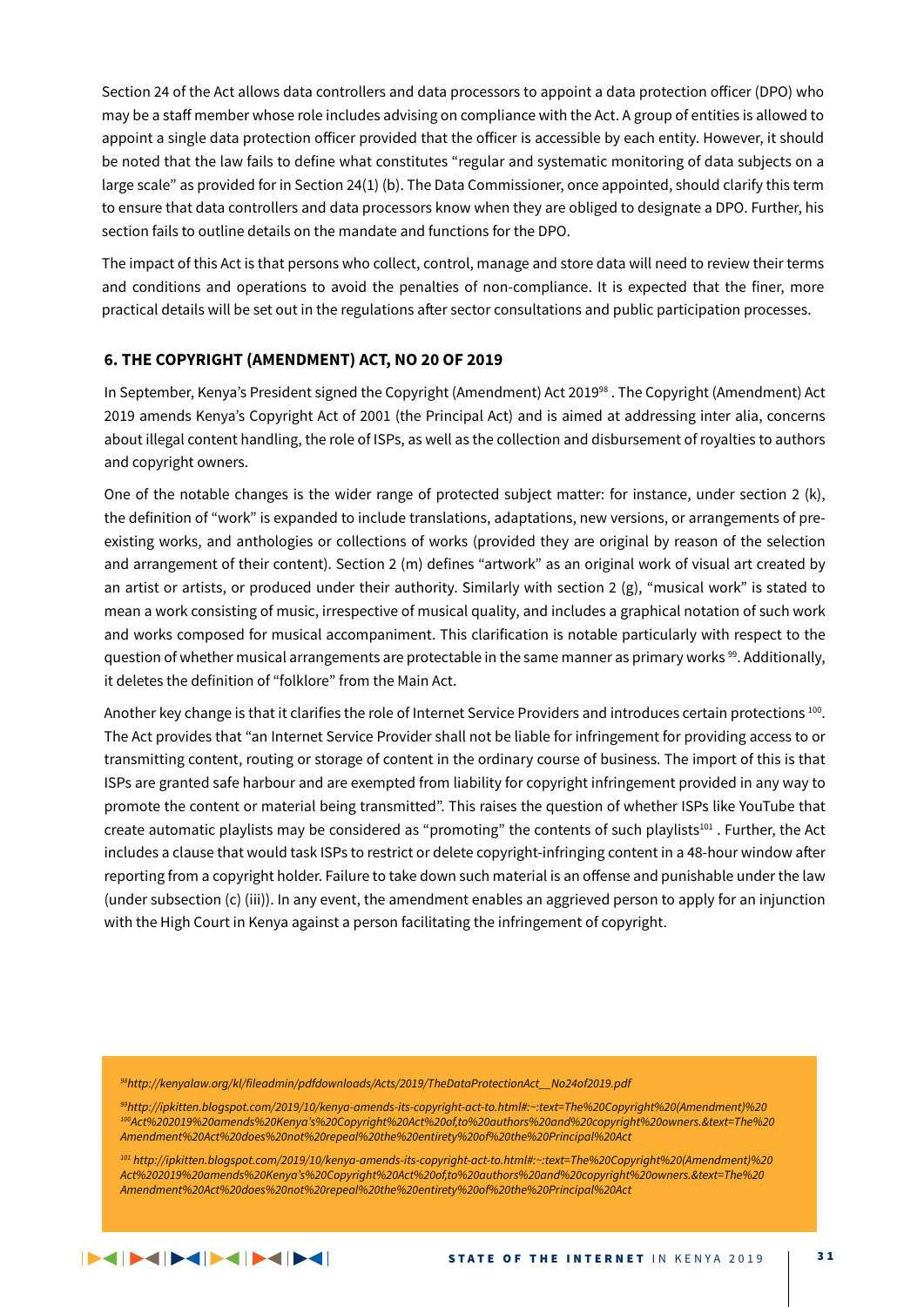Section 10 of the Amendment Act provides for a register of copyright works by its author or owner; and charges the Copyright Board with the task of keeping and maintaining a register of all works, which acts as prima facie proof of copyright.

The Amendment Act additionally introduces an artist's resale royalty right (section 26D of the Main Act), which will apply for as long as the copyright remains effective or subsists in the work in question. It also prescribes the value of royalties payable, as well as the various circumstances in which the right falls away. For instance, it does not apply in situations where the work is sold for charity purposes $102$ .

A noteworthy development following the amendment of the parent act was the suit brought by Multichoice Kenya against Safaricom and Jamii Telecom over copyright infringement<sup>103</sup>. The digital satellite television provider moved the court to compel Safaricom and Jamii to block access to websites that offer pirated streams of sports matches from its SuperSport channels. It based this suit on Section 35B of the Copyright Act which obligates an Internet service provider to take down any infringing content within 48 hours of being served with a takedown notice. In fact, MultiChoice had sent a takedown notice to the two firms which they allege was ignored. It maintained that "the rebroadcasting, retransmitting or replicating the exclusive content of the applicant without their authorization is a breach of their rights, is unlawful and causes irreparable economic loss to the applicant, not to mention other losses and evils that piracy perpetrates."

### **7. ICT PRACTITIONERS BILL**

The ICT Practitioners Legislative Proposal was reported 104 to make a return in 2019. The Proposal made recommendations for: the establishment of the ICT practitioners institute, registration of ICT practitioners, licensing of ICT practitioners, enforcement of ICT policies, financial provision, as well as miscellaneous provisions" such as regulations and transition clauses.

Pundits and ICT professionals noted 105that the definition of ICT practitioner was too broad and left the scope too vague to be reasonably implemented. The proposal defined practitioners as those who "employ technologies to collect, process, store or transfer information for a fee". Furthermore, it appeared to introduce onerous requirements which would have the effect of hindering the practice and trade of ICT. The Proposal provided for both Registration (under section 19) and Licensing (under 24), and it was feared that compliance with both steps would pose unnecessary barriers to practice of the profession.

Additional obstacles were discovered in the educational prerequisites for registration which were: "A person shall be eligible for registration under this Act as an ICT practitioner if the person is: a holder of at least bachelor's

*102https://www.adams.africa/intellectual-property/kenya-overview-of-the-copyright-amendment-act-20-of-2019/?utm\_ source=Mondaq&utm\_medium=syndication&utm\_campaign=LinkedIn-integration* 

*103https://www.standardmedia.co.ke/business/article/2001350354/multichoice-sues-safaricom-jamii*

*104https://techweez.com/2019/02/05/ict-practitioners-legislative-proposal-2018/*

*105https://www.linkedin.com/feed/update/urn:li:activity:6498383527476756480/*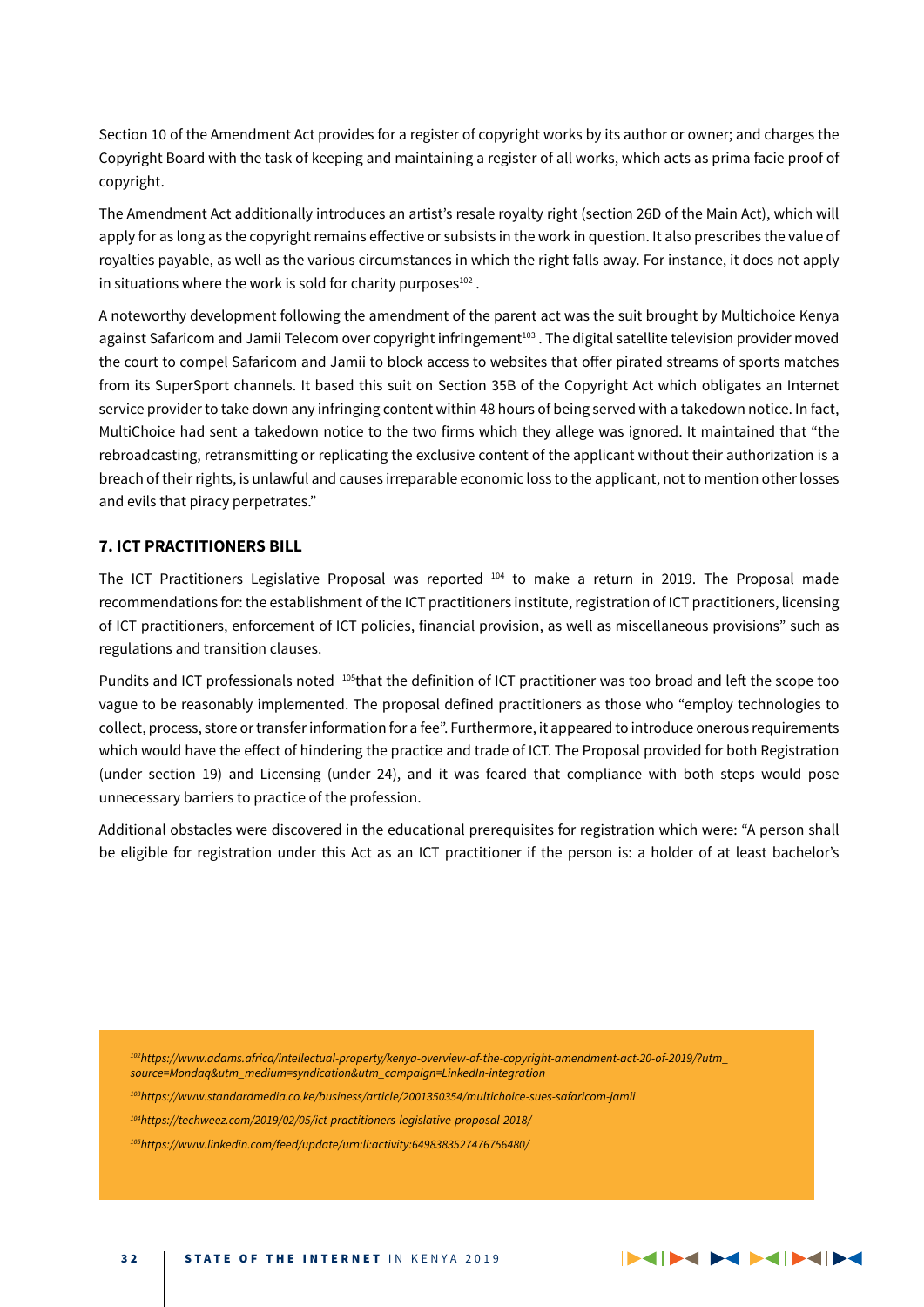degree in ICT related field including computer science, information technology, telecoms, computer engineering from a recognized university; a holder of at least a bachelor's degree in electrical and electronics engineering, mathematics or physics and has at least 2 years post qualification experience in ICT field; holder of a diploma in ICT related in computer science, IT, telecoms of computer engineering with 5 years' experience in the ICT field; any other bachelor's degree with more than 5 years post qualification experience in ICT; and lastly, has demonstrated expertise, innovation or competence in ICT as may be determined by the Council. 106" These would prove too burdensome on IT practitioners and professionals.

Fortunately, no further developments were made with this Proposal and it was not tabled.

### **8. KENYA INFORMATION AND COMMUNICATIONS (AMENDMENT) BILLS**

In 2019, two bills were circulated which proposed to amend the KICA on different issues.

**8.1. The new amendments to KICA proposed by Hon. Elisha Odhiambo, MP, published on March 15th, 2019, sought to add a new section 34A on the compensation of telecommunications consumers for call drops; a new section 25A on splitting telecommunications businesses, and section 84J prescribing how the Universal Service Fund (USF) should be used.** 

Clause 25 A 1 (b) proposed to "legally split or separate the telecommunication business from such other business". This proposal was ill-conceived and potentially redundant, considering that if a telecommunications company was to establish a separate company that is fully owned, controlled and managed by itself, that would defeat the purpose of splitting it. Furthermore, it may be construed as overreach where the government would then be able to prescribe how a company is run and would result in administrative bottlenecks, increase operational cost, and stifle innovation .

Clause 34 1 A sought to introduce a penalty in the event that a call gets cut out or dropped after connecting. The proposed provision stated that a licensee would be liable to credit a consumer who initiates a call that gets cut out after a connection by Kenya Shillings ten worth of airtime for each call drop within its network for a maximum of three call drops per day. As it stands currently, there is a subsidiary clause by the regulator where telecommunications companies are penalized a percentage of their profit for the poor quality of service. "The CA levies a fine equal to 0.1 percent of the gross annual revenue of a firm for failing to meet standards." It is worth noting that the monies that are collected as penalties go directly to CA, and not the affected end-users. As such, members of the sector proposed in their memorandum submitted that this new provision be retained as the refund goes to the consumers, rather than the regulator .

Finally, with regard to the (USF), it was suggested that the section requiring "increased nationwide access to advanced telecommunications service" be amended to reflect proportionate allocation to underserved regions, and ensure that there is equitable distribution of resources across the country <sup>110</sup>.

*110https://www.kictanet.or.ke/?mdocs-posts=kica-amendment-bill-2019-national-assembly-bill-number-20*

*<sup>106</sup>https://techweez.com/2019/02/05/ict-practitioners-legislative-proposal-2018/*

*<sup>107</sup>https://www.kictanet.or.ke/?mdocs-posts=kica-amendment-bill-2019-national-assembly-bill-number-20*

*<sup>108</sup>https://ca.go.ke/authority-fines-telcos-over-ksh-300m-for-poor-quality-services/*

*<sup>109</sup>https://www.kictanet.or.ke/?mdocs-posts=kica-amendment-bill-2019-national-assembly-bill-number-20*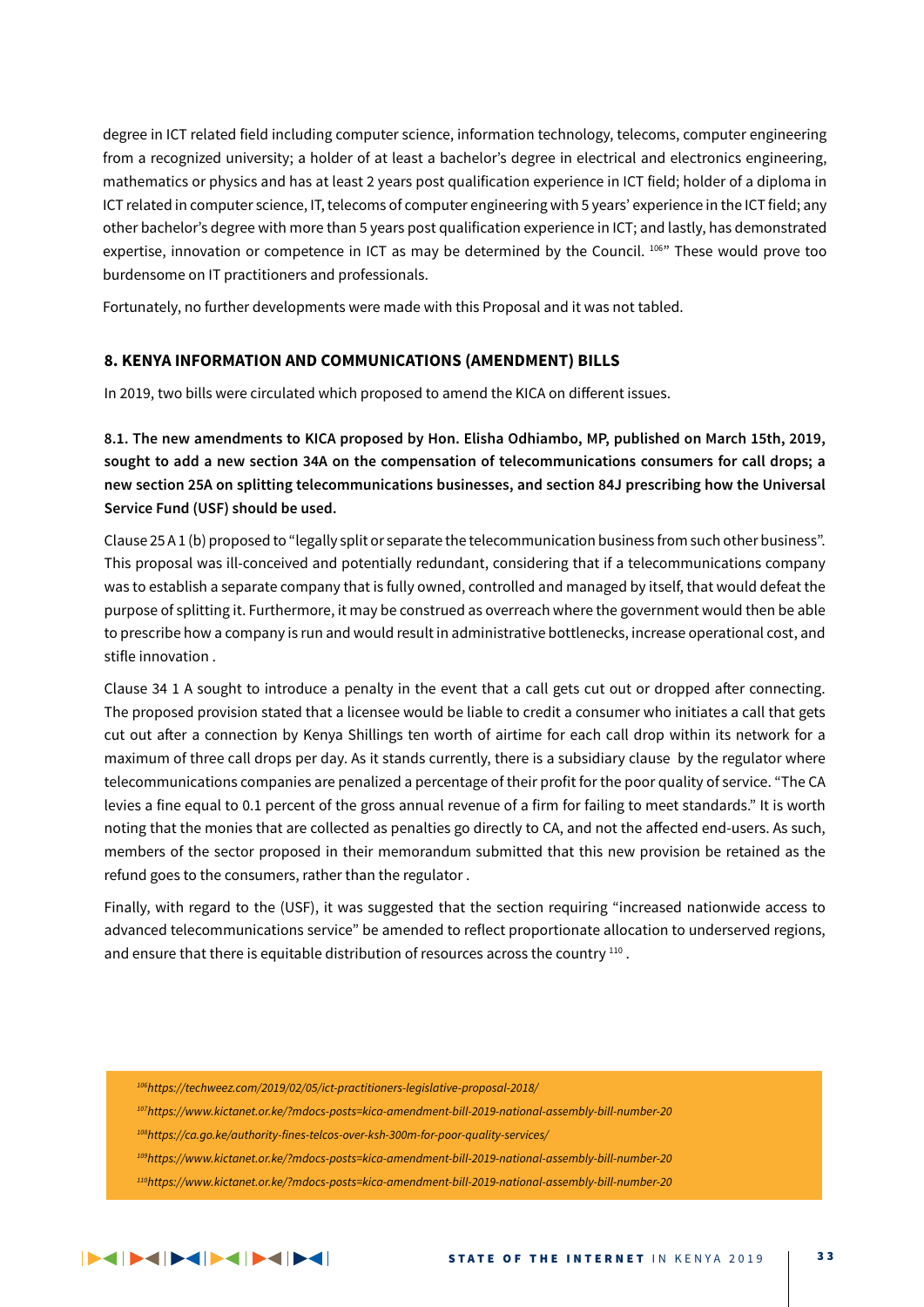### **8.2. The second Bill published on July 24, 2019 proposed to amend KICA Section 2, which was tantamount to the regulation of social media, including bloggers and WhatsApp administrators.**

The Kenya Information and Communication (Amendment) Bill, 2019 was tabled in parliament on 2 October 2019 for its first reading. The Bill, which is a Private Member's Bill, aimed to amend the provisions of the Kenya Information and Communications Act (KICA) by introducing stringent regulations on the use of social media in Kenya.

The Bill was not well received by sector players and stakeholders as it was widely agreed that its very premise is unconstitutional. Seeking to regulate bloggers in the manner proposed in the Bill would amount to regulating the news, stifling free speech, and invading their privacy. As such it would infringe the constitutional provisions governing these rights, namely article 31, which guarantees the right to privacy, article 32 which guarantees the freedom of belief and opinion, article 33 that guarantees the freedom of expression, article 34 that gives the people freedom of the media, and lastly article 35 that guarantees citizens access to information. Also, the regulation of bloggers and social media, in general, creates a chilling effect on free speech and freedom of the media in the country <sup>111</sup>.

With regard to the regulation of bloggers, the Bill proposed a mandatory requirement for bloggers to obtain licences from the Communications Authority of Kenya (CA). The definition of blogging given under the Bill is wide and ambiguous and appears to be similar to that of journalism under the Media Council Act, 2013. Under the Bill, blogging includes "collecting, writing, editing, and presenting of news or news articles" on social media platforms. This definition is wide enough to capture ordinary users of social media platforms such as YouTube, Facebook and Twitter. More importantly, it is not constitutionally sound to insist that for one to share news online they require to be registered first. Further, in any event, this definition leaves out an entire group of persons who run blogs that are informative, or opinion based, but not news or newsworthy by any definition $112$ .

Another example of a vague provision was that of Section 841C (2) which proposed "Where a social media platform is created for a group of persons, it shall be the responsibility of the group administrator to— (c) approve the content to be published in the platform; and (d) control undesirable content and discussion." Not only is it unclear who would qualify as an administrator (and how that would be reasonably enforced in the event that there are more than one moderators of a group), the definition of "undesirable content and discussion" is not provided which leads to unchecked discretion in deciding what constitutes acceptable discourse and may lead down a slippery slope of threatening freedom of speech and expression.

Similarly, with the regulation of social media platforms, the Bill introduced the requirement for a social media licence to be obtained in respect of a social media platform that is accessible in Kenya by the social media platform operator in question. It is unclear whether this requirement is mandatory or discretionary as no penalty has been prescribed for failure to obtain the licence.

Social media platform operators whose platforms are available in Kenya will also be required to have a physical office in Kenya. The definition of a social media platform given in the Bill is very wide and captures any online medium that allows for social networking and media sharing. As such, this provision would be too ambiguous as to be reasonably enforced.

*111KICTANET Memorandum on the "Social Media Bill 2019" 112KICTANET Memorandum on the "Social Media Bill 2019"*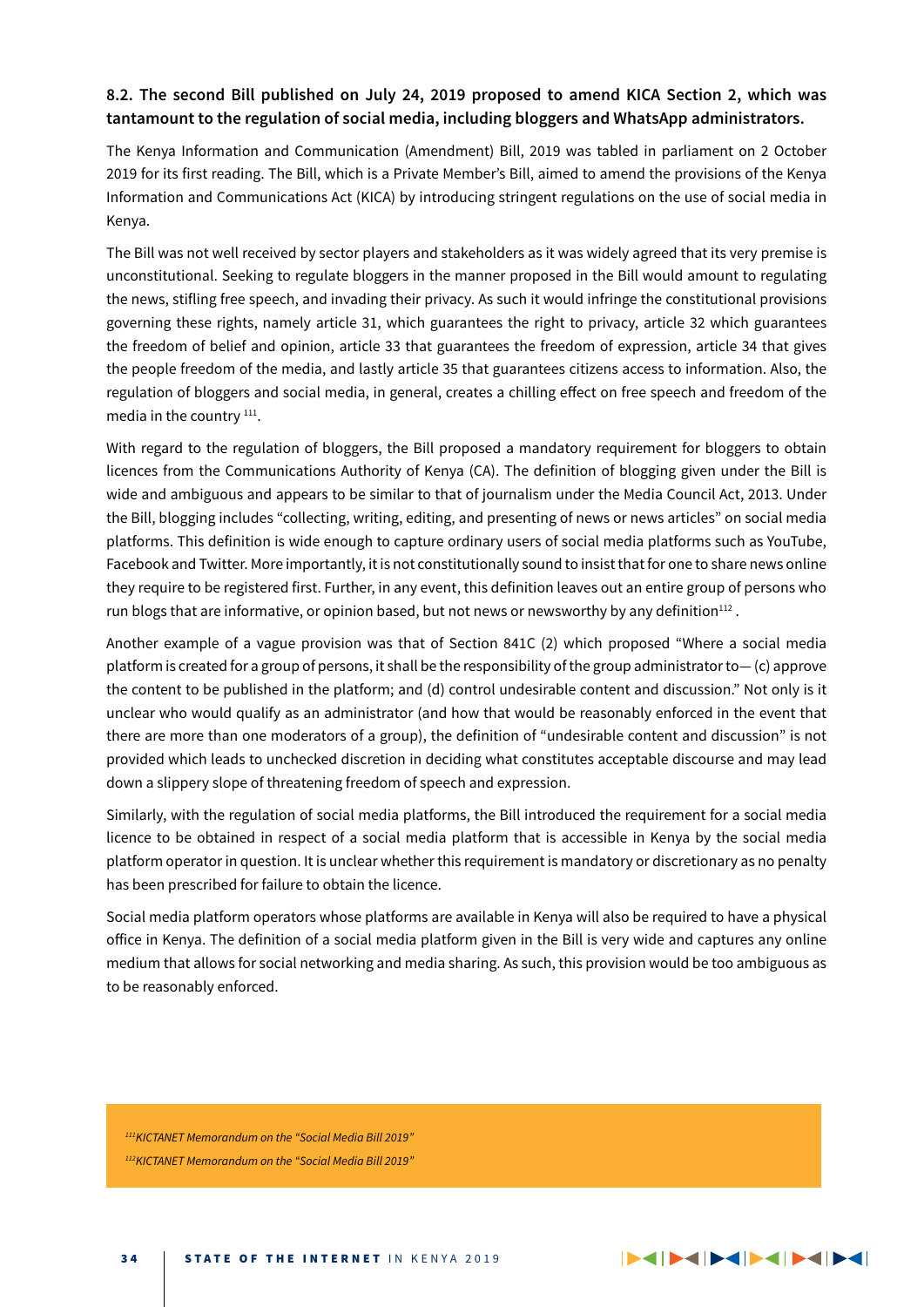Some of the provisions of the Bill may have adverse data privacy concerns. For example, a social media platform operator would be required to keep all data relating to users of its platform and submit this data to the CA on request<sup>113</sup>. Many vehemently opposed the Bill, such as BAKE and KICTANet, referring to the proposed law as "unconstitutional" and warned that the amendments would have "devastating ramifications on the Sovereignty of the People, the Supremacy of the Constitution and democracy" 114.

*113https://www.bowmanslaw.com/insights/intellectual-property/highlights-on-proposed-law-introducing-strict-regulation-of-social-media/ 114https://www.blog.bake.co.ke/2019/11/14/bake-submits-memorandum-to-have-bloggers-and-social-media-registration-bill-shelved/*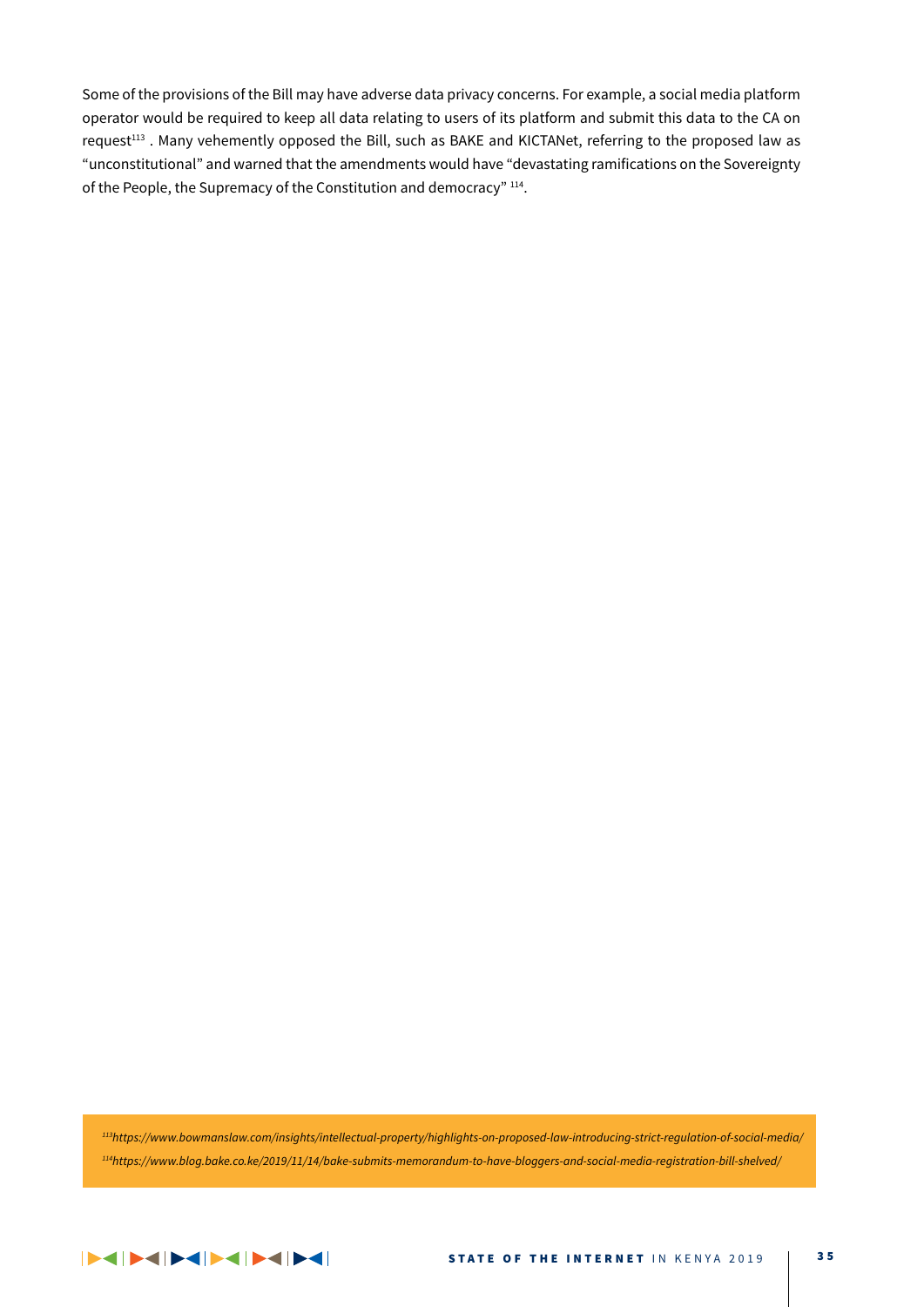### **COURT CASES &** JURISPRUDENTIAL DEVELOPMENTS

### **CYBERCRIMES LAW PETITION**

### **(Bloggers Association of Kenya (BAKE) v Attorney General & 3 others; Article 19 East Africa & another (Interested Parties) [2019] Eklr)**

The Computer Misuse and Cyber Crimes Act, 2018 was assented to by Kenya's President Uhuru Kenyatta on May 16, 2018. The stated objective of the Act is to "protect the confidentiality and integrity of computer systems, prevent the unlawful use of computer systems, facilitate the detection, investigation, prosecution and punishment of cybercrimes, and facilitate international cooperation in dealing with computer and cybercrime matters".

There were welcome provisions which were hailed as progressive, including those criminalizing child pornography and cyber harassment. Even others whose intent could be said to curb revenge porn and distribution of photo images without the owner's consent, the use of vague terms in the Act such as 'obscene' and 'intimate' are too ambiguous to be reasonably legally enforced. Further, many digital rights advocates and organizations had raised worry over several other provisions therein that they feared met the threshold of unconstitutional – such provisions concerned the criminalization of fake news, and the normalization of government surveillance.

One such organization which decried these provisions was the Bloggers Association of Kenya (BAKE) (along with other interested parties) which filed the Constitutional Petition No. 206 of 2018115 challenging the constitutionality of the Act, stating that it violated, infringed and threatened fundamental freedoms protected in the Bill of Rights in the Constitution of Kenya<sup>116</sup>.

It was the Association's contention that 26 sections of the law threaten the freedom of opinion, freedom of expression, freedom of the media, freedom and security of the person, right to privacy, right to property and the right to a fair hearing. The sections in contention are 5, 16, 17, 22, 23, 24, 27, 28, 29, 31, 32, 33, 34, 35, 36, 37, 38, 39, 40, 41, 48, 49, 50, 51, 52 & 53117 .

BAKE submitted that section 5 of the Act (composition of the National Computer and Cybercrimes Committee), as well as sections 16 (unauthorized interference), 17 (unauthorized interception), 22 (false publications), 23 (publication of false information), 24 (child pornography), 27 (cyber harassment), 28 (cybersquatting), 29 (identity theft and impersonation), 31 (interception of electronic messages or money transfers), 32 (willful misdirection of electronic message), 33 (cyber terrorism), 34 (inducement to deliver electronic message), 35 (intentionally withholding message delivered erroneously), 36 (unlawful destruction of electronic messages), 37 (wrongful distribution of obscene or intimate images), 38 (fraudulent use of electronic data), 39 (issuance of false e-instructions), 40 (reporting of cyber threat), 41 (employee responsibility to relinquish access codes), 48 (search and seizure of stored computer data), 49 (record of and access to seized data), 50 (production order),

*115http://kenyalaw.org/caselaw/cases/view/159286*

*116https://cipesa.org/?wpfb\_dl=319*

*117https://www.blog.bake.co.ke/2018/05/29/justice-chacha-mwita-suspends-26-sections-of-the-computer-misuse-and-cybercrimes-act/*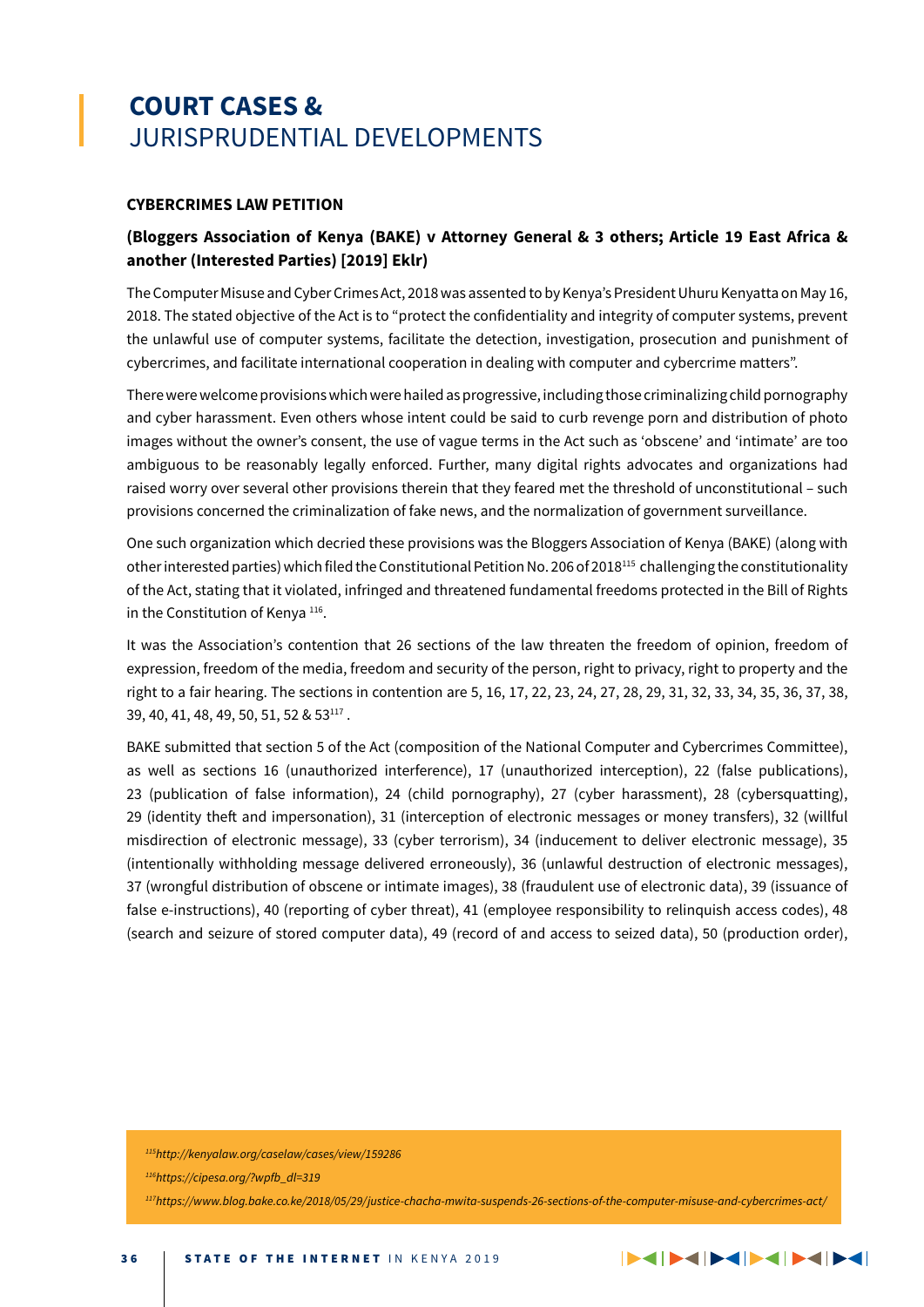51 (expedited preservation and partial disclosure of traffic data), 52 (real-time collection of traffic data), and 53 (interception of content data) were inconsistent with the Constitution as they threatened to infringe on the stated rights as outlined in Chapter 4 of the Constitution. The petitioners asked the court to determine whether the 26 sections of the provisions within the disputed law, which had been previously suspended pending hearing and determination of the petition, were indeed unconstitutional and denied, infringe and threaten freedom of expression, media, and persons besides the right to privacy, property and a fair hearing, as enshrined in the constitution of Kenya.

The legal team made the argument that some of the Act's provisions had led to the arrest of bloggers and content creators in the online space and in these instances "the government has presumed it owned the truth and any other opinion was false". Moreover, a section criminalizing fake news was unconstitutional and had the effect of muzzling opinions and quiet discordance to the government, as the legislators themselves were the biggest beneficiaries of fake news<sup>118</sup>. The case was slated to be heard in January 2020<sup>119</sup>.

Further, the petition challenged the procedure of enactment of the Bill, stating that it was not in accordance with the National Assembly's Standing Orders13 and went on to state that the requirement for public participation under Articles 10 and 118 of the Constitution was not satisfactorily met 120.

### **HUDUMA NAMBA COURT CASE**

### **(Nubian Rights Forum & 2 others v Attorney General & 6 others; Child Welfare Society & 9 others (Interested Parties) [2020] eKLR)**

The Government initiated the National Integrated Identity Management System (NIIMS) program. The purpose of this initiative is to create and manage a central master population database which will be the 'single source of truth' on a person's identity. The database will contain information of all Kenyan citizens and foreign nationals residing in Kenya and will serve as a reference point for ease of service delivery.



*118https://www.ifree.co.ke/2019/10/the-ruling-on-the-bake-cybercrimes-to-be-delivered-on-january-30-2020/*

*119The Hon. Justice Makau found that the Act is valid and does not violate, infringe or threaten fundamental rights and freedoms and is*  justified under Article 24 of the constitution. The Judge further ruled that the sections the subject of the petition are constitutional and do not *violate, infringe and/or threaten fundamental rights and freedoms. He dismissed the petition on 20th February 2020. Ruling available here http://kenyalaw.org/caselaw/cases/view/191276/*

*120See https://cipesa.org/?wpfb\_dl=319*

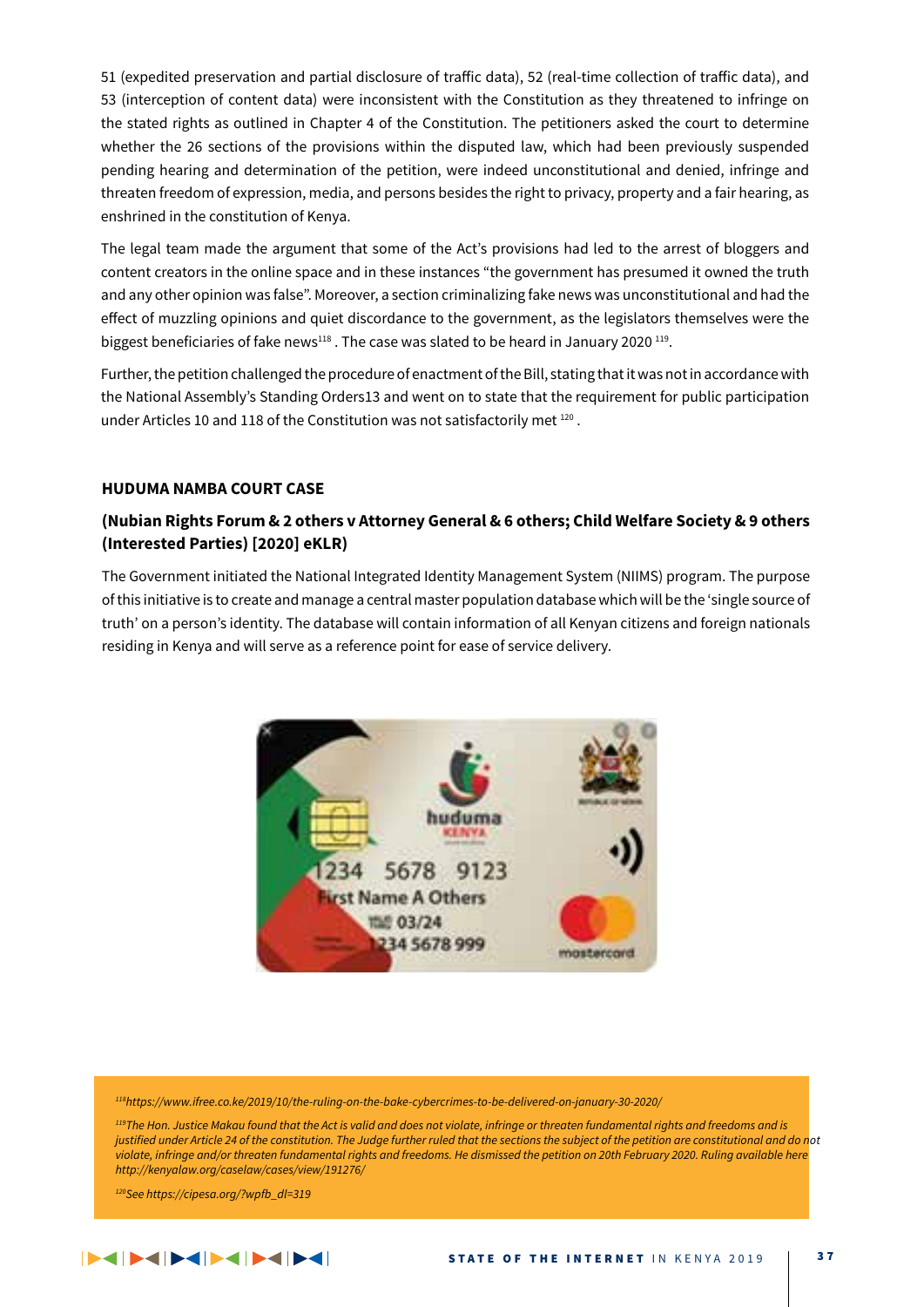$121$ However, the manner in which the exercise was carried out was decried by many. In fact, a court case was brought by human rights organizations and other interested parties, challenging the constitutionality of enabling laws and seeking a halt to the operationalization of the NIIMS system, pending determination of the case. Among others, one of the points of contention of the Petition<sup>122</sup> was "no adequate and/ or proper safeguards for protection of the data and/or personal information intended for collection under the NIIMS system, hence there is a violation and/or threat of violation of the right to privacy guaranteed under Article 31 of the Constitution."

The Nubian Rights Forum (the first petitioner) had multiple points it wanted the court to consider. One was that "the technical specifications and planned practical implementation of NIIMS was opaque, with inadequate and conflicting information provided to the public. Its position was that the process by which the NIIMS system has been established and the information revealed to date concerning its design, implementation and administration strongly suggests that the lessons from international experiences with digital identity systems have not been sufficiently reviewed and applied by the Respondents. The experiences and challenges of the Aadhaar system in India were cited as an illustration of the problems likely to be encountered with NIIMS." A further grievance was related to "its linkage to the delivery of an undefined sphere of government services, including access to identification documents, universal healthcare, fertilizer subsidies, cash transfers, affordable housing and education….. members of the Nubian community have challenges acquiring identity documents under the existing system under section 8 of the Act…. therefore [….] it will aggravate the discriminatory practices against the Nubian community, as it will be linked to the provision of essential government services"123.

The High Court delivered its judgment in December, wherein it suspended core aspects of the NIIMS/ Huduma Namba, pending hearings and the resolution of legal suits filed against the program.

The ruling revises the design of NIIMS in key ways in significant ways as is indeed a step in the right direction. The ruling provides for the following:

- registration in the digital identity program should not be mandatory;
- access to government services should not be tied to registration status;
- there should be no deadline to the registration;
- DNA and GPS information should not be collected; and
- the Kenyan government should not share the data collected with third parties until the legal cases are determined<sup>124</sup>

*121Image source https://techweez.com/2019/02/19/huduma-number-controversy/*

- *122http://kenyalaw.org/caselaw/cases/view/172447/*
- *123http://kenyalaw.org/caselaw/cases/view/189189/*

*124https://www.omidyar.com/blog/reflections-niims-judgement*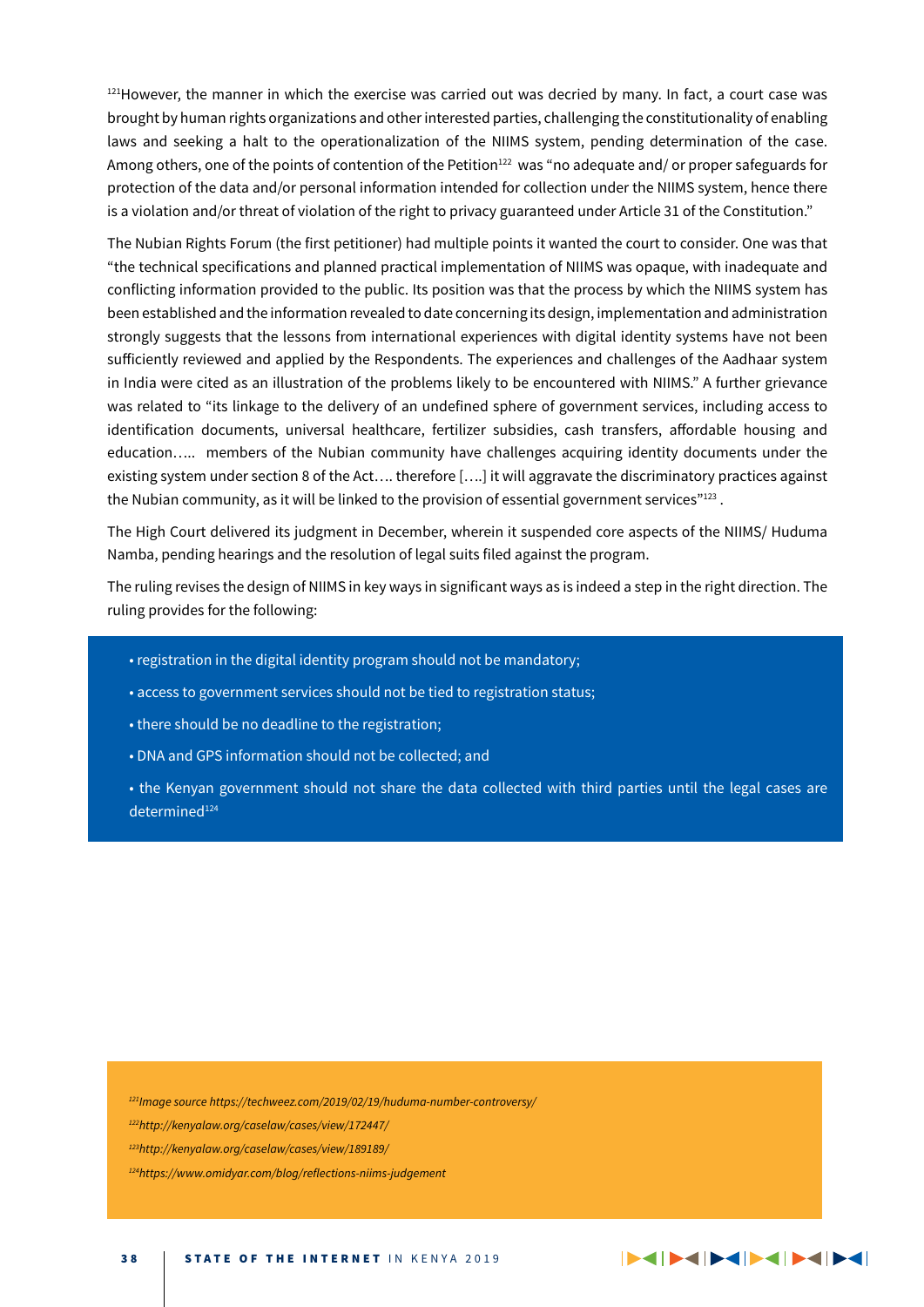### **CYPRIAN ANDAMA V DIRECTOR OF PUBLIC PROSECUTION & ANOTHER [2018] EKLR 125**

The petition raised the questions as to whether Section 84D of the Kenya Information and Communications Act (KICA) violates the right and freedom of expression under Article 33 of the Constitution. Section 84D of KICA Act made the publishing of obscene information in electronic form an offence. The offensive section reads: Any person who publishes or transmits or causes to be published in electronic form, any material which is lascivious or appeals to the prurient interest and its effect is such as to tend to deprave and corrupt persons who are likely, having regard to all relevant circumstances, to read, see or hear the matter contained or embodied therein, shall on conviction be liable to a fine not exceeding two hundred thousand shillings or imprisonment for a term not exceeding two years, or both.

In a historic win for freedom of expression, the High Court sitting in Nairobi declared that section 84D of Kenya Information and Communication Act (KICA), which criminalized sharing vulgar information in electronic form, is unconstitutional<sup>126</sup>. The Judge found that "a provision such as Section 84D of KICA is too retrogressive to fit into the modern, open and democratic society envisaged under the current Constitution. The impugned section is too wide in scope, punitive in intent, and suppressive in effect to be tolerated by our transformative Constitution. …. It is clear [….] that the impugned section is inconsistent with Articles 33, 50 (2) (b) and 25 (c) of the Constitution, in so far as it suppresses freedom of expression and denies the accused the right to fair trial through vagueness and ambiguity"127 .

*125http://kenyalaw.org/caselaw/cases/view/159278*

*126https://www.ifree.co.ke/2019/07/justice-winfrida-okwany-rules-that-section-84d-of-the-kica-act-isunconstitutional/*

*127https://globalfreedomofexpression.columbia.edu/wp-content/uploads/2019/11/Andama-v-DPP.pdf*

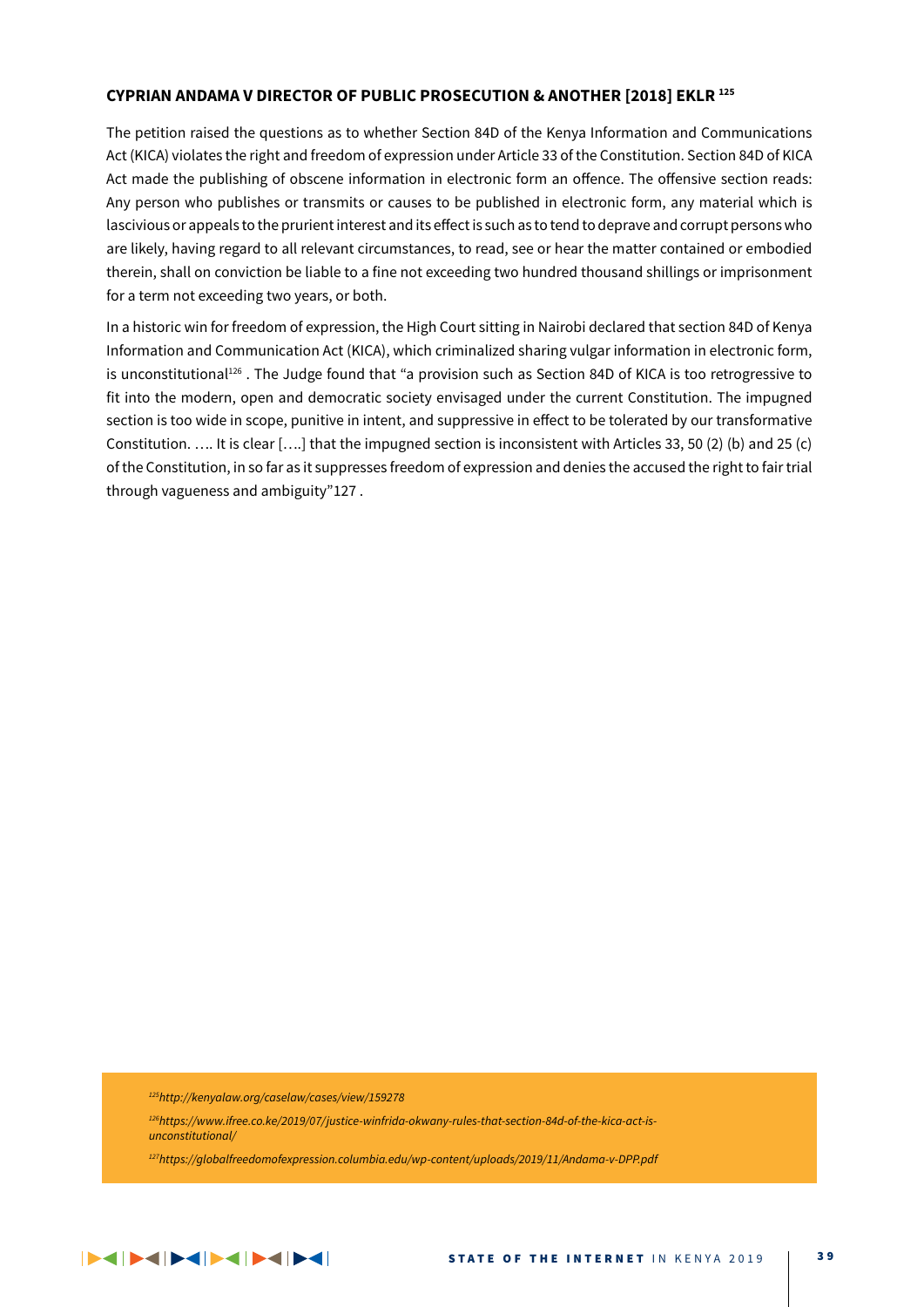### **DIGITAL RIGHTS** IN KENYA IN 2019

The most common rights and freedoms associated with the internet are the freedom of opinion, expression, assembly and association, the media, the right to information, data protection and privacy. Internet principles govern openness, access and affordability and even security, stability and resilience of the internet. One feature of human rights is that they are interrelated, interdependent and indivisible. Therefore, when they interact, and are subsequently translated to the internet, we extrapolate provisions such as freedom from surveillance, content controls and takedowns, censorship, shutdowns, blocking and/or filtering, and user information requests.

Rights and freedoms come with corresponding responsibilities and duties. One such responsibility is that the enjoyment of one's rights must not prejudice those of another; in which case States may enact laws which limit certain rights where it is reasonable and justifiable to do so, or in the public interest 128. The need to combat terrorism, hate speech and incitement to cause violence, alarming or obscene material and fake news have oft been cited as justifications for State limitations of digital access and content<sup>129</sup>. There is currently an ongoing debate regarding how best to balance the public interest in countering false and harmful speech; while maintaining the free flow and access of potentially valuable speech.

*128Cyprian Andama v Director of Public Prosecution & another; Article 19 East Africa (Interested Party) [2019] eKLR*

*129State of the Internet in Kenya, 2018 Report by BAKE Available at https://www.ifree.co.ke/wp-content/ uploads/2018/02/State-of-the-Internet-in-Kenya-report-2017.pdf*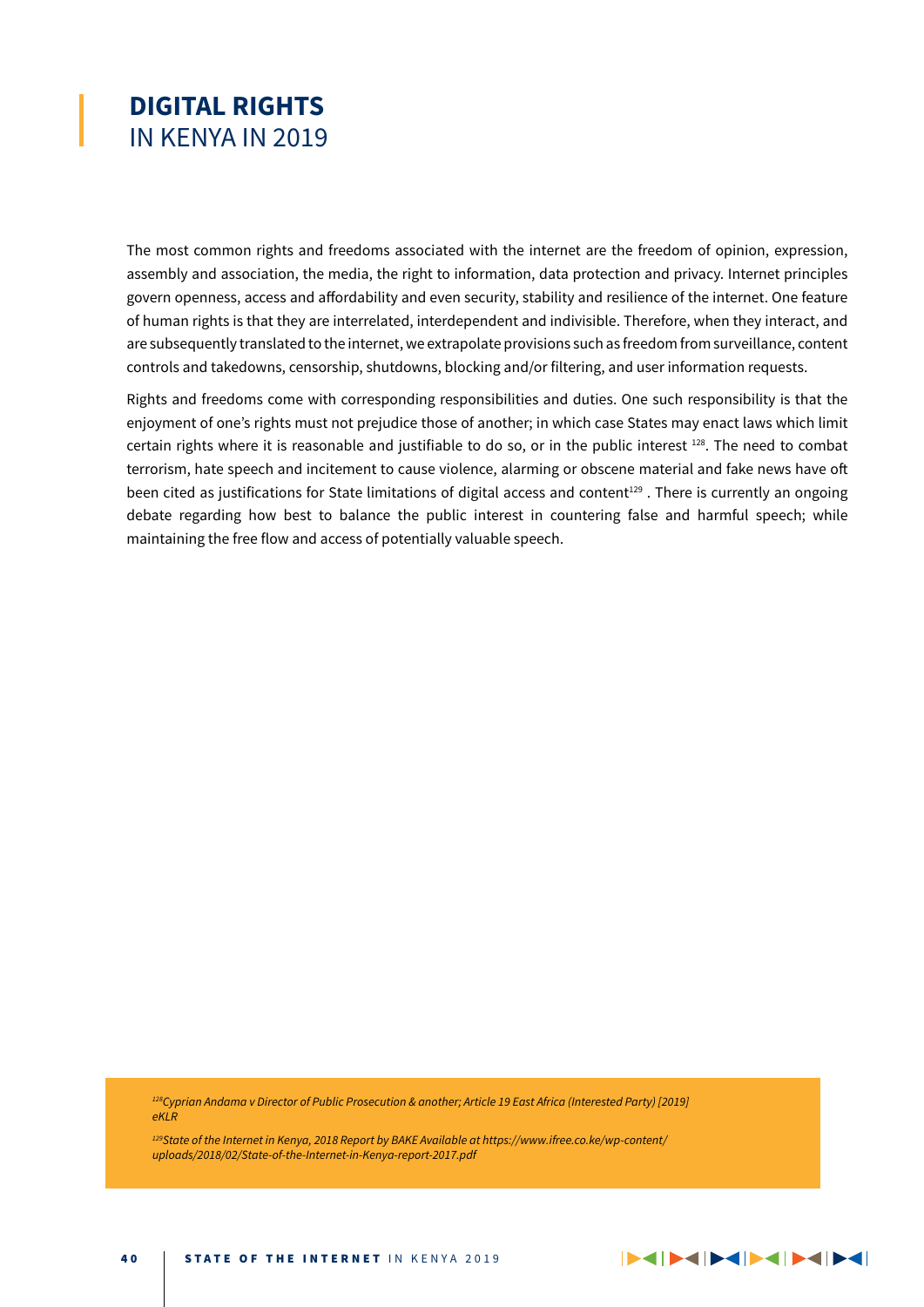### **DATA PROTECTION &** THE RIGHT TO PRIVACY

The Constitution of Kenya 2010, under Article 31 recognizes the right to privacy and the country recently further guaranteed the same by enacting the Data Protection law (discussed above) which forms the foundational legal framework for enforcing the right to privacy and in particular protection of Personal Data. It also then introduces international standards as espoused by the UN Principles on Personal Data Protection and Privacy 2018, the Universal Declaration of Human Rights 1948 and the International Covenant on Civil and Political Rights 1976 the latter two of which Kenya has signed and ratified In addition, Kenya is a party to other conventions that have recognized the right to freedom of expression, including The African Charter on Human and Peoples Rights (ACHPR) and African Union Convention on Cyber Security and Personal Data Protection (2014).

### **DIGITAL IDENTIFICATION:**

National identity schemes can be defined as "government-initiated programs that assign a unique identification number to each targeted participant, which is used for identification verification"<sup>130</sup>. When well-designed, digital ID not only enables civic and social empowerment, facilitates the government to provide adequate and efficient socioeconomic services to citizens, but also makes possible real and inclusive economic gains.

#### **Huduma Namba Registration (April - May 2019)**

The NIIMS allows the government to collect a huge range of biometric data of all Kenyan citizens and foreign nationals on an unprecedented scale, thus posing a huge risk to the right to privacy of citizens and foreign nationals living in the country and as well as Kenyan nationals around the world.

To facilitate this process, the government sought to harmonize and consolidate laws that govern registration of persons and other related aspects such as the Registration of Persons Act (Cap.107); Births and Deaths Registration Act (Cap 149); Kenya Citizenship and Immigration Act (No. 12 of 2011); Refugees Act (No. 13 of 2006); and Kenya Citizens and Foreign Nationals Management Service Act (No. 31 of 2011). After this review and streamlining exercise, the Ministry of Interior and Coordination of National Government developed a draft law that was referred to as the 'Huduma Bill' 131132 . The ministry invited views and proposals for its consideration in July 2019 from concerned stakeholders and the general public 133. This may well have been an instance of putting the cart before the horse, as by May 2019, and before the Bill was made public, the exercise had already yielded 39 million registrations under the scheme 134.

The stated concerns included those regarding the data protection and privacy, penalties, the effect on marginalized communities who have been historically excluded from accessing services and identification documents.

*131https://www.ict.go.ke/wp-content/uploads/2019/07/12-07-2019-The-Huduma-Bill-2019-2.pdf*

*132Prior to the publication of the Huduma Bill, NIIMS itself had been established vide an omnibus bill - Statute Law (Miscellaneous Amendments) Act No. 18 of 2018 – which was plagued by numerous issues such as not being debated or passed by the Senate, failure to submit the same for public participation as well as the fact that its contents "obfuscated and combined many issues, making it extremely difficult for citizens to engage effectively with the process." See more at https://www.khrc.or.ke/ publications/214-judgement-on-niims-huduma-namba/file.html*

*133https://www.ifree.co.ke/wp-content/uploads/2019/07/Call-for-Public-Participation.docx*

*<sup>130</sup>Review of National Identity Programs (ITU-T, 2016)*

*<sup>134</sup>https://www.standardmedia.co.ke/kenya/article/2001326858/38-million-listed-says-mucheru*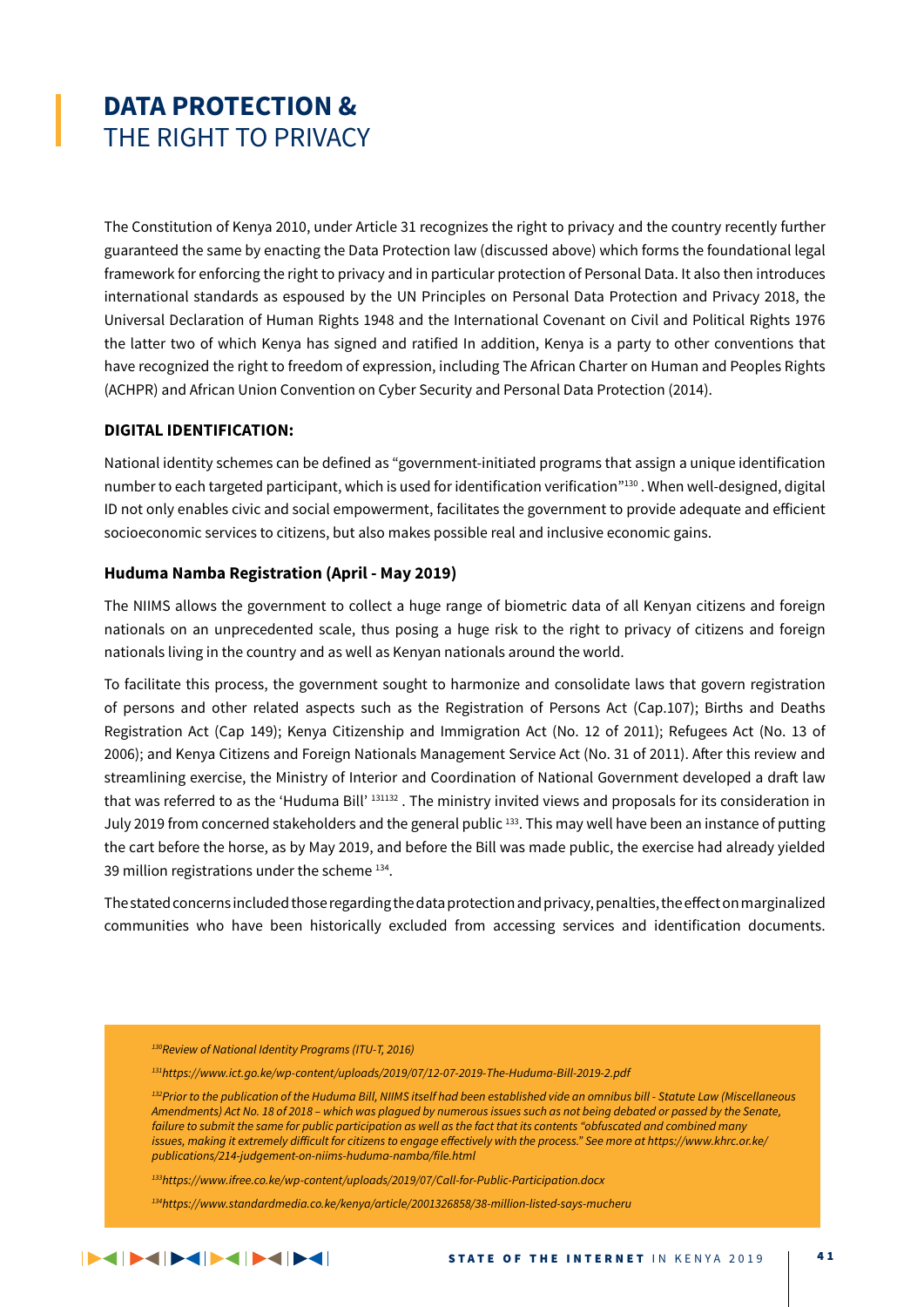Specifically, stakeholders demanded 135 that the Bill (and the exercise as a whole) be put on hold until a strong, stand-alone data protection law was enacted and operationalized owing to the large volume and sensitivity of data that being collected. In addition, the Bill contained vague provisions leaving room for misinterpretation. For instance, the proposed law failed to give a definition of "authorized persons" when it comes to the disclosure of user data. Secondly, it was suggested that the rollout of NIIMS be conducted in such a way that ensured all persons were guaranteed access to services and did not interfere with citizens' and residents' access to fundamental rights and freedoms. Third, it was stated that the punitive penalties in Part 5 and the Second Schedule of the Bill be revised to ensure they are proportional to the gravity of the offence and the degree of responsibility of the offender, and also consider mitigating factors. Fourth, that the systemic/official discrimination meted members of marginalized groups and ethnic minorities such as Kenyan Somalis and Nubians be put to an end 136.

### **Kenya's Decennial Census (August 2019)**

The 2019 Kenya Population and Housing Census was the 8th to be conducted in Kenya and the first paperless, where mobile technology was used during mapping and enumeration, in adherence to the UN recommendations for the 2020 round of censuses on the adoption of the use of technology<sup>137</sup>.

The 2019 Census was conducted under the provisions of the Constitution of Kenya, 2010 (Fourth Schedule Part 1 Item 11), the Statistics (Amendment) Act, 2019, and the Statistics (Census of Population) Order, 2018 – Legal Notice No. 205. The theme of the census was "Counting Our People for Sustainable Development and Devolution of Services". This was in response to the demand for statistical information for implementation of Kenya's development agenda such as the Big Four and Vision 2030 and other global initiatives including the Sustainable Development Goals (SDGs)<sup>138</sup>.

The human rights underpinning of such an exercise is not to be underestimated: "When we are counted, we begin to count, and the fundamental contribution of human rights is that we all have the right to be counted. That's the beginning of accountability" according to Nicolas Fasel, chief statistician at the Office of the High Commissioner for Human Rights<sup>139</sup>. However, human rights groups and advocates raised concerns <sup>140</sup> about the inclusion of questions in the census that would require citizens and residents to disclose personal identifiers such as ID, Passport Number as well as the location of their home. Global standards on censuses emphasize data protection, privacy and anonymity, and do not require one to give any information that could personally identify them. Kenyans deemed the requirement to provide ID and passport numbers as, at least unnecessary and at worst gross overreach. In response, the government spokesman stated that this was "to establish the number of those who have actually acquired these documents". One pundit observed <sup>141</sup> that this explanation was "highly suspect given that it is the state itself that issues these documents and could easily check its own databases. More importantly, finding out how many people have been issued passports does not require that enumerators write down passport numbers."

- *135https://twitter.com/AmnestyKenya/status/1156473322407911424?s=20*
- *136https://twitter.com/AmnestyKenya/status/1156473322407911424?s=20*
- *137https://www.unece.org/fileadmin/DAM/stats/publications/2015/ECECES41\_EN.pdf*
- *138https://www.knbs.or.ke/?p=5621*
- *139https://www.ohchr.org/EN/NewsEvents/Pages/CensushumanrightsinclusionKenya.aspx*

*140https://businesstoday.co.ke/why-the-2019-census-should-worry-you-over-privacy/#:~:text=According%20to%20Amnesty%20 Kenya's%20Irungu,no%20law%20to%20safeguard%20data.&text=KNBS%20says%20that%20apart%20from,private%20sector%20 at%20various%20levels'.*

*141https://www.aljazeera.com/opinions/2019/8/27/kenyas-census-and-government-mass-surveillance-agenda/*

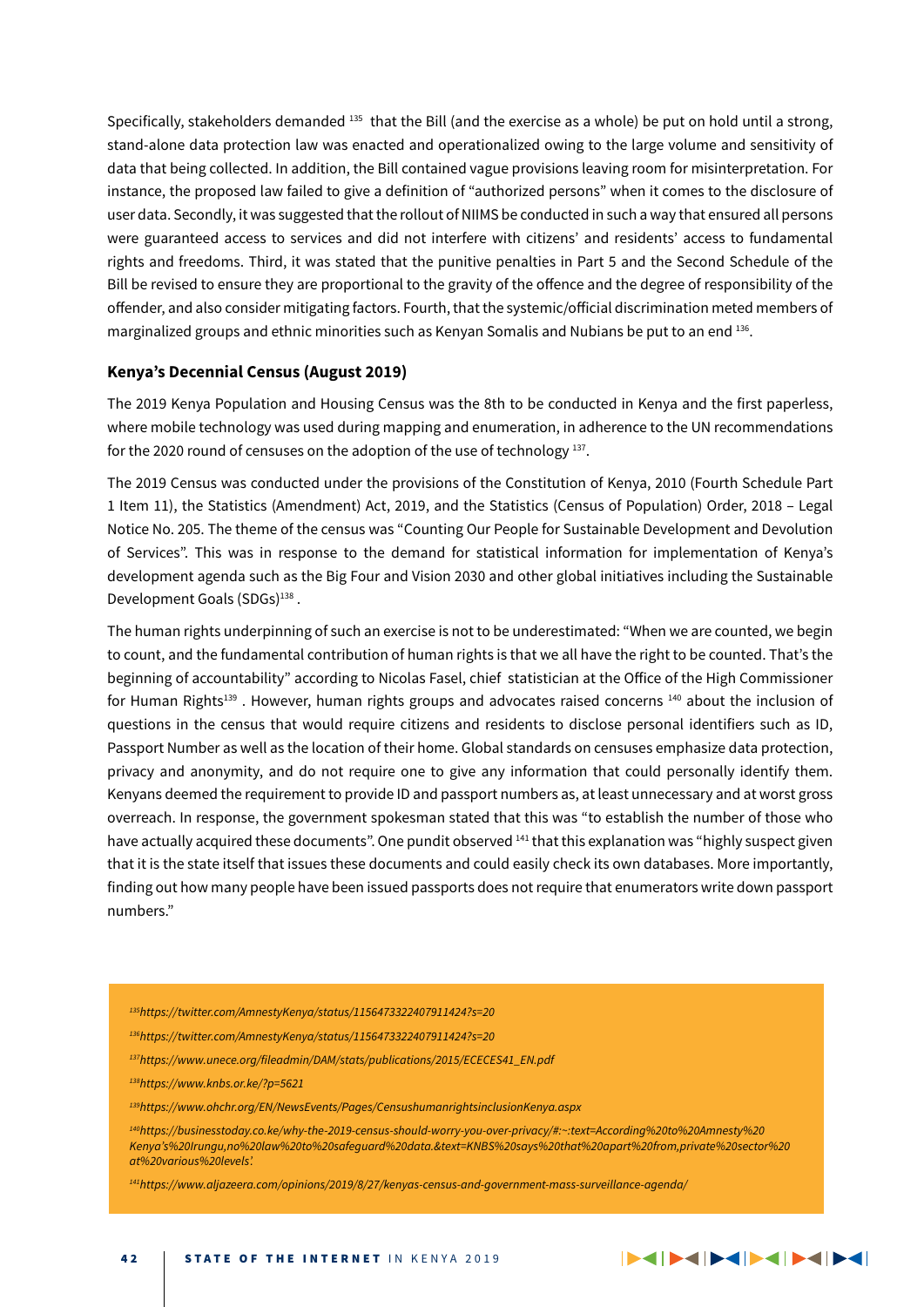In the absence of a comprehensive legal framework to safeguard this sensitive personal data at the time, save for draft Bills and the broad constitutional guarantee of the right to privacy under article 31, there were valid fears that there were insufficient protections for Kenyans' information. The provision states that "every person shall have the right of every person not to have - (c) …information relating to their family or private affairs unnecessarily required or revealed" - (d) …the privacy of their communications infringed."

Even The UN Fundamental Principles of Official Statistics  $142$  outlines the principles to be followed when carrying out such enumeration processes, one of which underscores the data minimization concept<sup>143</sup> : that personal data collected in the context of government obtaining official statistics be strictly confidential and used exclusively for statistical purposes<sup>144</sup>.

Amnesty International Kenya issued a guiding statement  $145$  which indicated the civic responsibility one has to participate in the census process and outlined what one's rights were. In doing so they stated that enumerators may ask for Huduma Namba, National ID, and Passport registration status, and emphasized that it is not mandatory to disclose the same. "Should you answer these questions you will have given away your personal identity, and given the GPS location attached to your information, your location as well. ….. The inclusion of individual indicators could … be used to victimize marginalized groups …. For your data to be secure, the tablets must be free from interception, interference, or use for any purpose apart from establishing national data trends.

Without a comprehensive Data Protection Law, your personal data and location is not yet safe."

In addition to the amount and type of personal (and in some instances highly sensitive) information that was collected in respect of all persons, a further cause for alarm lay in the fact that a failure to disclose carried penal risk (imprisonment for up to one year or to a fine of up to Ksh 500,000, or both) $146$ .

*142https://unstats.un.org/unsd/dnss/gp/Implementation\_Guidelines\_FINAL\_without\_edit.pdf*

- *143https://www.forbes.com/sites/bernardmarr/2016/03/16/why-data-minimization-is-an-important-concept-in-the-age-of-bigdata/#5b94903c1da4*
- *144https://www.roedl.com/insights/kenya-2019-national-census-inadequate-protection-personal-information*
- *145https://www.amnestykenya.org/ten-things-you-should-know-about-the-national-population-census-2019/*
- *146https://www.nation.co.ke/kenya/news/you-face-sh500-000-fine-for-false-census-answers-196882*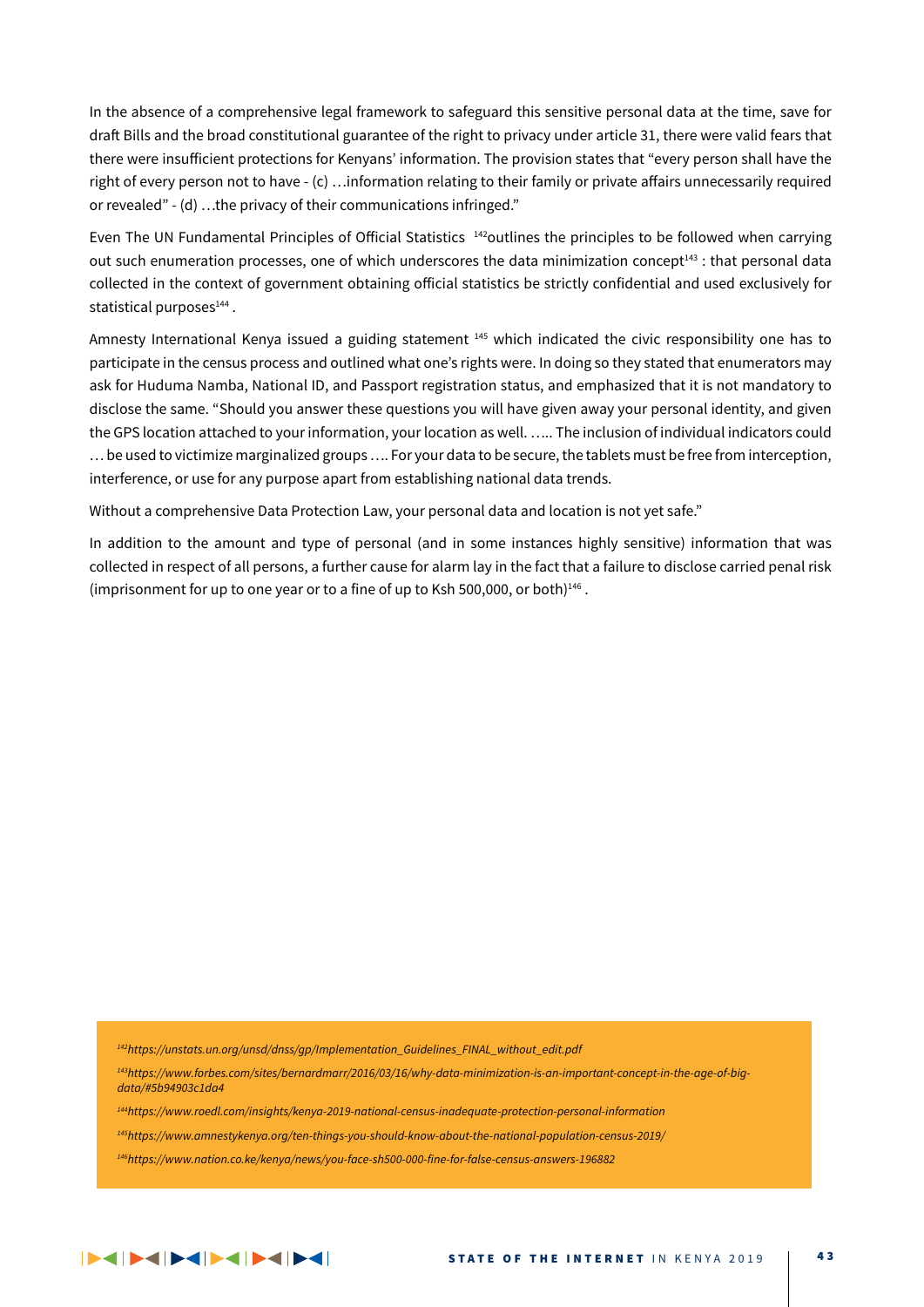### **GOVERNMENT REQUESTS FOR USER DATA**

The government demanded that social networking service company Facebook reveal private information about Kenyan users in 2019. According to the transparency report for the first half of 2019<sup>147</sup>, there were 5 total requests were made with respect to 6 Facebook accounts: one pertaining to a legal process and 4 emergency requests, one of the emergency requests were honoured. As for the second half of the year 148, 6 total requests for user data made by the Kenyan state regarding 19 accounts: 4 were related to a legal process and 2 were emergency requests (of which 1 was complied with for the latter).

The government did not make any information requests, removal requests for Kenyan Twitter 149 users during the reporting period. Similarly, Google <sup>150</sup> and Yahoo <sup>151</sup> did not report any requests for user information, or to take down content for its citizen users.

### **DATA PROTECTION, TRUST & USER CONTROL**

Countries around the world must adapt and enforce robust data protection laws to ensure users' personal data are safeguarded at all times. Legislators should develop policy, legal and regulatory frameworks that put individuals and their rights at the fore. Data Protection laws are designed to keep consumers' information safe and offer individuals meaningful and actionable control over their personal data whenever they are asked to disclose it. These frameworks should also require that connected products and online services protect privacy and data protection of personal data by design and by default. Personal data is "any information relating to you, whether it relates to your private, professional, or public life"<sup>152</sup>.

Kenyans have had many complaints, especially those who use Safaricom, concerning fraud, spam messages from businesses, SIM swaps, unauthorized subscription, and the like. Due to the increase in complaints from Safaricom subscribers on matters of unsolicited messages and deceptive marketing activities, in May 2019, Safaricom introduced new regulations to govern the sending of promotional SMS or SMS marketing messages. The company stated that the guidelines are "intended to guide our operations within the legal and ethical requirements to protect Safaricom subscribers from unsolicited messages" 153.

In the digital sphere where we share great amounts of personal data which are in turn transferred extraterritorially instantaneously, it would be virtually impossible for one to maintain control of their personal information without implementing data protection measures i.e. those practices, safeguards, and binding rules put in place to protect your personal information and ensure that you remain in control of it. The world over, Kenya included, control entails deciding whether or not you want to share some information, who has access to it, for how long, for what reason, and be able to modify some of this information, and more<sup>154</sup>.

- *147https://transparency.facebook.com/government-data-requests/country/KE/jan-jun-2019*
- *148https://transparency.facebook.com/government-data-requests/country/KE/jul-dec-2019*
- *149https://transparency.twitter.com/en/reports/information-requests.html*
- *150https://transparencyreport.google.com/government-removals/overview?hl=en&request\_ country=period:Y2019H2;authority:KE&lu=request\_country*
- *151https://www.verizonmedia.com/transparency/index.html?guccounter=1*
- *152https://www.accessnow.org/data-protection-matters-protect/*
- *153https://support.uwaziimobile.com/portal/en/kb/articles/promotional-messages*
- *154https://www.accessnow.org/data-protection-matters-protect/*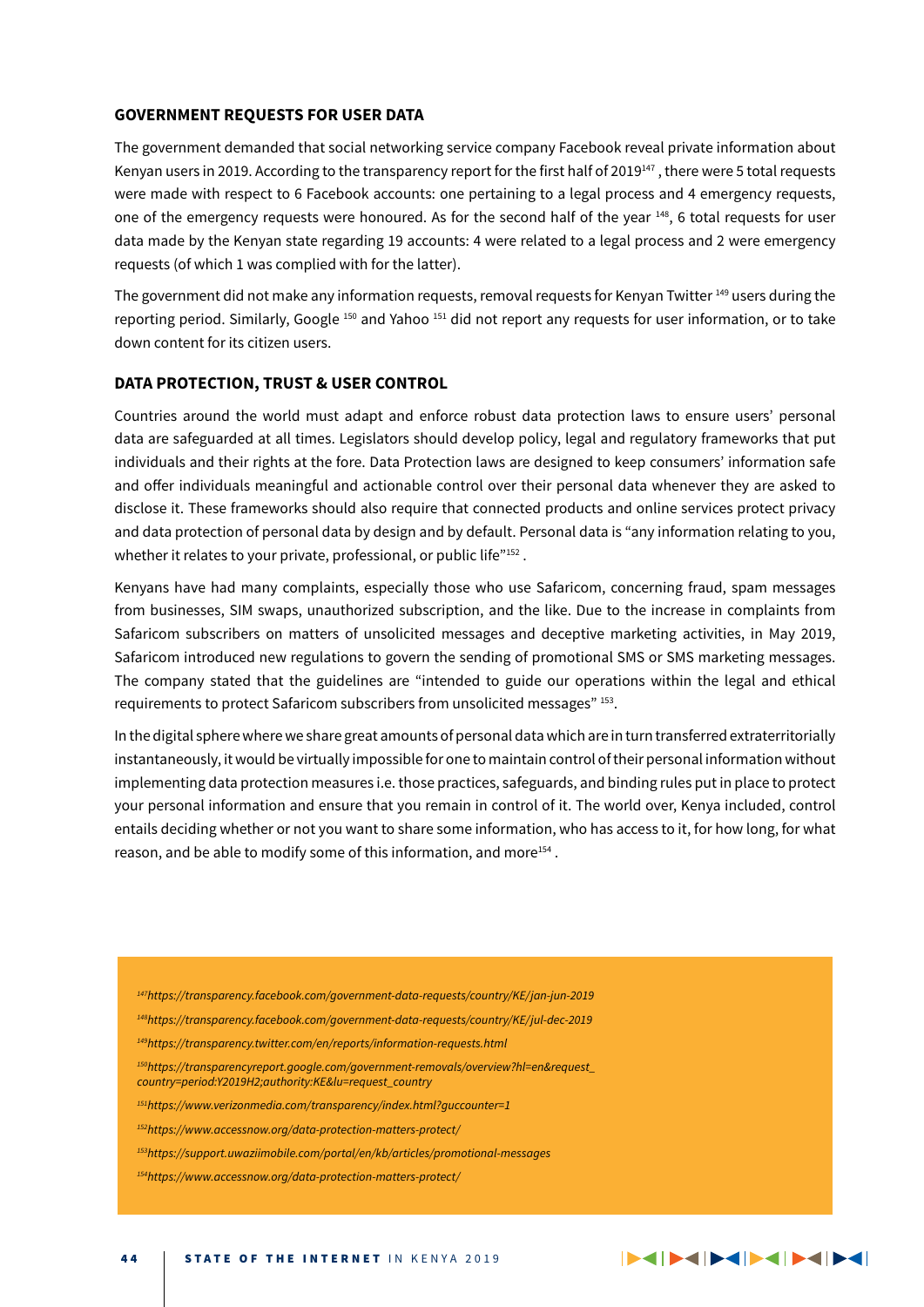In the absence of these measures and controls, a breach may occur, and it could have a rather damaging impact.

This was the unfortunate case that occurred in 2019 when Safaricom was sued for alleged violation of the privacy of over 11.5M customers by exposing their biodata and betting history<sup>155</sup>. The leaked dataset apparently contained specific identifying details of subscribers, including full names, their mobile phone numbers, gender, age, identity numbers, passport numbers as well as the total amounts gambled. The man at the centre of the suit, a Mr. Kabugi, averred that the data had the make and type of devices used by the subscribers as well as their location<sup>156</sup>.

*155https://www.standardmedia.co.ke/nairobi/article/2001331280/man-sues-safaricom-for-breach-of-rights-seeks-damages-worthsh100m*

*156https://kenyainsights.com/safaricom-breached-the-privacy-of-11-5m-customers-by-exposing-their-sports-betting-history-biodataand-now-sued-for-sh115-trillion/*

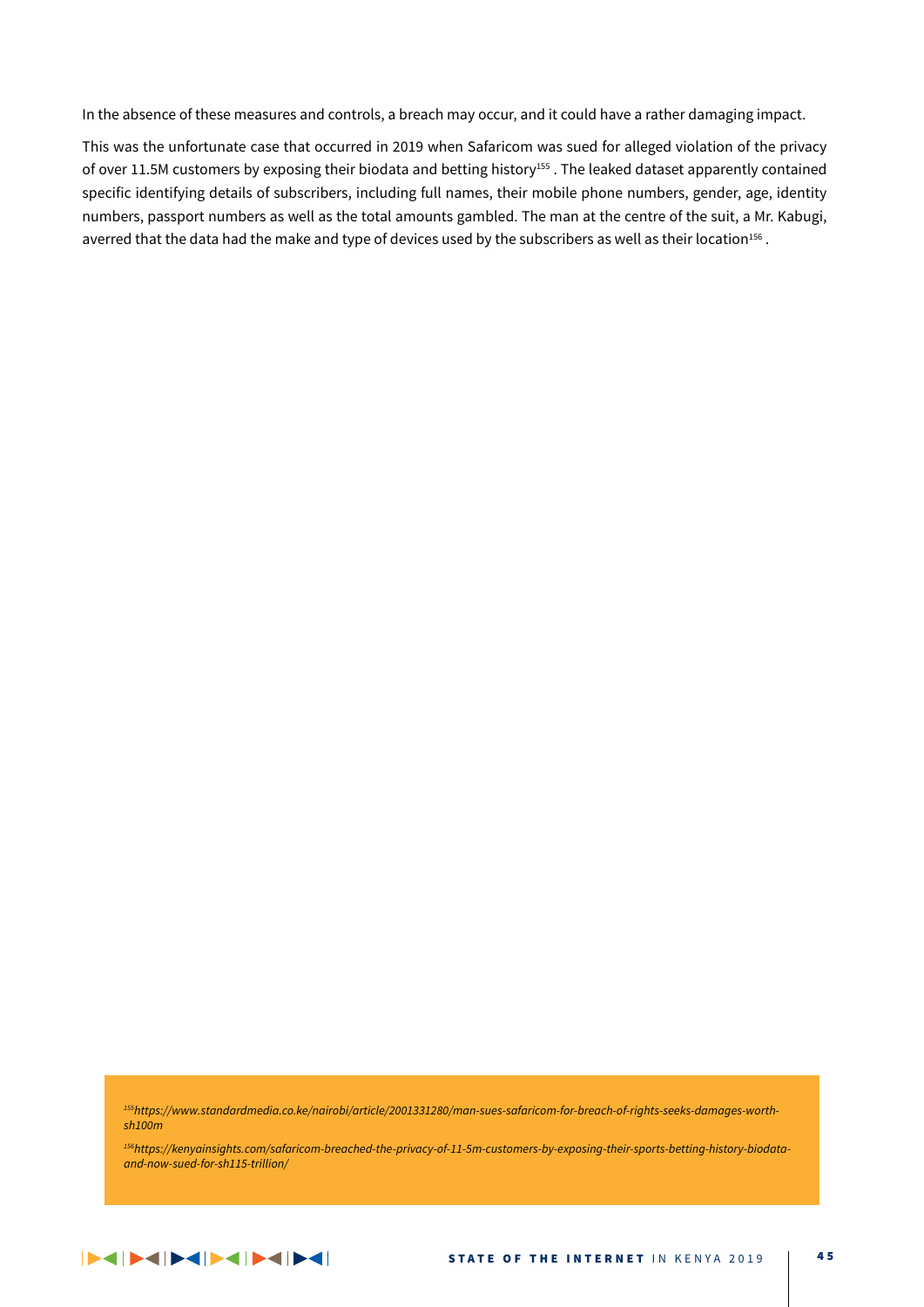### **FREEDOM OF**  EXPRESSION & OPINION

Every individual has the right to freedom of opinion and expression. This right includes freedom to hold opinions without interference and to seek, receive and impart information and ideas through any media and regardless of frontiers. In Kenya, the Constitution, at Article 33 provides that every person has the right to freedom of expression, which includes—(a) freedom to seek, receive or impart information or ideas; (b) freedom of artistic creativity; and (c) academic freedom and freedom of scientific research. The Constitution also states that the right to freedom of expression does not extend to— propaganda for war; incitement to violence; hate speech; or advocacy of hatred that— constitutes ethnic incitement, vilification of others or incitement to cause harm; or is based on any ground of discrimination specified or contemplated in Article 27 (4). In the exercise of the right to freedom of expression, every person shall respect the rights and reputation of others. Article 32 (1) on the other hand states that every person has the right to freedom of conscience, religion, thought, belief and opinion.

Around the globe, we have witnessed the ways in which the internet and social media have aided – at other times, abated – the exercise of civil and political liberties. From animating rights and amplifying marginalized experiences on one extreme; to the proliferation of 'alternative facts' and inflammatory speech on the other; and everything in between. It has impacted how individuals and groups participate in governance by enabling them (as members of digital publics) to interrogate processes and practices, speak truth to power, and call for action in public fora. All this with remarkable results. 157 Digital activism and advocacy has been incredibly successful and had the effect of drawing attention to, garnering support for, and generating discourse around issues, and even prompting a response from decision makers due to public outcry on social media. In response governments (Kenya's included) have sought to police and regulate online conduct by weaponizing the law. It has also led to the rise of digital authoritarianism. Repressive regimes, elected incumbents with authoritarian ambitions, and unscrupulous partisan operatives have exploited the unregulated spaces of social media platforms, converting them into instruments for political distortion and societal control 158.

On the face of it, it appears that the reduction in arrests and detentions of vocal government critics points to more tolerance or enjoyment of free speech, and where legal reforms are adopted, they are apparently done to curb hate speech, terrorism and violent extremism, misinformation and cybercrime. However, some developments demonstrate that this right to online freedom of expression and opinion is far from unfettered by the authorities. Indeed, when one examines the incidents where these laws have been invoked in the recent past, one notices a pattern of enforcement against activists, bloggers and others who engage in digital publishing and have large followings; and is reminiscent of previous laws which outlawed critique of prominent personalities and politicians. This may well suggest that often the state's chief interest lies much closer to criminalizing dissent or criticism - thus stifling legitimate expression - than fighting terrorism, or misinformation and hate speech 159.

*157Digital Audit of the Democracy, Rights and Governance Civil Society Sector in Kenya: An analysis of the digital civic space – CRECO, 2019 available at http://crecokenya.org/new/index.php/resource-center/research-reports/237-digital-audit-of-the-democracy-rightsand-governance-civil-society-sector-in-kenya*

*158Freedom of the Net, 109 – Freedom House available at https://freedomhouse.org/sites/default/files/2019-11/11042019\_Report\_FH\_ FOTN\_2019\_final\_Public\_Download.pdf*

*159Digital Audit of the Democracy, Rights and Governance Civil Society Sector in Kenya: An analysis of the digital civic space – CRECO, 2019 available at http://crecokenya.org/new/index.php/resource-center/research-reports/237-digital-audit-of-the-democracy-rightsand-governance-civil-society-sector-in-kenya*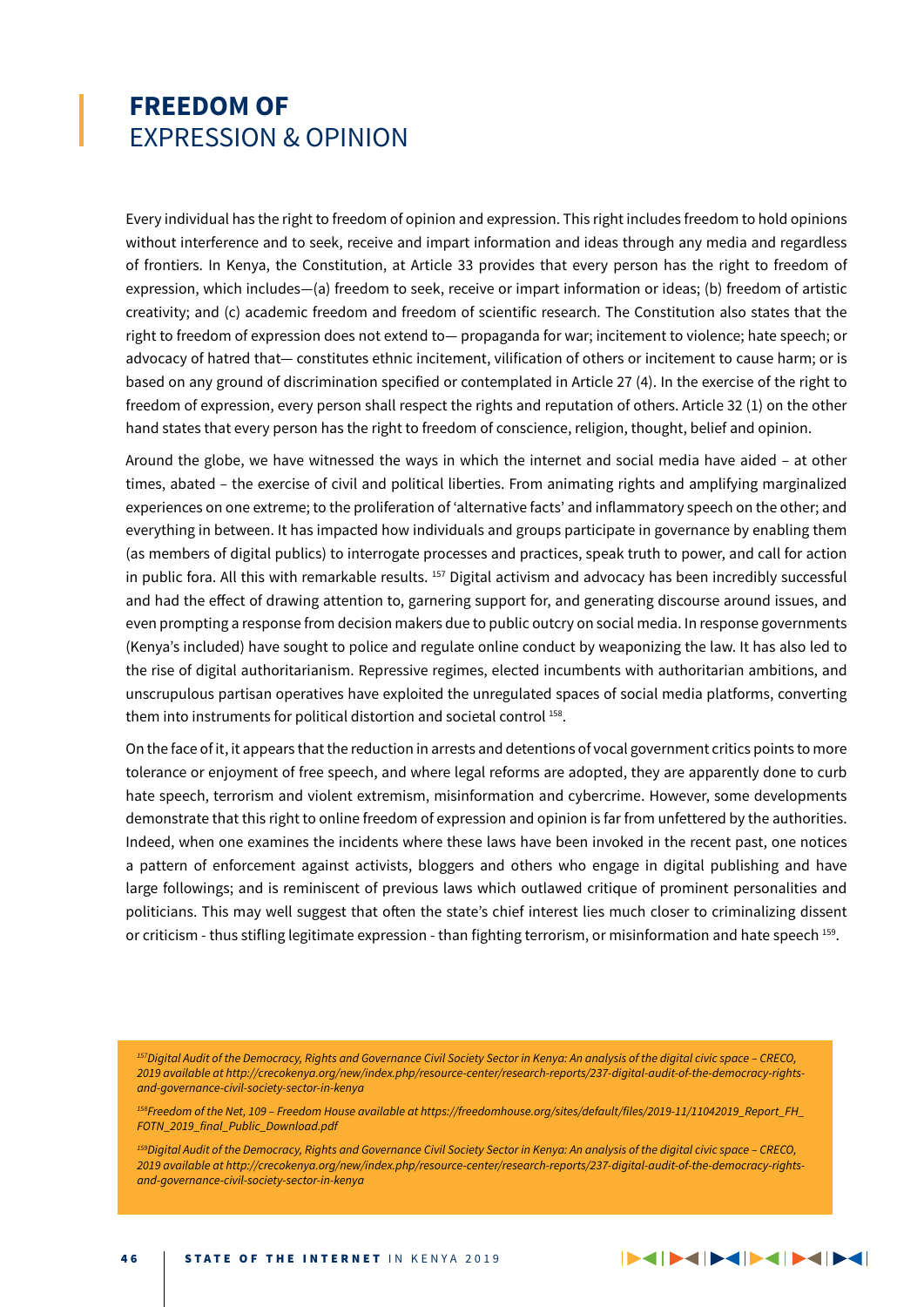### **Fake news, misinformation and disinformation**

United Nations Human Rights Council Special Rapporteur David Kaye once stated that "all too many leaders see journalism as the enemy, reporters as rogue actors, tweeps as terrorists, and bloggers as blasphemers.<sup>160</sup> " Even so, fake news and sophisticated mis/disinformation masquerading as news is a genuine problem in the country.



In Kenya, the infamous WhatsApp 'forwarded as received' is a popular phrase that raises one's suspicions that the information may be less than accurate. Apart from that, "the use of edited photos, videos or audio to either discredit the individual or the company; get monetary or political gains; for satire/parody or direct traffic to one's website or blog" 161 is also very common. It is published with the intent to mislead…often with sensationalist, exaggerated or patently false headlines that grab attention"162 .

<sup>163</sup> In 2019, one such blog post was that by Afrikan-Daily.com, a website known for publishing fake news, in which it claimed that President Uhuru Kenyatta had been admitted to Nairobi Hospital for an eye ailment. The site alleged that on 2 January 2019 President Kenyatta's hospitalization had been "revealed by statehouse operatives today at 9.01 am". It said he was "with immediate family members who included his wife and mother", citing "a statement by the Statehouse Spokesman" 164.

Another example included the scandal surrounding the Kibra by-election party list. On August 26th, the IEBC had confirmed its receipt of a letter from the Jubilee party with names of nominees for the parliamentary seat. However, Party Secretary General Rafael Tuju swiftly disowned the letter through the party's official Twitter handle claiming that the letter was a fake document 165.

A rather amusing example of such sensationalist 'news' was the 'Jesus hoax' 166. Evangelist and actor Michael Job was first seen walking and dancing in Kiserian in July. Thereafter his photos immediately started trending on Twitter, with Kenyans saying they have spotted 'Jesus Christ' 167.

### **Child protection in the age of social media**

A furore raged around a viral video on Instagram of a young boy from Consolata School who filmed himself hurling obscenities at his classmate who had allegedly spread rumours that he is gay  $168$ . The unfortunate uploaded video ends with the schoolboy making a menacing warning about burning his classmate's schoolbooks and threatening her life.

- *160https://www.ohchr.org/EN/NewsEvents/Pages/DisplayNews.aspx?NewsID=21557&LangID=E*
- *161https://citizentv.co.ke/lifestyle/theres-nothing-like-fake-news-its-propaganda-gender-forum-told-248113/*
- *162http://amwik.org/misinformation-catalyst-to-silence-womens-voices/*
- *163https://africacheck.org/fbcheck/hoax-alert-kenyas-president-kenyatta-not-in-hospital-as-fake-news-site-claims/*
- *164https://africacheck.org/fbcheck/hoax-alert-kenyas-president-kenyatta-not-in-hospital-as-fake-news-site-claims/*
- *165https://www.the-star.co.ke/news/2019-08-27-iebc-confirms-receiving-jubilee-aspirants-list-for-kibra-by-election/*
- *166https://www.youtube.com/watch?v=qjVgNVf\_kKY*
- *https://allafrica.com/stories/201908010023.html*
- *https://www.youtube.com/watch?v=spBV\_YSVijk*

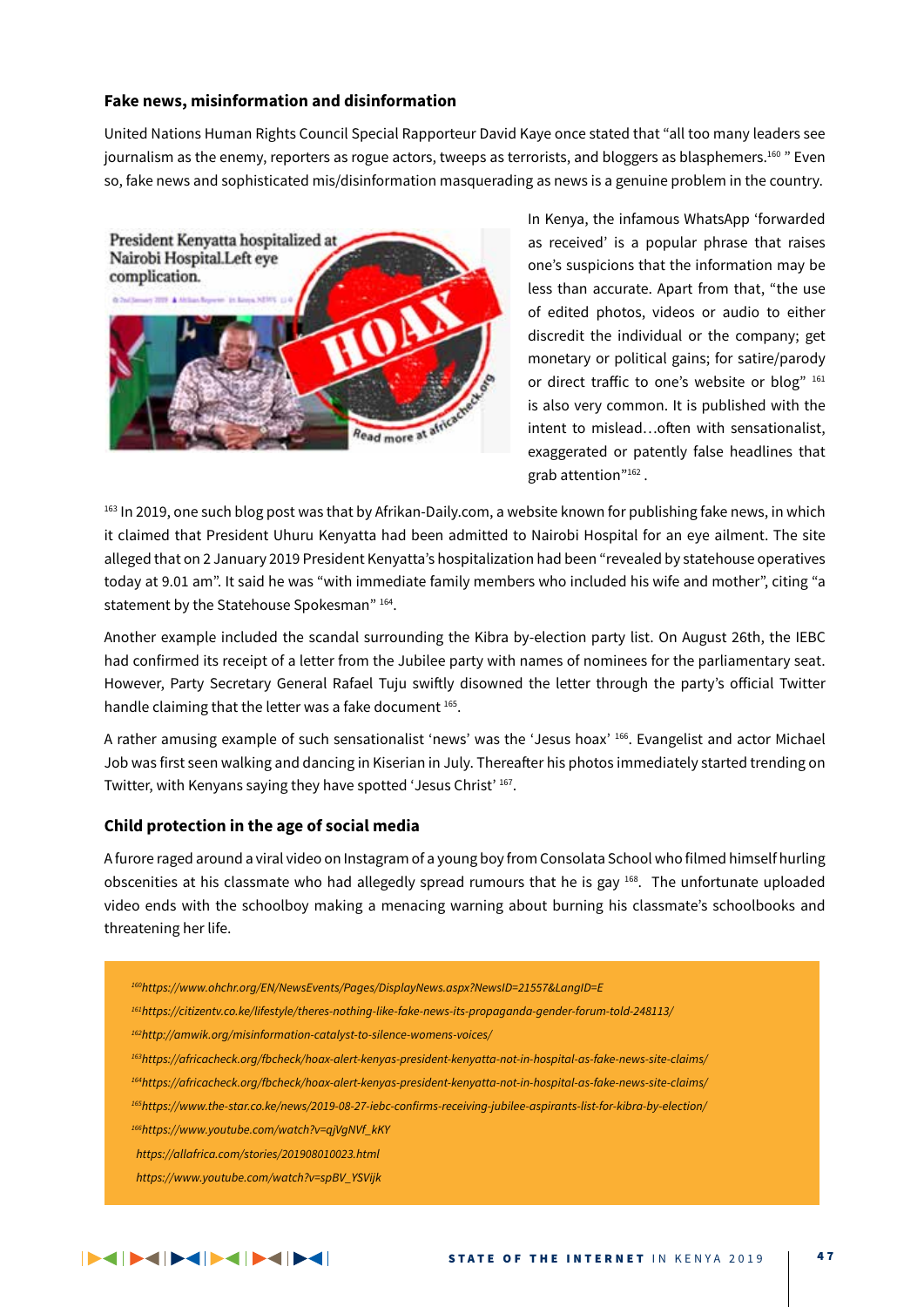The video uploaded by the upset boy trended on social media for days prompting the Kenya Film and Classification (KFCB) CEO Ezekiel Mutua to speak on the matter. Mutua wondered why Kenyans expressed shock at the student's vile rant yet politicians, preachers and media houses use vulgar language 169.

The boy's video raised worry about child welfare and drew sharp attention to the much-needed discourse surrounding youth and children and their use of social media as well as cyber-bullying and parenting in the internet age<sup>170</sup>.

Shortly after the incident detectives from the Directorate Criminal Investigation (DCI) Children's Department held a closed-door meeting with the management of Consolata School in Westlands, Nairobi. The boy later published another video apologizing to the public  $171$ .



Various initiatives have been created to ensure the protection of children and young person's online, as they are a vulnerable demographic of ICT and internet users. This includes the Communications Authority's Child Online Protection Guide 2019 (pictured) which covers offences such as identity theft, cyberbullying, child pornography, solicitation of minors $173$ .

It also contains information on how to prevent addiction, safely meet friends on and offline and accept invitations. This booklet complemented the Authority's other child online protection initiatives which seek to "increase awareness on the vulnerabilities of children in the cyber space as well as equipping parents, guardians and teachers with skills to enable them protect children from harmful effects of the Internet"<sup>175</sup>.

#### **Government's veiled attacks on online freedoms176**

The intolerance towards citizen dissent was made glaringly evident in January 2019.

"Bwana CJ…. I found it very interesting…. [that] you were very angry today, especially with one group in our society called bloggers. And I remember there was a time [….] we wanted to pass a law to stop these people from insulting all of us left, right and centre but then [….] it was taken to court and the court decided it was unconstitutional. So just like the rest of us, get used to it.… just move on" – President Uhuru Kenyatta speaking at the Anti-Graft Summit 2019<sup>177</sup>

- *169https://www.standardmedia.co.ke/entertainment/local-news/2001342382/ezekiel-mutua-responds-to-viral-video-of-primary-schoolstudent-s-vile-rant*
- *170https://www.pd.co.ke/news/national/cyberbullying-at-consolata-school-under-dci-probe-5571/*
- *171https://businesstoday.co.ke/dci-detectives-at-consolata-school-after-student-post-threatening-video/*
- *172https://ca.go.ke/wp-content/uploads/2019/06/COP-Booklet.pdf*
- *173Image source https://ca.go.ke/wp-content/uploads/2019/06/COP-Booklet.pdf*
- *174https://ca.go.ke/wp-content/uploads/2018/02/Children-And-The-Use-Of-Internet.pdf*
- *175https://ca.go.ke/authority-supports-new-child-online-safety-initiative/*
- *176Digital Audit of the Democracy, Rights and Governance Civil Society Sector in Kenya: An analysis of the digital civic space CRECO, 2019 available at http://crecokenya.org/new/index.php/resource-center/research-reports/237-digital-audit-of-the-democracy-rightsand-governance-civil-society-sector-in-kenya*

*177President Kenyatta's full speech at the Anti-Graft Summit (KTN News) available at https://www.youtube.com/watch?v=\_ fEBUw5Qweo&t=599s*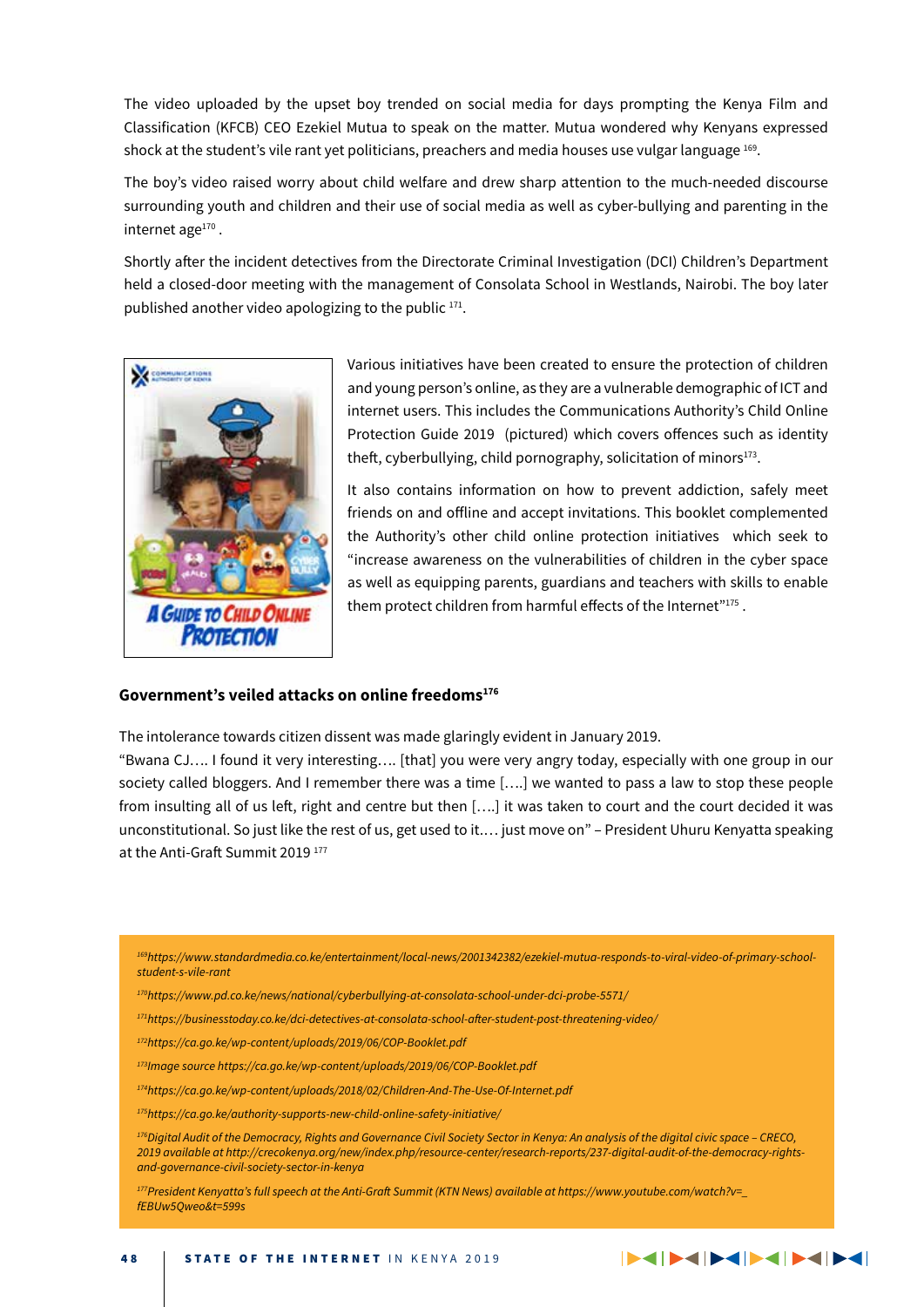This was in response to David Maraga J's comments<sup>178</sup> at the same event, where the Chief Justice stated "The war against corruption is not going to be won by people who are involved here, and some are here, hiring professional bloggers to demonize anybody, or to demonize the Judiciary…. I am now almost being sidetracked…. like today…. you must have seen in the media: I am shown there naked, massaging people who are supposed to be corrupt. We are not going to win the war against corruption by those kinds of gimmicks." – David Maraga, Chief Justice speaking at the Anti-Graft Summit 2019.

The CJ was referencing a satirical cartoon that went viral on Twitter and other platforms under the hashtag #JudiciaryMassageParlour 179. The images featured caricatures of himself and other judicial officers in compromising positions, which could be interpreted to mean that members of the Judiciary choose to 'massage' graft suspects instead of enforcing the law.

These public statements reveal a lot about the government's perception of criticism aimed in its direction. Firstly, President Kenyatta's jocular rejoinder indicated that one of the dominant motivations for certain laws (such as the Computer Misuse and Cybercrimes Act (2018) which contained retrogressive provisions) are indeed meant to shield the government against "insults…. left, right and centre".

Second, CJ Maraga's remarks could be construed as an express acknowledgment of the existence of hired bloggers and propagandists who leverage digital platforms for political aims, thereby giving credence to the suspicions that had long been held <sup>180</sup>. Government bots have been a feature of the online space since the self-proclaimed 'digital Jubilee government' took office in 2013. These accounts are linked to the current government are said to be operated by the '527 militia' or the 36 bloggers'. By making use of actual people to post government sponsored campaigns (and counter-campaigns), as opposed to bot and automated postings, these accounts, often with large followings are able to circumvent traditional monitoring mechanisms which are installed to detect inauthentic social media behavior.

And lastly, both spoke to an intent to cast the 'anti-dissent' net wide enough to capture a diverse range of targets up to and including bloggers, vloggers, podcasters, photo/videographers, cartoonists and artists who publish using digital media; social and political commentators; and even regular social media and smart messaging users who speak against government $181$ .

Other developments indicate that activists' digital campaigns are targeted in other ways. For instance, vocal activist and social entrepreneur Edwin Kiama (@WanjikuRevolution) in 2019 discovered that his active use of Facebook and Twitter accounts were limited following the suspension of Twitter and removal of content by Facebook during the same period. Kiama considered the suspension as a result of DCMA violation reports unfair and malicious by faceless individuals. "The surrogate individuals are using surrogate Gmail accounts most probably by the same individual" he noted 182. He further explained that the two individuals Dennis Mwita and Donald Mbuta who claim to be photographers or videographers and who filed the DCMA takedown notices against his tweets do not actually exist. A check online does not bring up any record of them in Kenya in the addresses they provide or any digital footprint online 183.

*<sup>178</sup>David Maraga's speech at the Anti-Graft Summit (KTN News) available at https://youtu.be/mFN17joPdMY*

*<sup>179</sup>https://twitter.com/hashtag/judiciarymassageparlour?lang=en*

<sup>&</sup>lt;sup>180</sup>The Jubilee government is said to have recruited 36 bloggers and social media bots to drive government propaganda and influence *conversations online. (State of the Internet in Africa: Mapping Trends in Government Internet Controls 1999-2009 – CIPESA available at https://cipesa.org/?wpfb\_dl=307*

*<sup>181</sup>Digital Audit of the Democracy, Rights and Governance Civil Society Sector in Kenya: An analysis of the digital civic space – CRECO, 2019 available at http://crecokenya.org/new/index.php/resource-center/research-reports/237-digital-audit-of-the-democracy-rightsand-governance-civil-society-sector-in-kenya*

*<sup>182</sup>http://www.shitemi.com/freedom-of-expression/online-activist-wanjiku-revolt-struggles-keep-facebook-twitter-accounts-alive/*

*<sup>183</sup>http://www.shitemi.com/freedom-of-expression/online-activist-wanjiku-revolt-struggles-keep-facebook-twitter-accounts-alive/*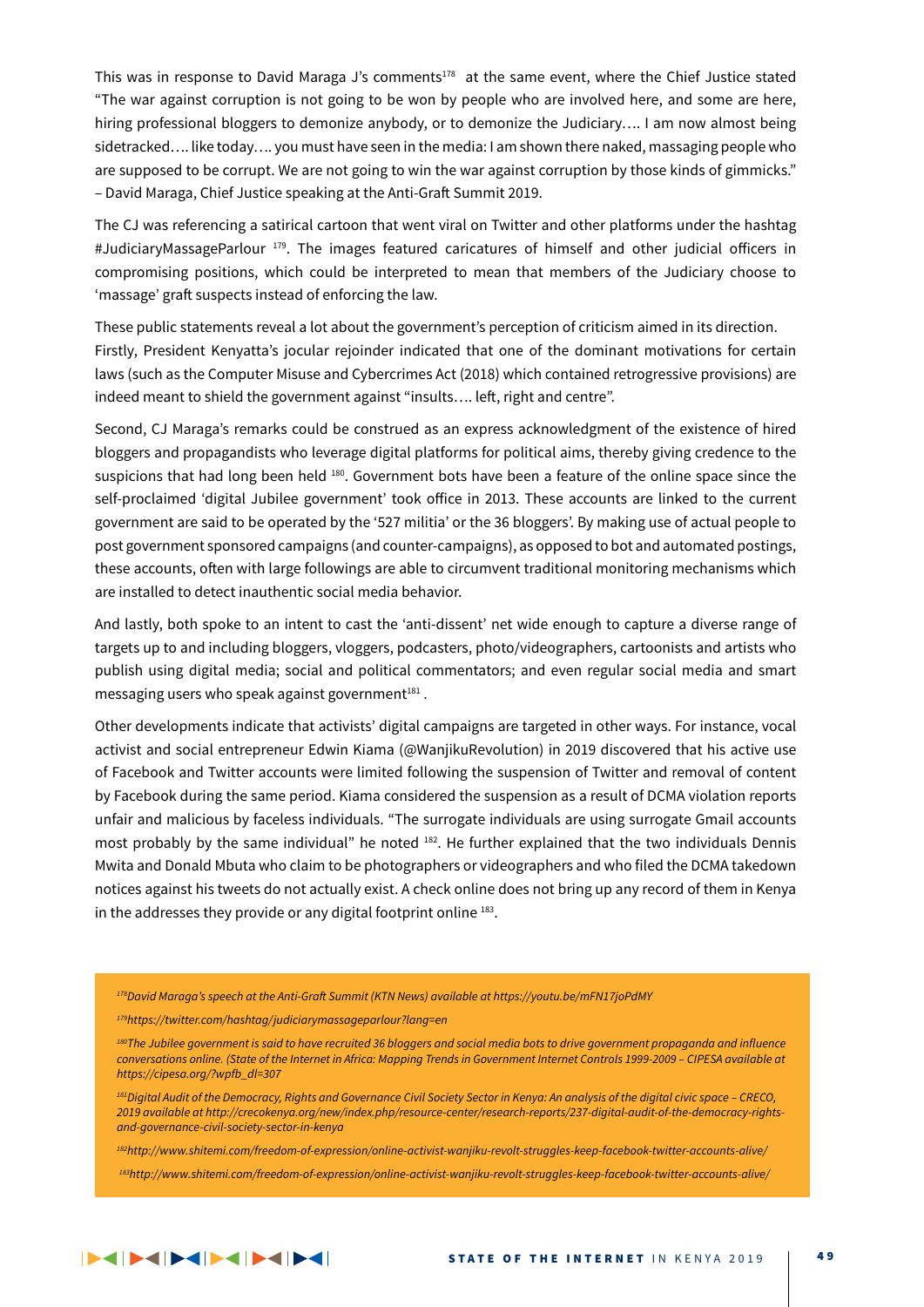Beyond individuals, organizations suffer too. Maskani Conversations (under Inuka Kenya) has noticed that "over the past one year, the majority of suspicious activities on our accounts include attempted logins and shadow blocking. For a number of months, our key online platforms had been hit by shadow blocking where they are invisible on followers' timelines and unavailable in trends and hashtags. We raised this issue with Twitter twice and the problem seemed to have gone away after the third report. This raises the risk of platforms censoring voices without giving reasons for the said actions." 184

Many more activists and human rights organizations continue to report shadowblocking or hacking attempts as a result of their political work.

### **Mass surveillance**

In 2019, the Kenyan government prepared a draft National CCTV Policy 185 that would require public institutions and owners of private businesses to install CCTV equipment. In its preamble, the policy provided as its rationale that the country has been faced with grave security threats over the years. Due to terrorist attacks as well as violent robberies, there has been a steady rise in CCTV installations, and that this took place in an 'ad hoc' and 'disjointed' manner – hence the need for a standardized, uniform approach to the development that is installation of the tools.

The stated objective of the proposed policy is to "guide installation, operation and management of all CCTV systems in public and private premises while promoting their use as a mechanism to deter, detect and prevent crime for a safe and secure nation" 186. Crime prevention is commonly used as a justification for mass surveillance protocols and Kenyans have become accustomed to complying with them: from signing in one's details when entering a building, to being captured on closed circuit systems.

National security is another oft invoked reason for installing surveillance software or technology. For instance, Kenya installed facial recognition systems at one of its international airports. According to the International Organization for Immigration in Kenya (IOM), it "officially handed over [a] facial recognition system at Moi International Airport, Mombasa to the Government of Kenya through the Department of Immigration Services (DIS). The system was installed with support from the Japan-funded project on Comprehensive Community Stabilization in the Kenya Coast and Key Border Points"<sup>187</sup>. The challenge comes in when these protocols are being foisted on business and building owners and are ubiquitous in nature – not only in public areas or institutions.

The new policy requires owners of such buildings to maintain records of regarding make of the CCTV, model, system components including, but not limited to recorders, cameras, lenses, and multiplexers. Additionally, all CCTV footage should be disclosed in the event it is required for formal investigations where disclosure may help investigations or the prosecution of a criminal offence 188.

*184Statement given by Kimani Nyoike in the Digital Audit of the Democracy, Rights and Governance Civil Society Sector in Kenya: An analysis of the digital civic space – CRECO, 2019 available at http://crecokenya.org/new/index.php/resource-center/researchreports/237-digital-audit-of-the-democracy-rights-and-governance-civil-society-sector-in-kenya*

*185https://www.interior.go.ke/national-cctv-policy-draft/*

*186https://www.interior.go.ke/national-cctv-policy-draft/*

<sup>187</sup>This is in addition to previous initiatives such as the National Police Service (NPS) facial recognition system for CCTV cameras installed *along major roads and highways as part of an upgrade of its Integrated Command and Control System (ICCS) in 2018. See https://www. biometricupdate.com/201809/kenyan-police-launch-facial-recognition-on-urban-cctv-network* 

*188 https://www.standardmedia.co.ke/business/article/2001336536/cctv-cameras-to-be-mandatory-in-new-law*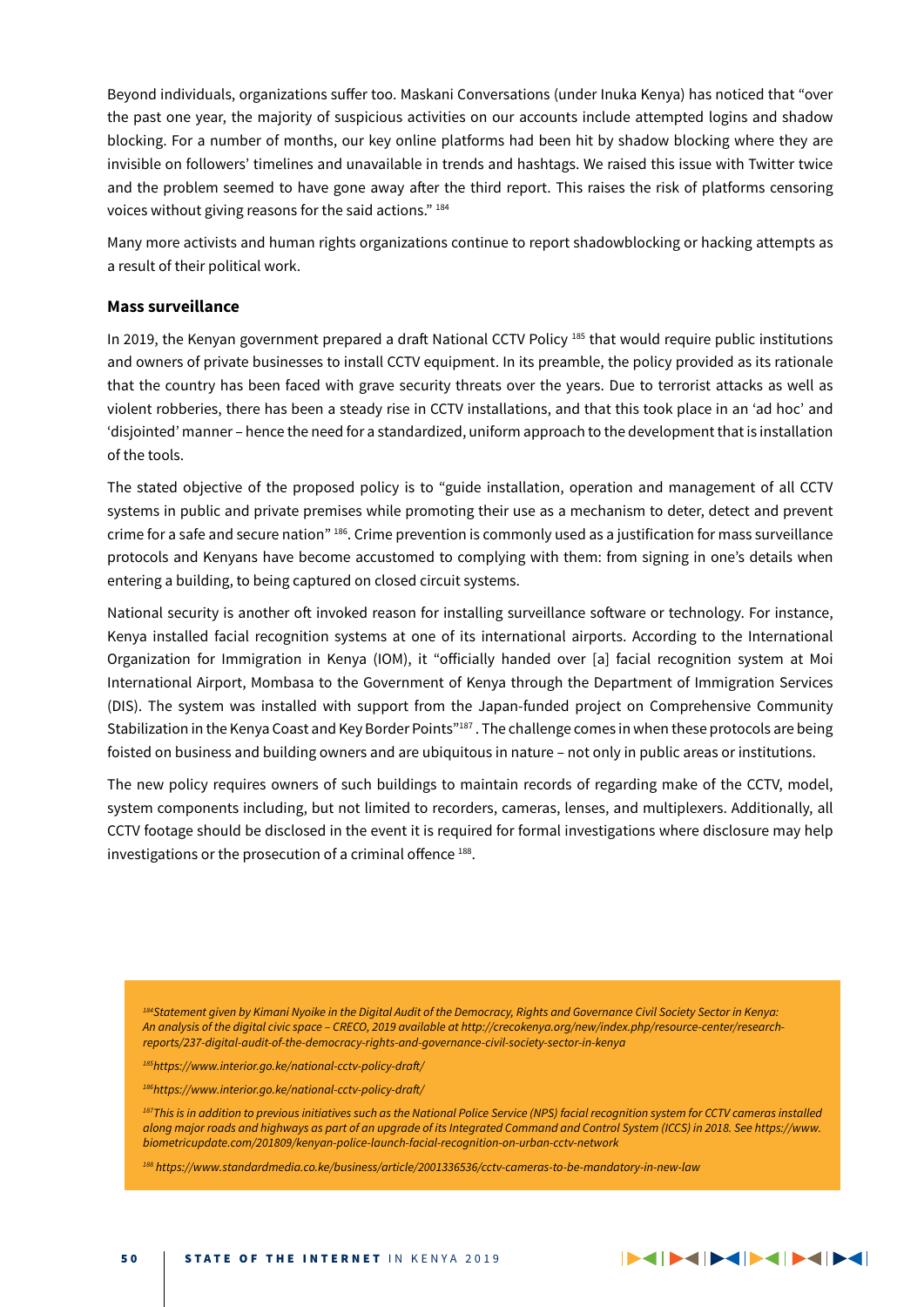Clause 5.5 provides for liaison between the system owners/operators of all CCTV systems and law enforcement agencies. These same agencies are then to be granted reasonable access, connection, linkage and integration mechanisms on CCTV systems according to Clause 8.5. Curiously, the draft document at 8.3 also directs that all CCTV owners maintain documentation detailing their cite plans showing CCTV placement. These measures give law enforcement unfettered access to CCTVs and the content they record which raises questions as to when such access may or may not be granted. The requirement that cite plans be maintained and shared is also unnecessarily intrusive, especially for private owners 189.

Again, and like many other government edicts this draft policy suffers from vague terminology. For instance, the policy instructs that "public areas" and "restricted areas" be surveilled but does not elaborate on what these terms mean in this context. These may lead to instances where surveillance is occurring in areas that should not be under close watch, or spaces that should be under observation are not at all. The policy adds that the operation of such systems should be done in such a way that civil rights are upheld but does not go into the specifics of which rights are guaranteed and under what limitations. These vague provisions are too imprecise, and they leave too much room for arbitrary application and abuse of discretion 190 .

Amnesty International succinctly stated the overall problematic nature of the policy in its statement where is averred that "with sufficient safeguards and oversight, the use of CCTV to detect, deter and disrupt crime is legitimate…. The draft policy [in its current state] fails the test of necessity and proportionality prescribed by Article 24 of the Constitution. State surveillance ought to be targeted, informed by sufficient evidence of wrongdoing and authorized by an independent authority. It must protect against unlawful and discriminatory integration of any CCTV system or data with facial recognition and other biometric systems including Huduma Namba/NIIMS. <sup>191</sup>" Left unrevised and unanchored in a Data Protection Act, they will allow for invasive breaches of our personal, commercial and social privacy and render our constitutional rights, analogue" 192.

*189https://cipit.strathmore.edu/a-commentary-on-kenyas-draft-national-cctv-policy/ 190https://cipit.strathmore.edu/a-commentary-on-kenyas-draft-national-cctv-policy/ 191https://www.amnestykenya.org/kenya-desist-from-indiscriminate-and-invasive-mass-surveillance/ 192https://www.amnestykenya.org/big-brother-is-watching-over-us-but-getting-too-personal/*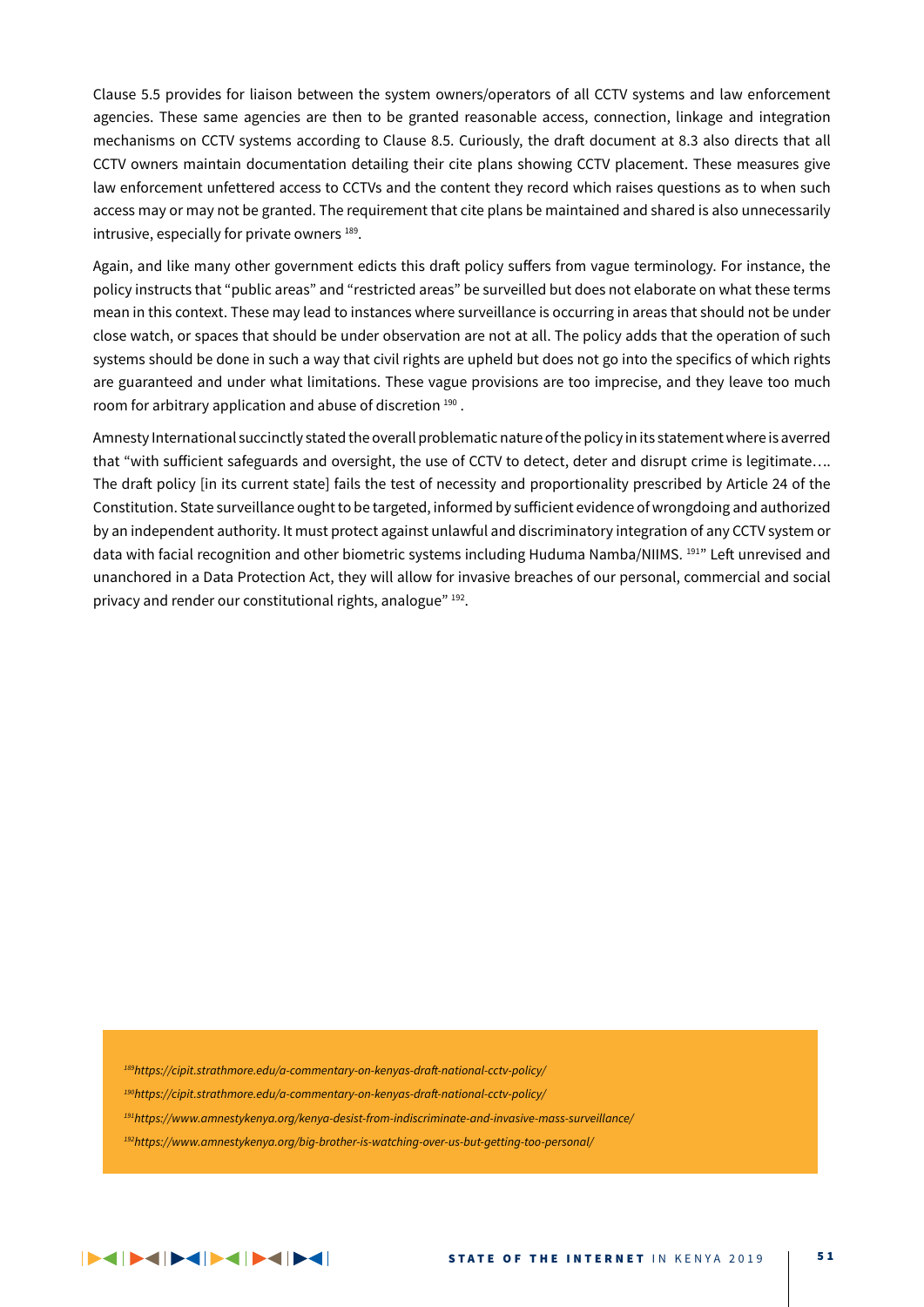### **Digitization of Extrajudicial Killings and Executions193**

In 2017, human rights groups including the Kenya Human Rights Commission reported that a number of Facebook accounts and pages had been created that were said to be run by police officers. These pages featured posts profiling 'gangsters' after which pictures of their dead and mutilated bodies were posted on these pages, to warn other criminals to change their ways and surrender to the police, failure to which they will be killed. The content of these pages were gruesome, and when police authorities and Facebook itself were alerted to the activities of these Facebook accounts, they were taken down.

The first unofficial police Facebook account appeared under the name Hessy wa Kayole. "Hessy became the shadowy crime-hunter, the mystical lone ranger. <sup>194</sup> But these accounts did not completely disappear, as Hessy had already become infamous as a vigilante 'gang hunter' and had inspired other Facebook accounts<sup>195</sup> to sprout up and continue his legacy in crime-ridden residential estates. In 2019 there were numerous such pages and accounts, signifying the revival of this digitized extra-judicial executions.

The profiling of people that the administrators behind the group do proves planned and premeditated intent to kill, outside the confines of the criminal justice system. In fact, this digitized profiling was confirmed when a police informer from Dandora informed Human Rights Watch 196that the said the officers compile a list of suspects targeted to be extra judicially executed, and that most of the killings are carried out by specific officers who have a joint WhatsApp group and other social media platforms in which they share information about future targets or those already killed.

### **Robert Alai detained for disclosure of information relating to terrorist activities**

In June of 2019, Blogger Robert Alai was detained after he highlighted the improper handling of dead police officers 197 whose vehicle run over an Improvised Explosive Device, on his social media platforms. This came after The National Cohesion and Integration Commission (NCIC) and the National Police Service had earlier warned Kenyans against posting on social media gruesome photos from Saturday's Wajir terror attack that killed a few Administration Police officers: ordering those who had to pull them down<sup>198</sup>

The police claimed that Mr. Alai's offence was the disclosure of information in relation to terrorist activities. This is one of the most high profile charges brought under the controversial anti-terrorism law that targets publishers of information 199, including journalists, media houses, publications, and bloggers. In court with him was a prison warder, Mr. Patrick Safari, who allegedly also posted the photos on his Twitter account<sup>200</sup>.

*193State of the Internet in Kenya, 2017 (BAKE 2018) available at https://www.ifree.co.ke/wp-content/uploads/2018/02/State-of-the-Internet-in-Kenya-report-2017.pdf*

*194https://www.bbc.com/news/world-africa-47805113*

- *195Such as Nairobi Crime Free (Crime Free Society) available at https://www.facebook.com/groups/2099527296954534/. The header of the group bears the slogan: "Forgiving a terrorist is left to God, but fixing their appointment with God is our responsibility".*
- *196https://www.hrw.org/news/2019/07/02/kenya-nairobi-police-executing-suspects*
- *197https://www.ifree.co.ke/2019/06/robert-alai-arrested-for-highlighting-the-handling-of-bodies-of-dead-police-officers/*
- *198https://www.ifree.co.ke/2019/06/robert-alai-arrested-for-highlighting-the-handling-of-bodies-of-dead-police-officers/*
- *199https://nation.africa/news/Blogger-Robert-Alai-may-face-terrorism-charges/1056-5162962-3kogl7z/index.html*
- *200https://www.ifree.co.ke/2019/06/robert-alai-detained-for-14-days-for-disclosure-of-information-in-relation-to-terrorist-activities/*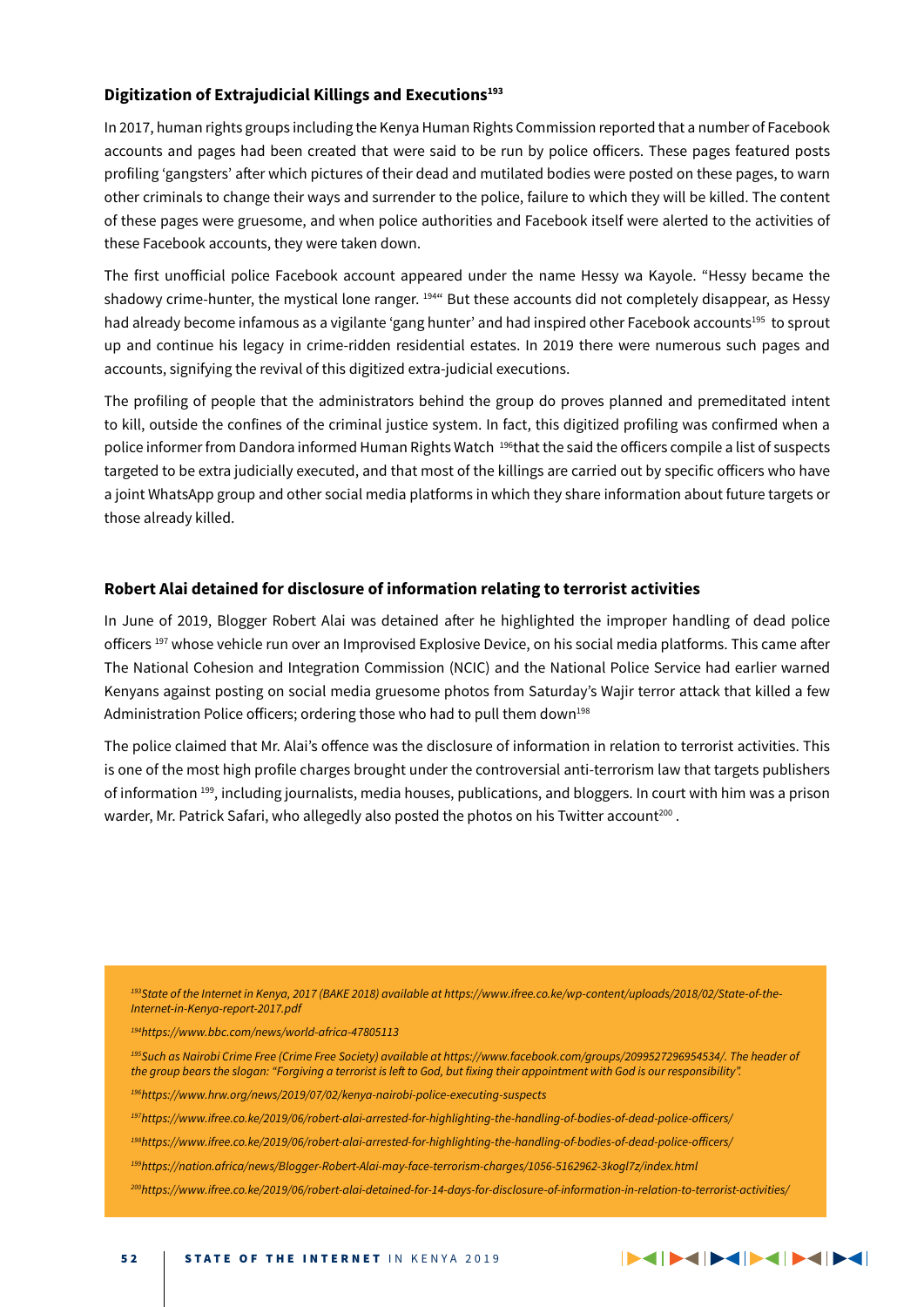Section 27 of the Prevention of Terrorism Act, 2012<sup>201</sup> provides that, "a person who publishes, distributes or otherwise avails information intending to directly or indirectly incite another person or a group of persons to carry out a terrorist act commits an offence and is liable, on conviction, to imprisonment for a term not exceeding thirty years."

Weeks later in July, Alai was charged with two counts: the intent of helping the terrorist group Al Shabaab and disclosing information of a deceased police officer to the public via his Twitter account. He was later released on Sh300, 000 bail 202.

### **Doctor in Machakos suspended by County Government of Machakos for criticizing county officials**

The county government of Machakos interdicted Dr. Alice Kasyoka Isike, an obstetrics Gynecologist in the Machakos level 5 hospital for allegedly publishing a derogatory post on social media, on 25th February regarding county government seniors 203. She faced disciplinary measures after she asked the Governor, Alfred Mutua, to visit the hospitals and 'witness the sufferings' of patients<sup>204</sup>.

### **KFCB bans public performance of songs with 'dirty' lyrics**

Ezekiel Mutua banned two hit songs Wamlambez and Tetema from being played in public, except in clubs and bars. In a Twitter post 205, he said the two songs were "pure pornography" and "dirty and unsuitable for mixed company". He tweeted "Tetema and Wamlambez songs are strictly forbidden outside of clubs and bars. It's embarrassing to see even national leaders singing and dancing to the obscenity in public. The lyrics are dirty and not suitable for public consumption, especially children"<sup>206</sup>. This move received mixed reactions, some lauded his moral cop edit, while others criticized it for infringing on free speech.

*201http://www.vertic.org/media/National%20Legislation/Kenya/KE\_Prevention\_Terrorism\_Act.pdf*

*202https://www.ifree.co.ke/2019/07/robert-alai-released-on-sh300000-cash-bail/*

*203https://www.ifree.co.ke/2019/03/machakos-county-government-interdicts-dr-alice-kasyoki-for-allegedly-publishing-derogatory-poston-facebook/*

*204https://www.kahawatungu.com/governor-alfred-mutua-wants-machakos-doctor-dismissed-for-criticising-him-through-social-media/*

*205https://twitter.com/EzekielMutua/status/1166251240650694656*

*206https://twitter.com/EzekielMutua/status/1166251238108909568*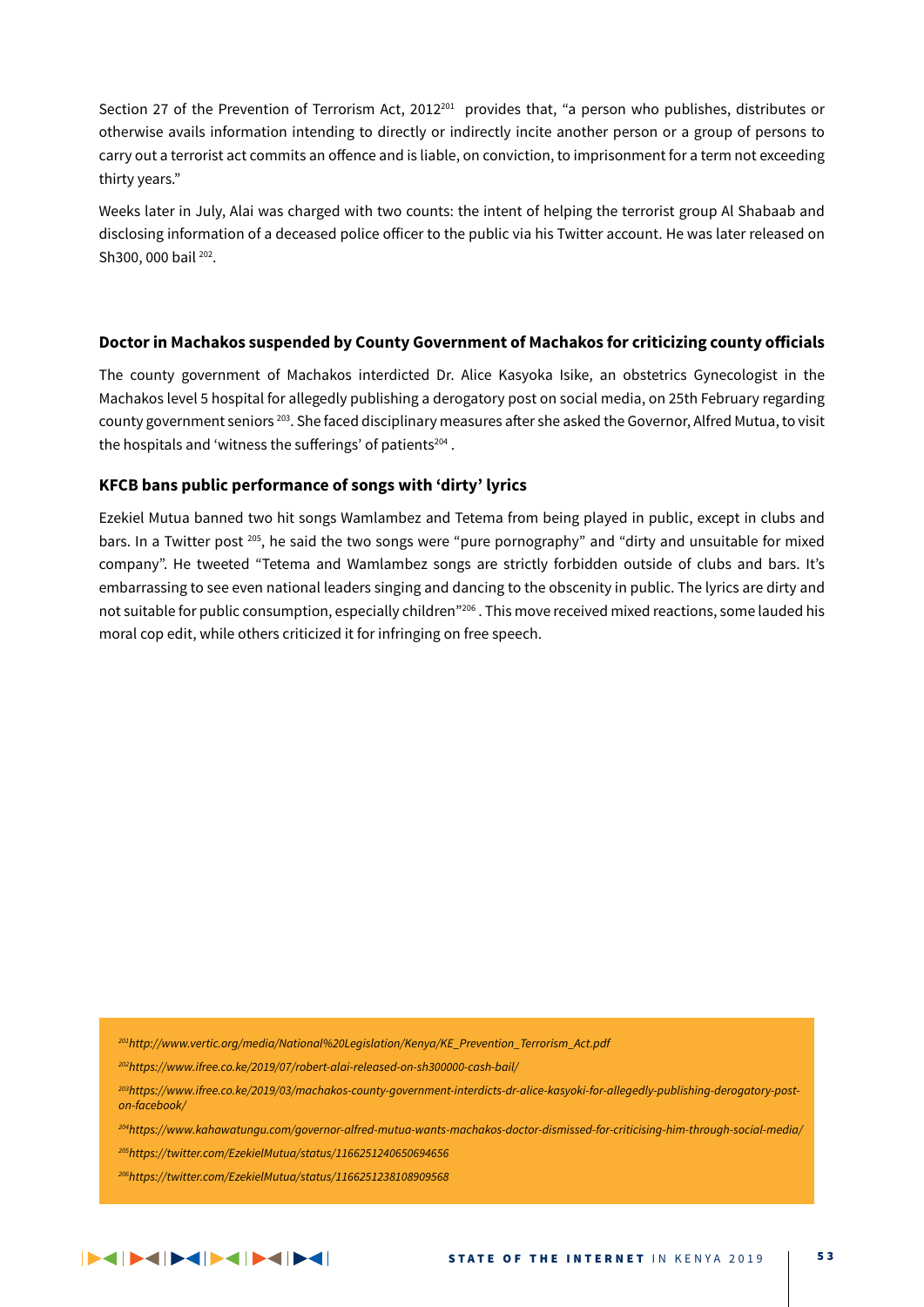### **FREEDOM OF** THE PRESS

Kenya ostensibly has robust laws and regulations to protect and guarantee media independence and press freedoms. The country has come a long way from the previous era which saw raids on newsrooms, shutdowns of media houses, and assaults, threats of physical harm or harassment to journalists who published stories that were embarrassing or which painted the government, businessmen and politicians in a negative light. There is a high concentration of political power in media ownership which is leveraged for personal gain. With this, the media has pressure exerted on them from the market (GoK as advertiser), state (as regulator), and (political) ownership. To effectively play its role as watchdog and purveyor of information, the media in the country must see that the state as the driving market force as well as regulator, divests from the sector's control and ownership.

Even though we have made some gains in this regard, we are now seeing more subtle yet equally dangerous attacks on the fourth estate in the country.

Some of the challenges facing the sector at large and journalists specifically are:

- Harassment, intimidation and physical attacks on journalists by security forces have continued to be a challenge. This is especially so when investigating land and environmental matters and crime and corruption in the private or public sector. There is also the emerging threat of digital security to journalists with a number being stalked or threatened online <sup>207</sup>. In 2019 the sector reported fifty-five (55) violations<sup>208</sup>
- Media independence is compromised by ownership by a network of political elites and prominent private sector players<sup>209</sup>.
- • Soft censorship/media repression: the government being the biggest advertiser via the Government Advertising Agency, applies indirect financial pressure on media houses by awarding or denying ad revenue depending on whether they are loyal and publish favourable coverage to the State and public affairs<sup>210</sup>.
- Loss of public trust and confidence in the institution due to its soft line on critical political issues, as opposed to holding leaders accountable or investigating and interrogating policies and practices $^{211}$ .
- • The rise of alternative news sources via social media platforms means that the mainstream media is no longer the exclusive authority on important issues or the sole reference point for truth. In fact, trends indicate that newsrooms mine Facebook and Twitter for content as opposed to audiences discussing what has been aired.
- Mediatisation of politics: this refers to the phenomenon whereby media becomes the platform for airing political barbs and pushing certain partisan rhetoric 212. Political divisions would be visible on either side of media stations, carrying or interpreting headline stories differently, depending on who is being favoured

*207https://www.nation.co.ke/kenya/news/world-press-freedom-day-kca-raises-alarm-over-attacks-on-journalists--164146*

*208https://www.mediacouncil.or.ke/en/mck/index.php/all-news/307-press-freedom-violations-current-status*

*209https://www.theelephant.info/data-stories/2018/11/01/the-politics-of-media-ownership-in-kenya/*

- *210https://www.pd.co.ke/opinion/commentaries/press-freedom-the-new-threat-to-media-in-kenya-35474/*
- *211https://www.theelephant.info/op-eds/2020/03/13/manufacturing-non-dissent-is-the-media-in-kenya-really-free/*

*212https://www.the-star.co.ke/news/big-read/2019-05-03-press-freedom-reels-under-new-forms-of-censorship/*

*213https://www.pd.co.ke/opinion/commentaries/press-freedom-the-new-threat-to-media-in-kenya-35474/*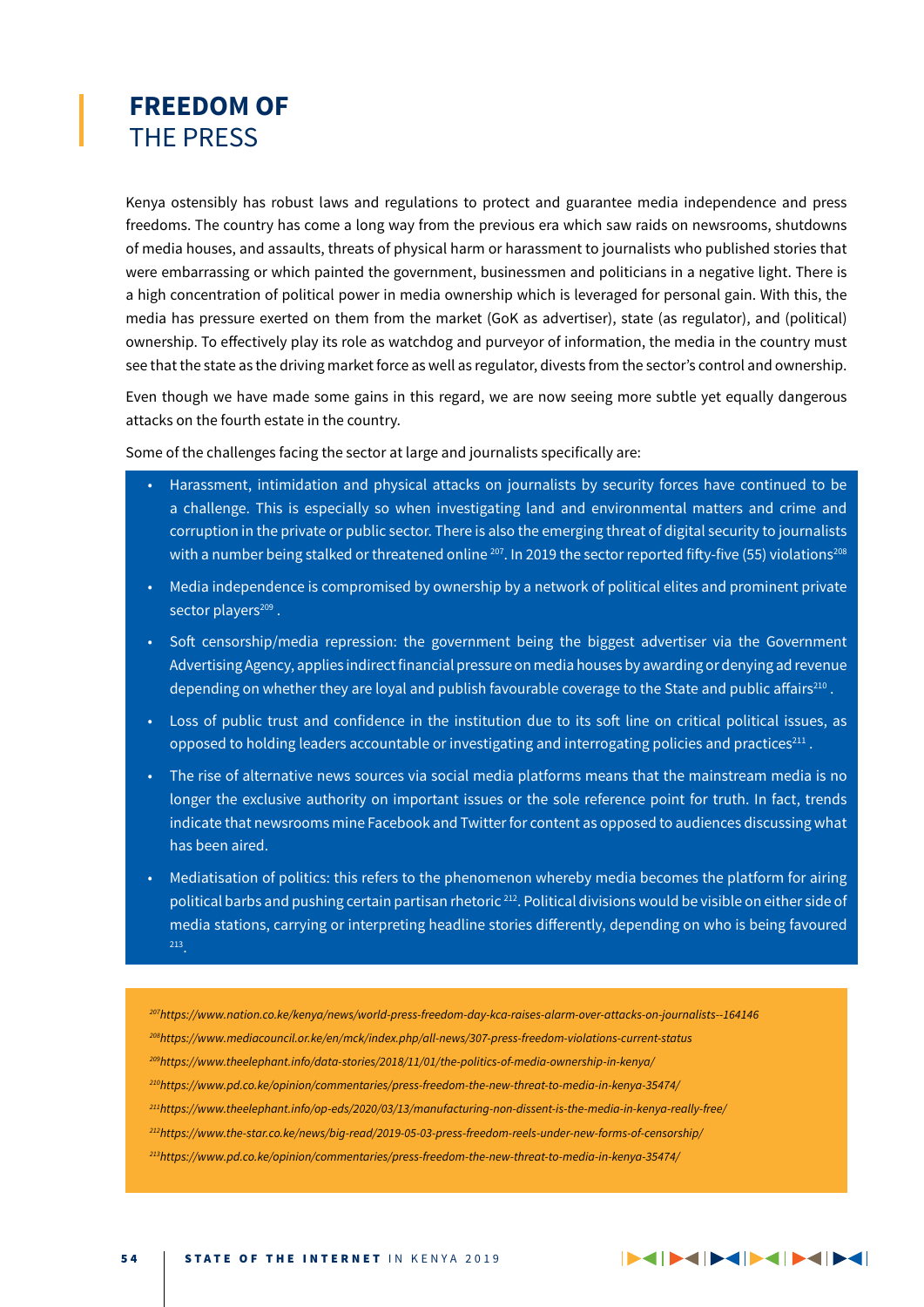• Inadequate number of skilled journalists: it is estimated that the mainstream media has shrunk by an estimated 75 percent in five years with fewer experienced journalists available to do the public duty <sup>214</sup>. Related to this, there is also a lack of quality journalism <sup>215</sup> and a decline in journalistic ethics<sup>216</sup>.

*214https://khusoko.com/2020/05/03/world-press-freedom-day-press-freedom-violation-on-the-rise-in-kenya/*

*215https://www.theelephant.info/features/2017/08/03/i-accuse-the-press-why-the-kenyan-media-must-get-with-the-programme/*

*216https://www.tandfonline.com/doi/abs/10.1080/23736992.2016.1220252*

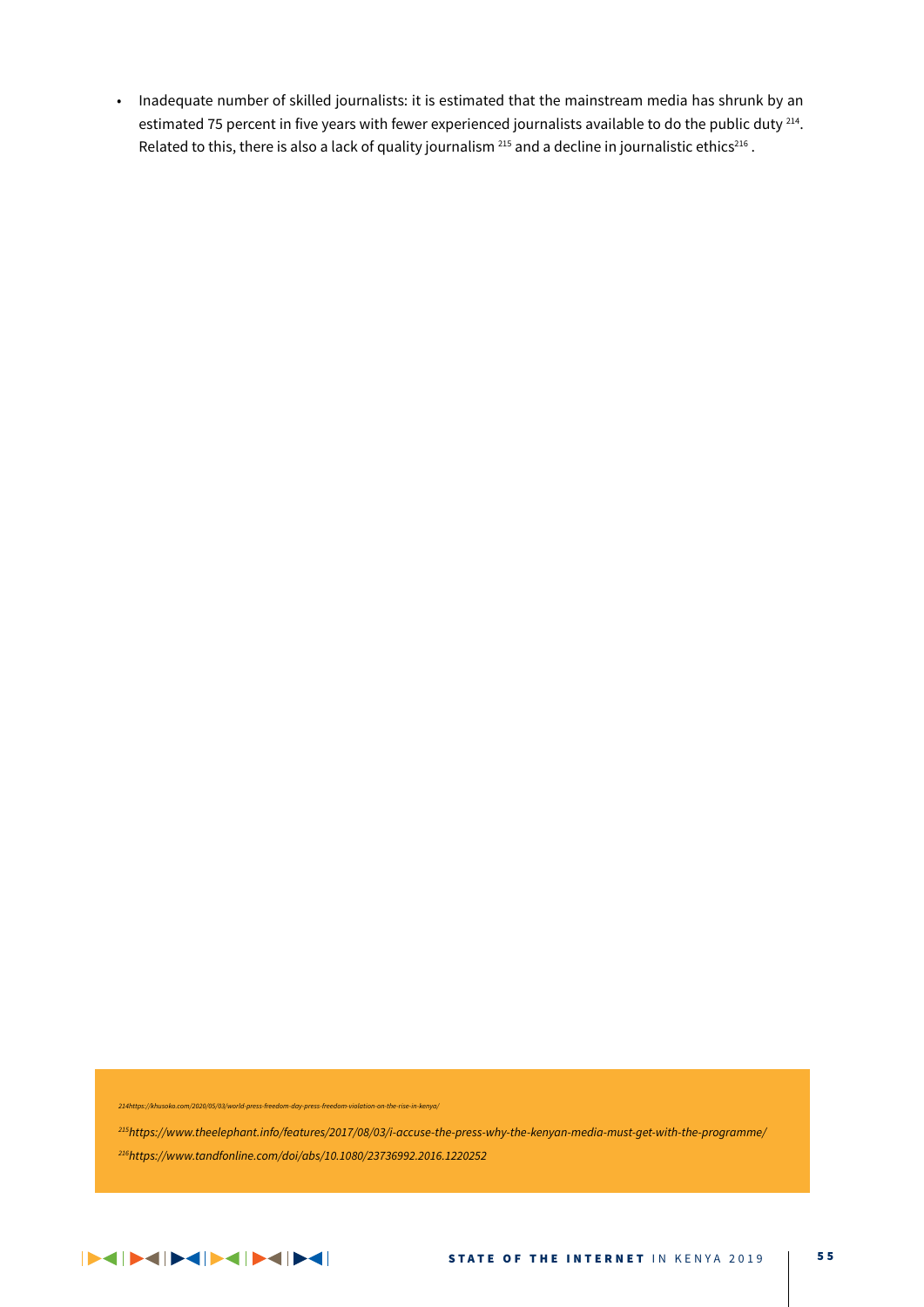### **THE DIGITAL** ECONOMY

The digital economy refers to a broad range of economic activities that use digitized information and knowledge as key factors of production. In this space, the internet, cloud computing, big data, fintech, and other new digital technologies are used to collect, store, analyze, and share information digitally and transform social interactions217. These are utilized in such a way as to facilitate online connections among people, businesses, devices, data, and processes to stimulate economic activity.

Kenya is one of the world leaders in the use of digital finance solutions such as M-PESA218 , Mula, PesaLink and Pesapal which facilitate transactions and drive the economy<sup>219</sup>. In particular, the fintech landscape in Kenya has experienced fast and robust growth, which can be attributed to a concerted push towards ensuring financial inclusion, the penetration of mobile telephony, a positive regulatory environment, as well as the country's embrace of, and receptiveness to, technological innovations.

### **Fintech**

Financial technology (Fintech) is used to describe new tech that seeks to improve and automate the delivery and use of financial services. At its core, fintech is "utilized to help companies, business owners and consumers better manage their financial operations, processes, and lives by utilizing specialized software and algorithms that are used on computers and, increasingly, smartphones"<sup>220</sup>.

According to the 2019 FinAccess Household Survey <sup>221</sup>, 82.9% of the adult population has access to at least one financial product. The FinTech marketplace has approximately 150 such companies in operation, with services ranging from digital credit entities to remittances and transfer platforms, which serve to bring the 'unbanked' into formal finance and spur economic growth 222223 .

The Central Bank of Kenya has had its eye on mobile money and digital lending regulation and alignment with the 'brick and mortar' financial industry. Currently, there are overlapping layers of regulation that may put a fintech company under the supervision of multiple regulators, leading to confusion on relevant regulations. At present, there is no single regulatory source that fintech innovators can contact for clarity on regulations, raising the risk of regulatory uncertainty that discourages investment into the local fintech market $^{224}$ .

In 2018 the government of Kenya announced plans to set up a fintech regulatory sandbox. This will provide a testing environment for new business models that are not protected by current regulation or supervised by regulatory institutions. These testing grounds are especially relevant in the fintech world, where there is a growing need to develop regulatory frameworks for emerging business models. The purpose of the sandbox is to adopt compliance with strict financial regulations to the growth and pace of the most innovative companies, in a way that does not smother the fintech sector with rules but also does not diminish consumer protection<sup>225</sup>.

- *217https://www.adb.org/news/events/understanding-digital-economy-what-it-and-how-can-it-transform-asia*
- *218Besides MPESA, other players in the mobile money space include Airtel Kenya, Telkom Kenya Ltd, and Equity Bank, which offers Equitel.*
- *219https://www.ict.go.ke/wp-content/uploads/2019/05/Kenya-Digital-Economy-2019.pdf*
- *220https://www.investopedia.com/terms/f/fintech.asp*
- *221Document available at https://fsdkenya.org/publication/finaccess2019/*
- *222https://africanbusinessmagazine.com/african-banker/is-fintech-in-kenya-too-successful/*
- *223Examples of fintech include mobile lending, mobile banking, fundraising applications, mobile payment, insure-tech, peer-to-peer lending applications, business-to-business lending, digital payment, online trade, international money transfer, online foreign exchange, online procurement, online betting, and other blockchain applications.*

 $|>1|>1|>1|>1|>1|>1|>1|>1|$ 

- *224http://www.nairobibusinessmonthly.com/impact-of-fintech-on-kenyas-financial-services-industry/*
- *225https://www.fintechfutures.com/2019/02/kenya-keen-on-regulatory-fintech-sandbox/*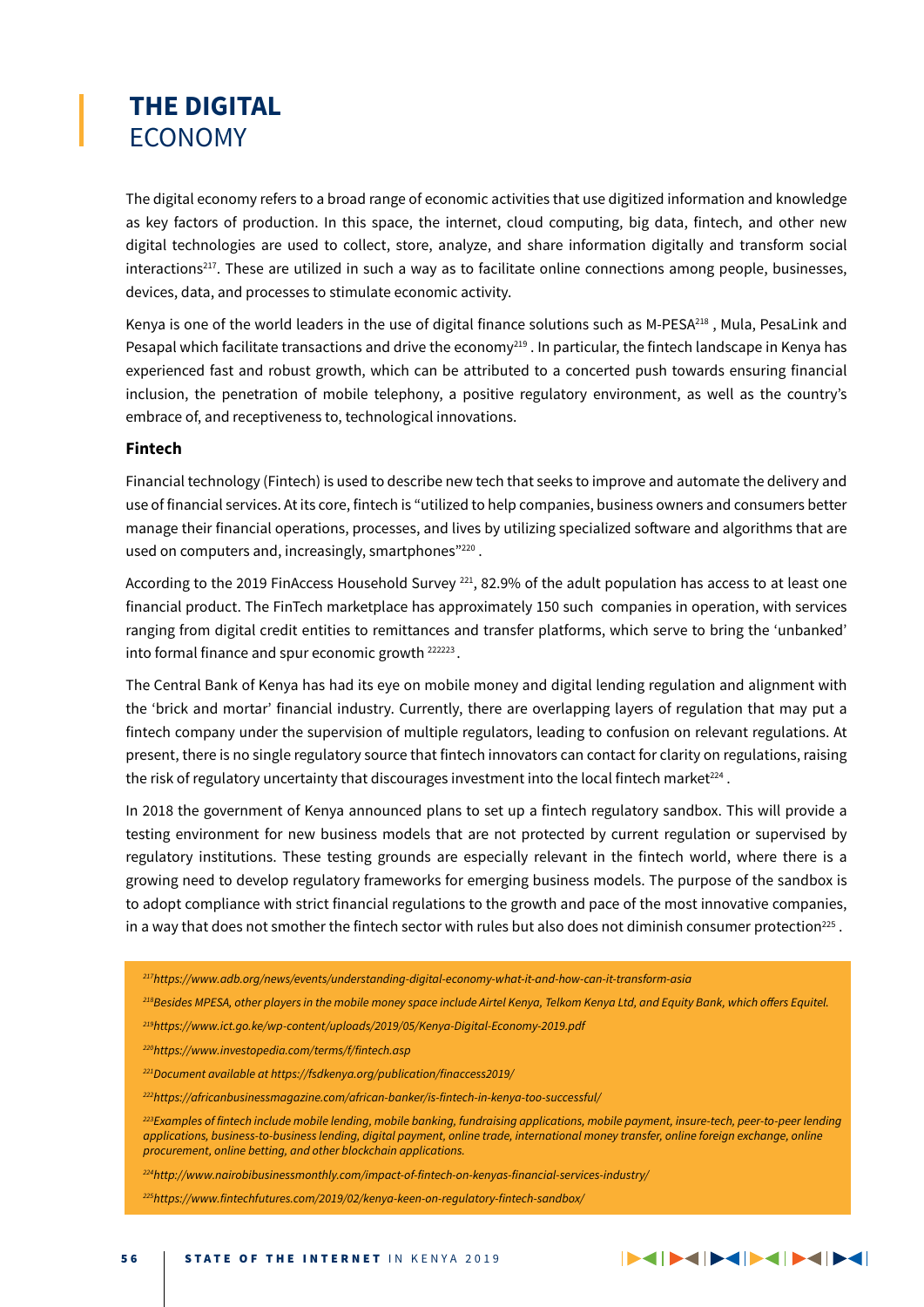### **Digital lending**

Digital lending, in particular, has been as much of a hotspot as payments, perhaps even overcrowded. There are up to 49 digital lenders in Kenya, no other African country has more. The industry is largely unregulated but includes major financial players. Banks such as Kenya Commercial Bank, Commercial Bank of Africa, Equity Bank, and Coop Bank offer instant mobile loans.

One notable development in the reporting period was the advent of Fuliza, which was introduced by Safaricom in January 2019. It is a service, which offers users an overdraft to complete transactions when they run out of funds in their M-Pesa accounts. The first month after its launch, the telco advanced Sh6 billion to users<sup>226</sup>. This number demonstrates the potential that exists in digital lending is in Kenya.

While it has its positives, digital lending has become a cause for worry in the country over the last few years, owing to shylock-type practices and wanton blacklisting on credit-rating bureaus (CRBs). Specifically, the speed and ease of access to credit through the multitude of mobile apps have caused many borrowers to become heavily indebted. In Kenya, it is reported that at least one out of every five borrowers struggles to repay their loan. In the last three years, 2.7 million people out of a population of around 45 million have been negatively listed with CRBS, according to a study by Microsave<sup>227</sup>. This is double the rate of non-performing commercial loans in conventional banking. This is due to the fact that even though the loans are relatively small, the associated fees are quite expensive owing to the risks associated with unsecured digital lending. Interest rates are high, and borrowers are charged for late payments<sup>228</sup>.

Beyond this, it has been reported that these applications' representatives repeatedly contact defaulters about unpaid loans and use "abusive and threatening" language in addition to increasing interest rates and/or reducing the loan amount one is eligible for. Some platforms even contact borrowers' family and friends when seeking repayment. This kind of social shaming is apparently the secret to safeguarding the fintech companies' financial investment and covering the risk of providing loans digitally by leveraging their social connections over defaulters. When users download the app, they permit it to access their contacts, bringing its consumer data protection and privacy practices under scrutiny 229.

The legal and policy questions that arose included: are customers fully aware of intrusive "phone-scraping" of messages and transactions? Where does this data go? How is it protected? Companies must make customers aware of what data is being collected, why and peoples' rights over their data <sup>230</sup>. In the wake of our newly enacted data protection law, it is hoped that these worries will no longer be the bane of loan seekers.

However, consumer rights advocates argued that the legislative framework should go beyond that. Currently, many digital lenders are not regulated by the Central Bank of Kenya as they do not fall within the definition of financial institutions under the current Banking Act, the Micro Finance Act or the Central Bank of Kenya Act. As such platforms fall within prudential and non-prudential entities, cooperatives and informal groups such as saving circles, the regulation should be updated to ensure that all players are covered by the regulatory measures - Banks, Fintechs, MFIs, SACCOs and telecom companies all have important roles to play <sup>231232</sup>.

*226https://fintechnews.ae/5330/fintech/fintech-in-kenya-an-overview/*

*227http://www.microsave.net/wp-content/uploads/2018/10/Where\_Credit\_Is\_Due\_Customer\_Experience\_of\_Digital\_Credit\_In\_Kenya.pdf 228https://theconversation.com/mobile-based-lending-is-huge-in-kenya-but-theres-a-downside-too-124195*

*229https://restofworld.org/2020/okash-microlending-public-shaming/*

*230https://talentinthecloud.io/kenyas-emerging-fintech-regulation-data/#:~:text=The%20Central%20Bank%20of%20Kenya,changes%20 to%20financial%20services%20regulations.&text=Banks%2C%20Fintechs%2C%20MFIs%2C%20SACCOs,have%20important%20roles%20 to%20play.*

*231https://theconversation.com/mobile-based-lending-is-huge-in-kenya-but-theres-a-downside-too-124195*

*232It is worth noting that this has since been updated. See https://gadgets-africa.com/2020/05/18/mobile-loan-apps-no-longer-allowed-toblacklist-defaulters-on-crbs/*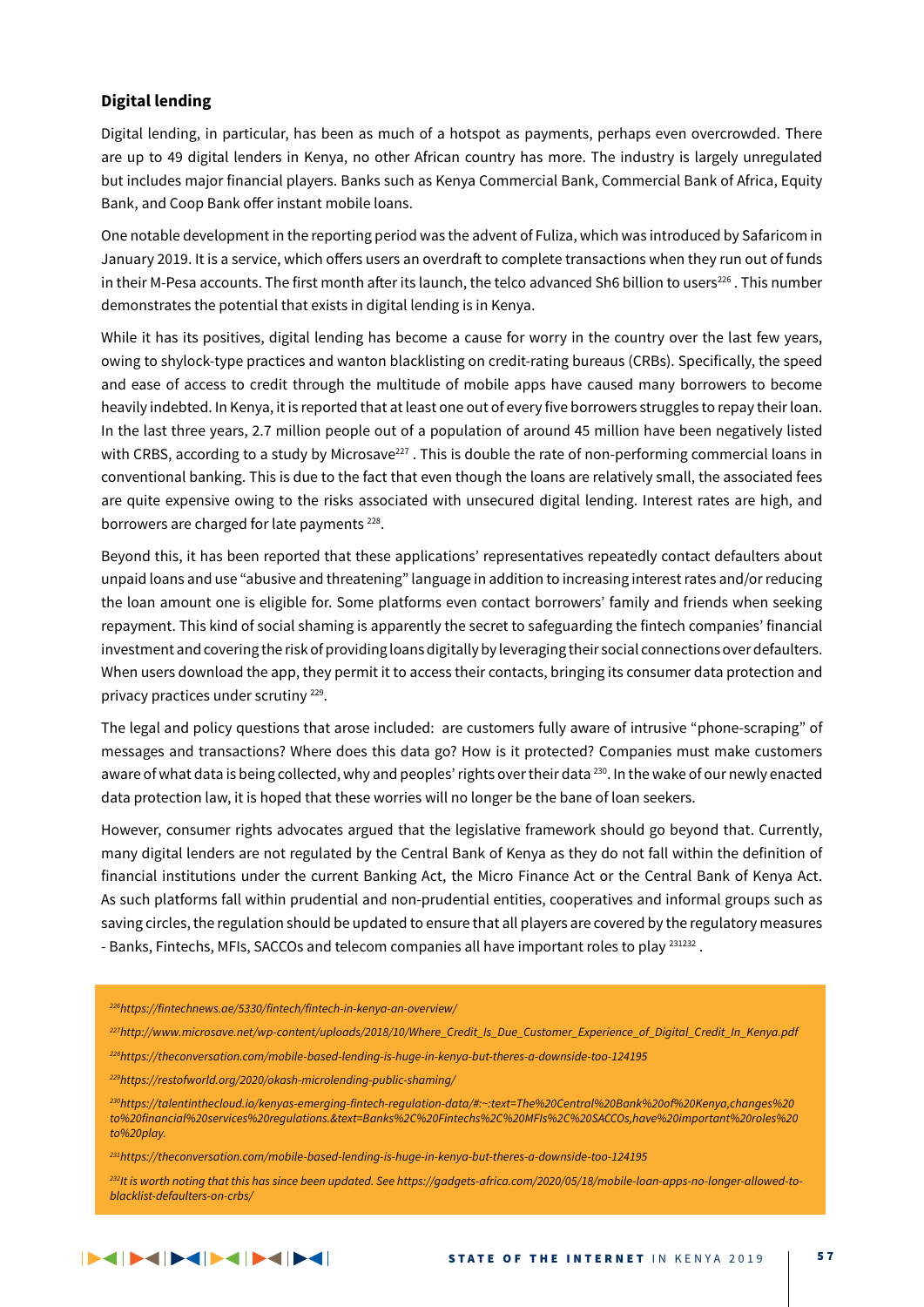#### **Kenya digital services tax proposal**

In November of 2019, the Kenya government announced plans to start levying a new tax on digital markets under a new law <sup>233</sup> signed by the president early in the month. The Finance Act seeks to broaden the Income Tax Act net to include income accruing through a digital marketplace. The law defines the digital marketplace as "a platform that enables direct interactions between buyers and sellers of goods and services through electronic means". Also, a similar change has been made to the VAT Act<sup>234</sup> making digital market services subject to value-added tax 235. Section 4 of the Finance Act amends the Income Tax Act to include 'income accruing through a digital marketplace' as taxable income. Likewise, section 18 of the Act expands the VAT Act to be 'applicable to supplies made through a digital marketplace'.

The taxes did not come as a shock since the Kenya Revenue Authority (KRA) had issued a prior declaration in the 2018 KRA Annual Summit of its intention to broaden its tax base by introducing taxes on the emerging digital economy. Even before then, there were signals of future tax changes, with the VAT Act, 2013 envisaging VAT on downloaded electronic services 236.

The Act's broad definition of "a digital marketplace" aims to capture those entities generating income through a digital platform, such as e-hailing platforms and online selling marketplaces such as Uber and Jumia. These legal modifications will essentially introduce a digital services tax payable at the time of the transfer of the payment for the service to the service provider at the rate of 1.5% of the gross transaction value. The tax will be chargeable on income from digital services accrued in or derived from Kenya through a digital marketplace according to the law.

Article 19 issued a statement <sup>237</sup> on these developments, arguing that these "vague and ill-defined provisions are affecting Kenya's dynamic digital sphere and have introduced legal uncertainty. This is because Kenyan authorities have so far failed to regulate who is captured by the 'digital market-place' provisions (i.e. start-ups, corporations, cloud platforms, etc.,) and how they will be taxed (including the existence of a digital tax infrastructure). In their submissions, they noted that these amendments do not conform to a Human Rights-Based Approach to digital rights, and are not underpinned by principles of "fairness, trust, plurality, and innovation".

Without clear guidelines, there is fear that these new rules will result in double taxation for digital platform operators as it is yet unclear who will bear the cost. It is also worrisome that it will become unduly burdensome to consumers, who may be forced to cover the increased costs, particularly where VAT on supplies is concerned 238.

While the Act indicates that the measure to tax income from digital transactions entered into force on 7 November 2019, it also states that the Cabinet Secretary of National Treasury and Planning shall make regulations to provide for the mechanisms of implementation. As yet, there is no clear timeline as to when these regulations shall be published, posing a practical challenge to the implementation of the provisions. This means that enforcement of this tax will be delayed $239$ .

- *233http://www.kpda.or.ke/documents/Policies/Finance%20Bill%202019.pdf*
- *234http://www.kenyalaw.org/kl/fileadmin/pdfdownloads/AmendmentActs/2019/FinanceAct\_No23of2019.PDF*
- *235https://theconversation.com/kenyas-tax-on-digital-trade-and-services-whats-known-and-not-known-127366*
- *236https://www.bowmanslaw.com/insights/tax/what-new-digital-taxes-contemplated-in-the-finance-act-mean-for-digital-trade-andservices-in-kenya/*
- *237https://www.article19.org/resources/kenya-proposed-digital-service-tax-in-finance-bill-should-guarantee-digital-rights/*
- *238https://www.mondaq.com/tax-authorities/896852/what-new-digital-taxes-contemplated-in-the-finance-act-mean-for-digital-tradeand-services-in-kenya*
- *239https://www.bowmanslaw.com/insights/tax/what-new-digital-taxes-contemplated-in-the-finance-act-mean-for-digital-trade-andservices-in-kenya/*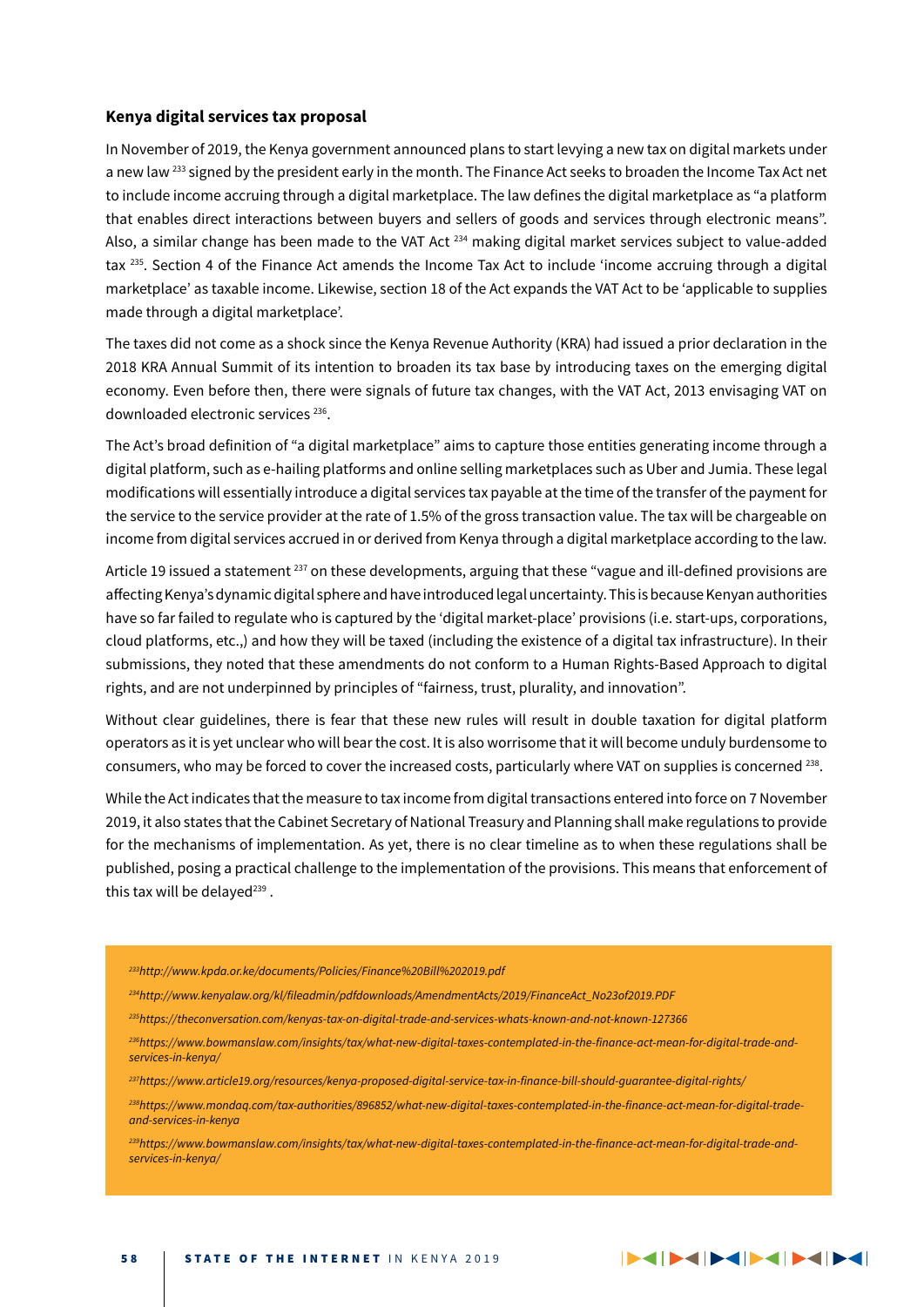#### **Over-the-top services tax proposal**

Furthermore, The ICT ministry is in the final stages of developing a framework that will be used to tax over-thetop services (OTT). OTT media refers to a streaming media service offered directly to viewers via the Internet, bypassing cable, broadcast, and satellite television platforms. Shall Kenya's ministry proceed with this, foreign online streaming media services that offer voice and messaging services over the internet such as YouTube and Netflix will soon be required to declare the incomes they derive from Kenyan consumers<sup>240</sup>. The proposed policy framework will also ensure that foreign advertisements that air in the Kenyan market are subjected to taxation<sup>242</sup>

#### **Bus & taxi hailing apps**

.

The taxi-hailing business continued to grow in the country, with mobile apps such as Uber, Bolt and Little Cab being popular choices in connecting drivers and riders in major towns. Investment in online taxi services is on the increase, with official data showing a surge in the number of public service vehicle (PSV) licences issued last year



(the number of licences issued in 2019 rose by 10.3 per cent to 63,938 from 57,949 the previous year, according to KNBS)<sup>242</sup>.

In September Transport ministry officials announced that the government blocked two bus-hailing apps (Safaricom's Little and Cairo-headquartered Swvl) from operating. The director-general of the National Transport and Safety Authority stated that the two firms failed to adhere to regulations and were operating under a tours license instead of a commuter service authorization 243. 244

*https://www.capitalfm.co.ke/thesauce/government-to-tax-foreign-online-streaming-platforms-like-netflix-and-youtube/ https://www.nation.co.ke/kenya/business/plan-to-tax-youtube-netflix-in-final-stage-195148 https://www.standardmedia.co.ke/business/article/2001369862/ride-hailing-apps-rev-up-investment-in-taxi-cabs https://qz.com/africa/1719491/swvl-little-buses-stopped-from-operating-in-kenya/ Image source https://techweez.com/2020/01/22/swvl-long-distance-trips/*

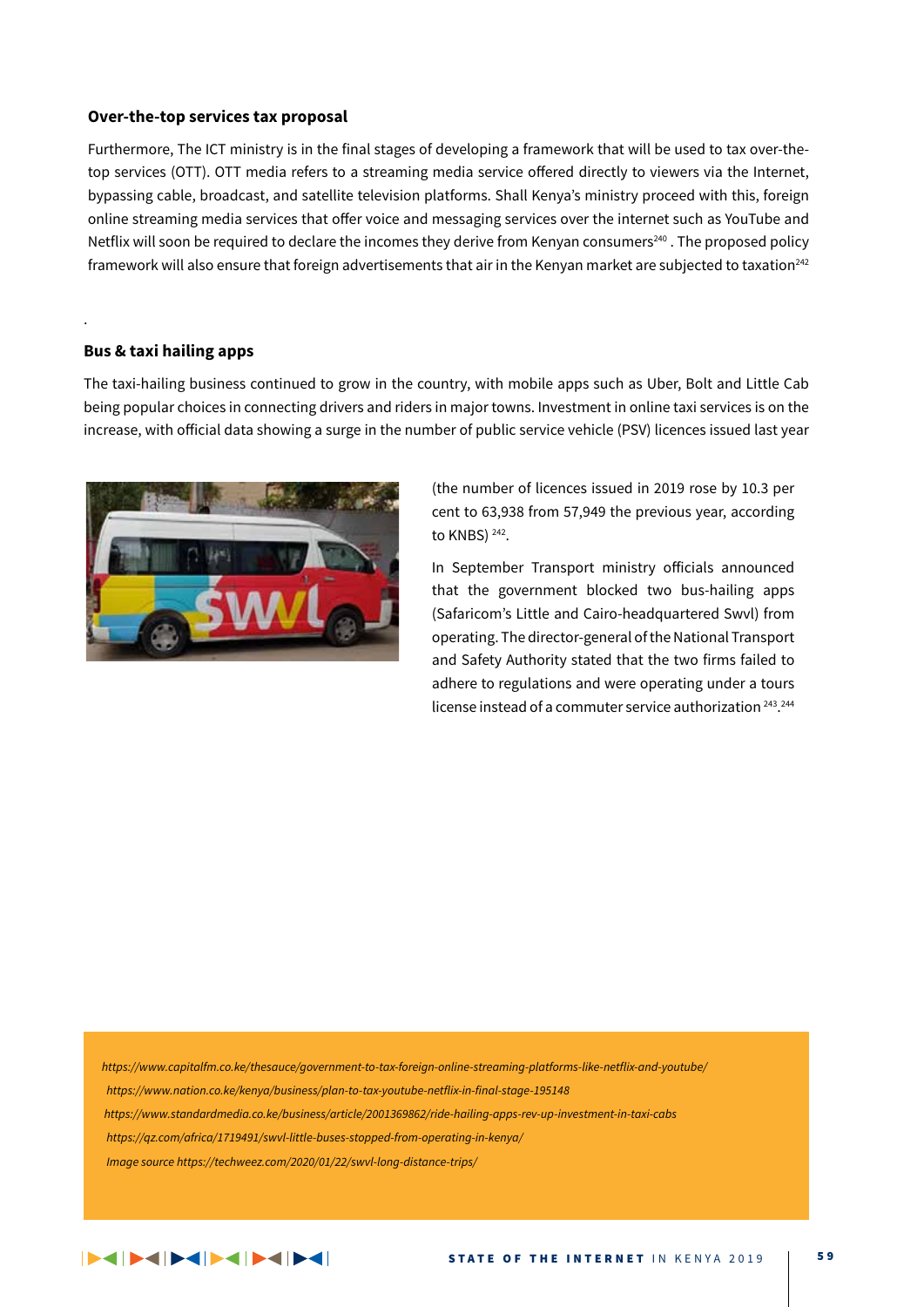### **Betting**

Kenya's betting industry has experienced remarkable growth, owing in part to the advent of new technologies and innovations such as smartphones, which facilitate access. According to statistics that were inadvertently released by the regulator - Betting Control and Licensing Board (BCLB) - it was revealed that punters spent a whopping Kshs 30 billion in May 2019<sup>245</sup>.

However, betting firms in mid to late 2019 were facing challenges relating to tax compliance. In A 20 per cent tax on betting stakes in the country was introduced, resulting in two prominent players, SportPesa and Betin halting business operations in the country. The former stated that it would cease its Kenya operations until a "nonhostile regulatory environment was returned"246.

Many have named the accessibility of smartphones, unemployment, the prevalence of mobile money, youth bulge which the existing industry is failing to accommodate as some of the factors that drive Kenyans to online betting.

*245https://nation.africa/kenya/news/shocking-details-of-sh30bn-a-month-bets-309350*

*246https://www.standardmedia.co.ke/sports/sports/2001351989/life-after-departure-of-top-betting-sites*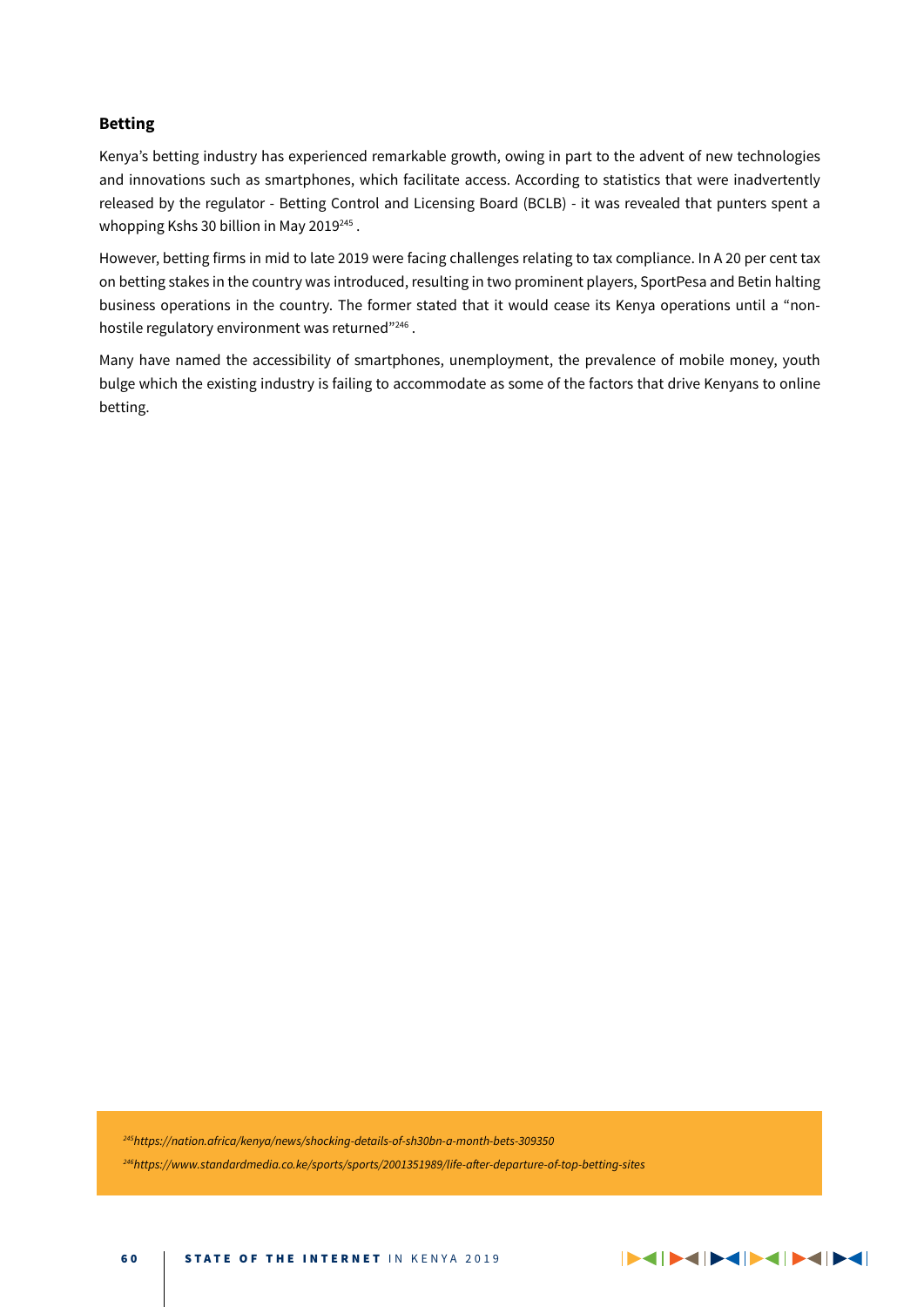### **EMERGING TECHNOLOGIES**

#### **CRYPTOCURRENCY:**

The Central Bank of Kenya has in the past issued a public caution against virtual currency, and in its notice <sup>247</sup> staged categorically that they are "not legal tender", and are instead "a form of un-regulated digital currency that is not issued or guaranteed by any government or central bank". Banks therefore do not open accounts for people who are known to deal in virtual currency, which means that the population cannot easily convert cryptocurrency payments into cash or mobile money. There has been a lot of apprehension around cryptocurrency such as Bitcoin, as many have fallen prey to crypto-related scams and lost millions of dollars. For instance, a local cryptocurrency startup Nurucoin closed shop, with the founder allegedly fleeing to California. Nurucoin, had touted itself as the ultimate pan-African cryptocurrency, and is said to have swindled <sup>248</sup>Kenyans of Kshs. 2.7 billion (\$27 million)<sup>249</sup>. Other scams have included Velox 10 Global<sup>250</sup>, a company that launched in Kenya in 2017. Founded by a Brazilian national, the company promised up to 50% monthly returns — but ended up making off with millions of dollars' worth of investors' money<sup>251</sup>.

Despite this fact, and the marked absence of regulation of the technology, and the warning from the Central Bank regarding the volatility of cryptocurrencies, the trade of the same was booming in 2019. It was reported  $252$ that the total number of Bitcoin transactions in Kenya is estimated to be worth over \$1.5m, according to the Blockchain Association of Kenya. The Blockchain and Artificial Intelligence Taskforce officially presented its report to the Information Cabinet Secretary Joe Mucheru in July 2019, with recommendations on how to go about safely implementing the technology and disrupt processes which ordinarily suffer from a trust deficit such as education, health, law, journalism, film, construction, tourism, lands, mining, banking, insurance, transport, and communication. It has even been hailed as the potential new frontier in electoral justice as it would "prevent election" and "achieve free and fair elections, blockchain must be used to create a tamper-proof system that eliminates voter fraud and provides an authentic record of votes cast"<sup>253</sup>.

### **DRONES:**

2019 saw an increased focus on drones and their operation by the Kenya Civil Aviation Authority (KCAA). Earlier in the year, the Authority put a halt to the flying of drones, declaring their operation illegal with a risk of a hefty fine. Not soon after this announcement, it was reported <sup>254</sup> that KCAA would indeed lift the ban on drones once fresh regulations which were under development in line with international standards and ICAO rules (International Civil Aviation Organization) were approved by parliament <sup>255</sup>. It is expected that these rules will address the concerns around safety, security, personal privacy and the discretion in the application of fines <sup>256</sup>. At the time of compiling this report, parliament was yet to develop the relevant regulations for the commercialization of drones in the country 257.

- *247https://www.centralbank.go.ke/images/docs/media/Public\_Notice\_on\_virtual\_currencies\_such\_as\_Bitcoin.pdf*
- *248https://kenyanwallstreet.com/nurucoin-scam-mastermind-isaac-muthui-sought-by-regulator/*
- *249https://bitcoinke.io/2019/12/nurucoin-closes-shop/*
- *251https://cointelegraph.com/magazine/2020/04/01/banking-unbanked-kenya-bitcoin*
- *252https://www.bbc.com/news/business-47307575*
- *253https://www.nation.co.ke/kenya/business/inside-kenya-s-blockchain-ecosystem-what-the-future-holds-248804*
- *254https://techpoint.africa/2019/11/29/kenya-may-lift-drone-ban/*
- *255https://techweez.com/2019/11/29/kenya-lift-ban-on-drones-if-regulations-are-approved/*
- *256https://www.businessdailyafrica.com/corporate/shipping/KCAA-s-revised-drones-rules-set-for-Parliament/4003122-5135554 vc3c0p/index.html*
- *257https://techweez.com/2019/11/29/kenya-lift-ban-on-drones-if-regulations-are-approved/*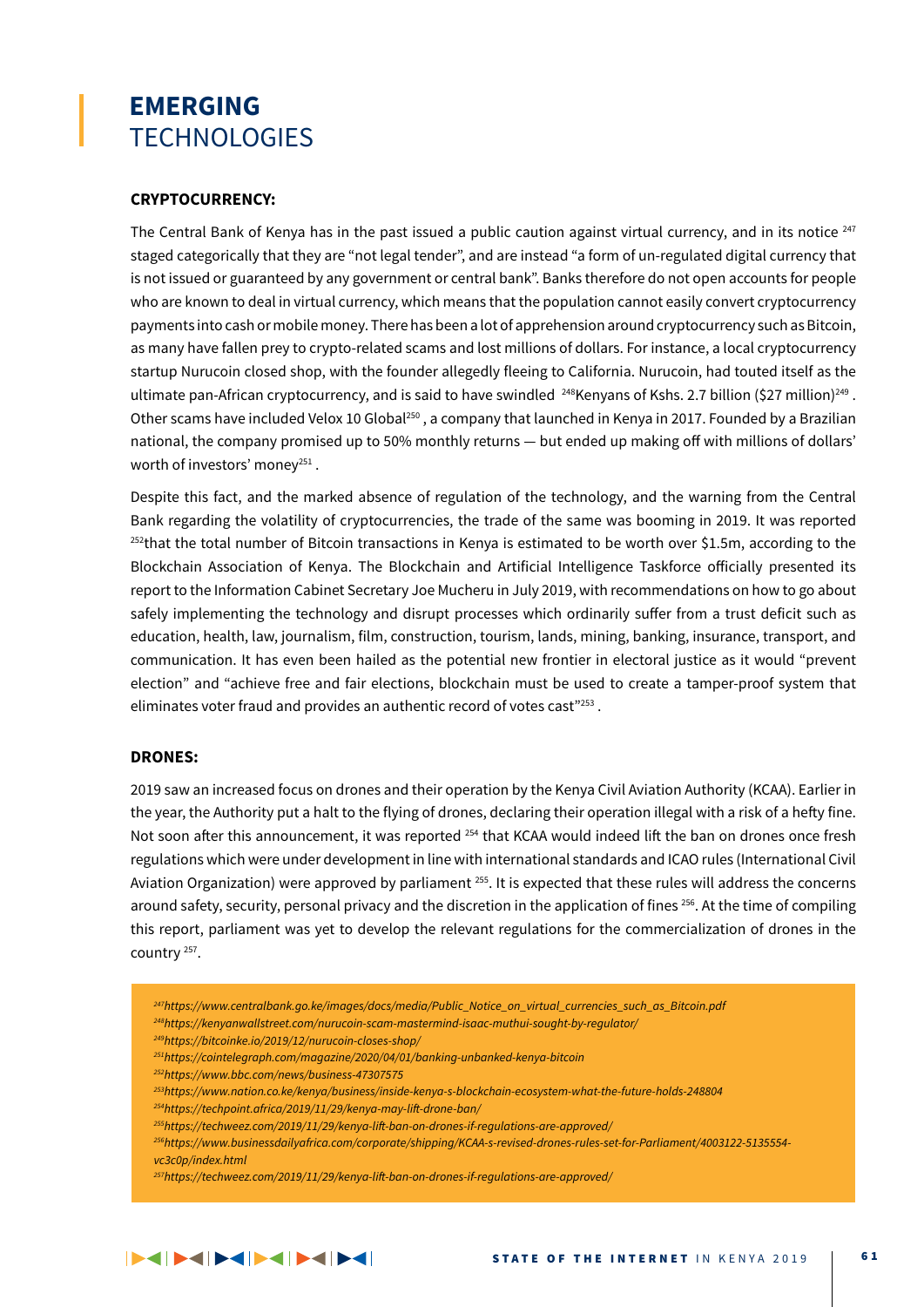### **CONCLUSION**

In closing, and upon review of the events that took place during the year 2019 in the online space, one can observe that the digital arena is becoming more mature and enriched, as evidenced by the increase in laws, policies and legal pronouncements which are guaranteeing its protection. In addition, owing to marked reduction in arrests and detentions of bloggers and online activists and human rights crusaders, we are also witnessing a more vibrant social media and blogging sphere as not only are blogs and online users exponentially increasing in number, the content and discourse is becoming more varied, reflecting the multiplicity of interests of the different online communities.

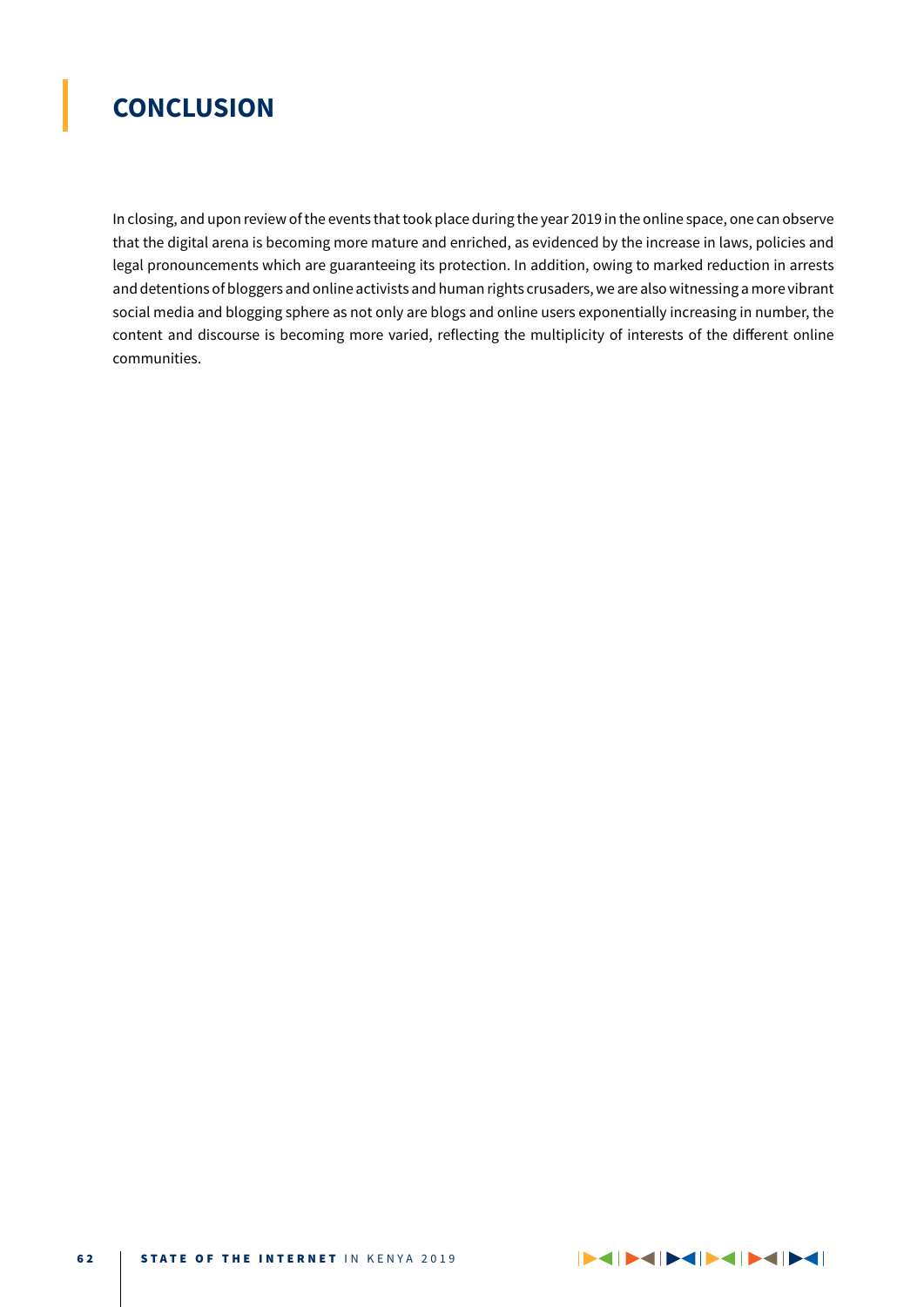### **RECOMMENDATIONS**

- • The Kenyan government must take the necessary steps to ensure that there is freedom of the press and freedom of expression and should refrain from the harassment of journalists and bloggers.
- • The challenge of the digital divide persists. The majority of non-Internet users in Kenya are people who live in rural areas (84%) and who are mostly female (58%). This should be addressed by ensuring the Universal Service Fund (USF) is distributed where needed.
- • Child safety online needs to be a priority by ensuring age appropriate digital literacy.
- • As the Kenyan government expands its public service delivery offerings online, so should it ensure that these interventions are guided by policy and/or regulations that govern e-government processes.
- • With the unfortunate ruling that the Cybercrimes Act is valid and constitutional, we should be wary of clawing back the gains that were won that protected bloggers and journalists from being arrested and detained for speaking up against government. Civil society and the ICT community should remain vigilant of the return of laws that criminalize defamation, particularly laws that penalize the insult of government authorities or lèse majesté<sup>258</sup>; enable the investigation or prosecution of those who report on terrorism; and criminalize the reporting of "false news" or the "propagation of rumours"<sup>259</sup>.
- The operationalization of the Data Protection Act should be fast-tracked to ensure that Kenyans are able to enjoy the benefits of the Right to Privacy as guaranteed by the constitution.

*258https://www.lexico.com/en/definition/lese-majeste*

*259https://www.ohchr.org/EN/NewsEvents/Pages/DisplayNews.aspx?NewsID=21557&LangID=E*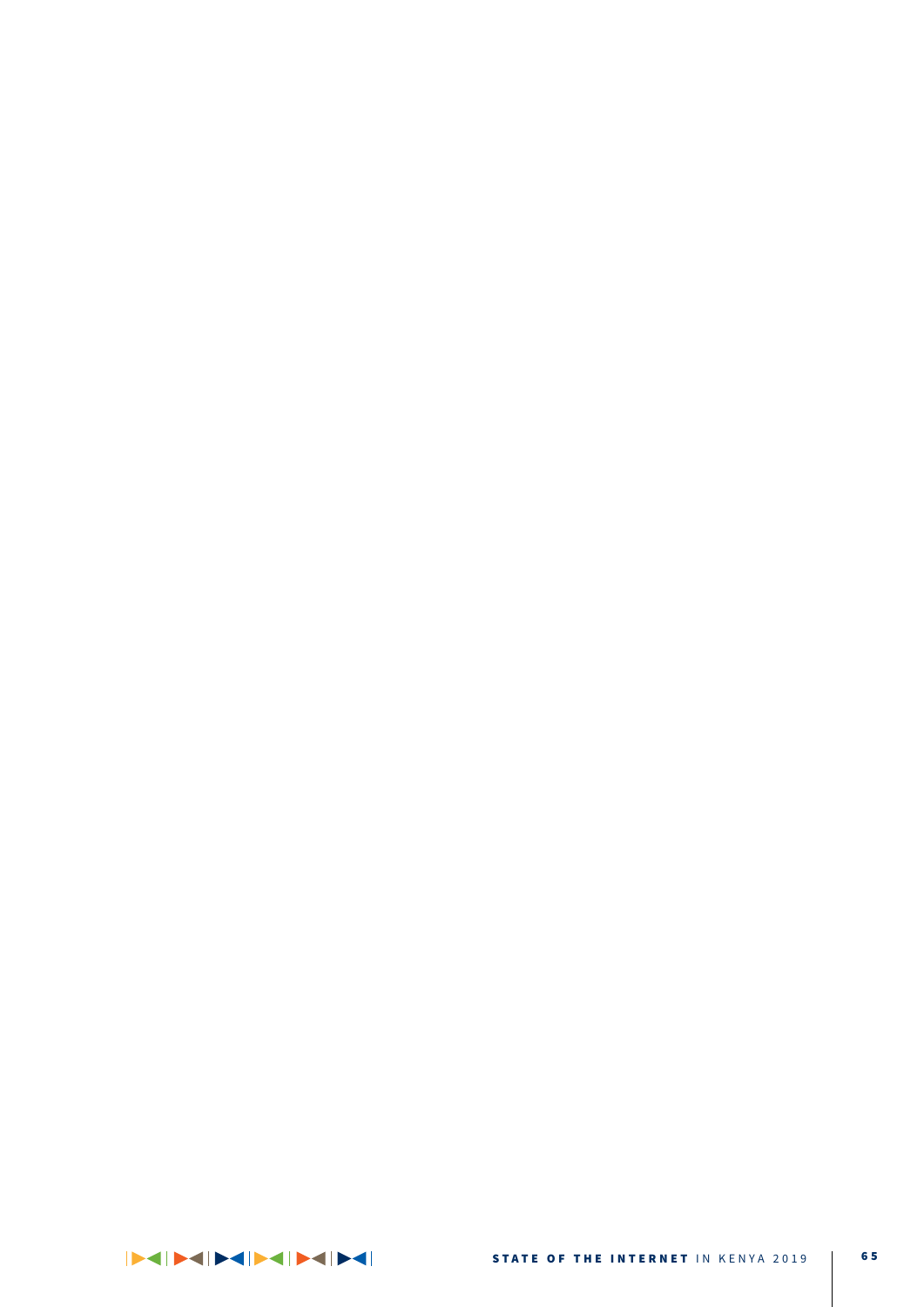DESIGNED BY WHITE CANVAS MEDIA | www.whitecanvasmedia.co.ke